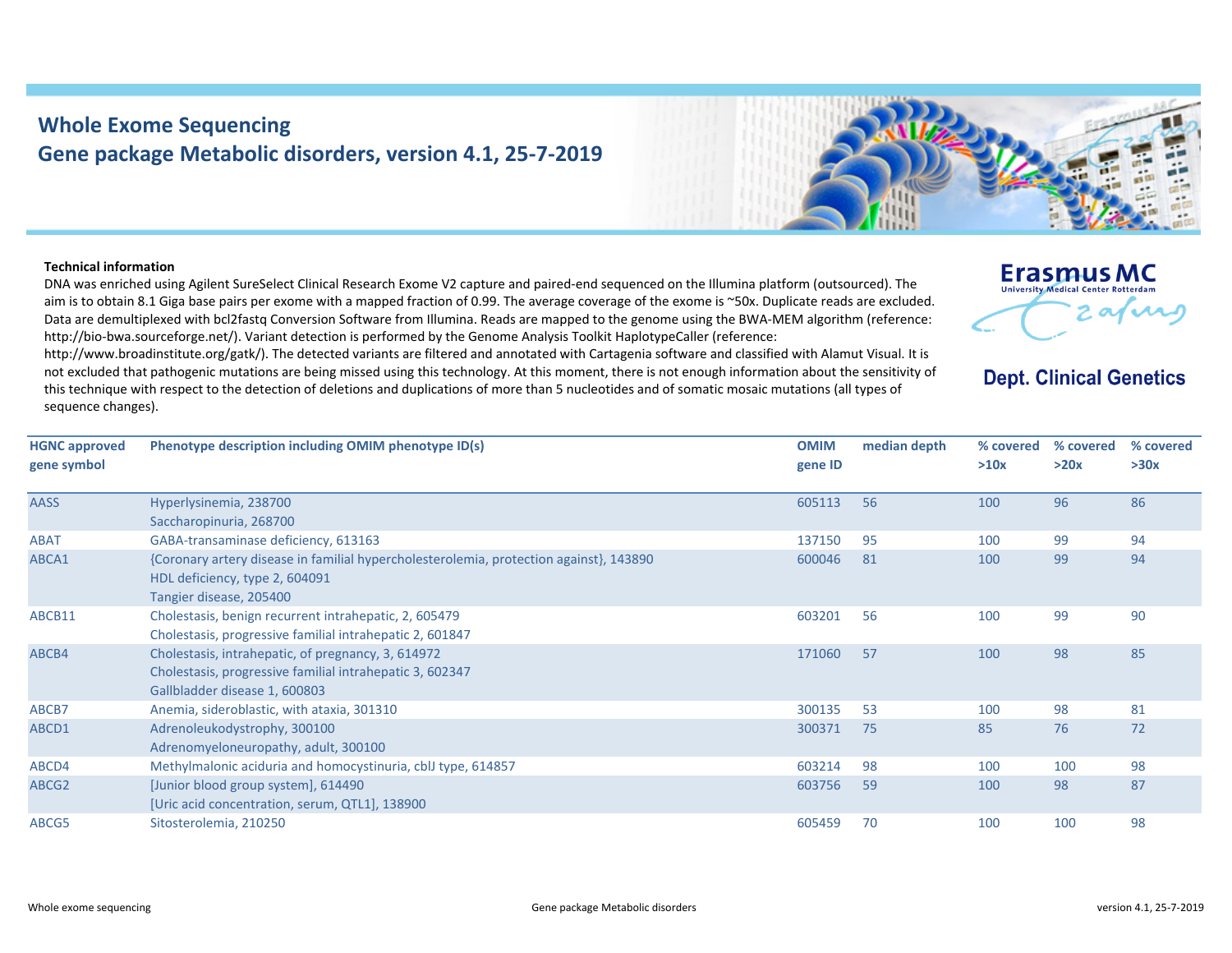| <b>HGNC approved</b> | Phenotype description including OMIM phenotype ID(s)                             | <b>OMIM</b> | median depth |      | % covered % covered | % covered |
|----------------------|----------------------------------------------------------------------------------|-------------|--------------|------|---------------------|-----------|
| gene symbol          |                                                                                  | gene ID     |              | >10x | >20x                | >30x      |
|                      |                                                                                  |             |              |      |                     |           |
| ABCG8                | {Gallbladder disease 4}, 611465                                                  | 605460      | 138          | 100  | 97                  | 95        |
|                      | Sitosterolemia, 210250                                                           |             |              |      |                     |           |
| ABHD12               | Polyneuropathy, hearing loss, ataxia, retinitis pigmentosa, and cataract, 612674 | 613599      | 57           | 100  | 100                 | 91        |
| ABHD5                | Chanarin-Dorfman syndrome, 275630                                                | 604780      | 62           | 100  | 100                 | 95        |
| <b>ACACA</b>         | Acetyl-CoA carboxylase deficiency, 613933                                        | 200350      | 64           | 100  | 99                  | 89        |
| ACAD <sub>8</sub>    | Isobutyryl-CoA dehydrogenase deficiency, 611283                                  | 604773      | 163          | 100  | 100                 | 100       |
| ACAD9                | Mitochondrial complex I deficiency due to ACAD9 deficiency, 611126               | 611103      | 88           | 100  | 100                 | 99        |
| <b>ACADM</b>         | Acyl-CoA dehydrogenase, medium chain, deficiency of, 201450                      | 607008      | 58           | 100  | 99                  | 90        |
| <b>ACADS</b>         | Acyl-CoA dehydrogenase, short-chain, deficiency of, 201470                       | 606885      | 118          | 100  | 100                 | 100       |
| <b>ACADSB</b>        | 2-methylbutyrylglycinuria, 610006                                                | 600301      | 59           | 100  | 99                  | 86        |
| <b>ACADVL</b>        | VLCAD deficiency, 201475                                                         | 609575      | 109          | 100  | 100                 | 97        |
| ACAT1                | Alpha-methylacetoacetic aciduria, 203750                                         | 607809      | 62           | 100  | 98                  | 89        |
| ACAT2                | ?ACAT2 deficiency, 614055                                                        | 100678      | 82           | 100  | 100                 | 94        |
| ACBD5                | No OMIM phenotype                                                                | 616618      | 76           | 100  | 98                  | 82        |
| ACO <sub>2</sub>     | Infantile cerebellar-retinal degeneration, 614559                                | 100850      | 138          | 100  | 97                  | 94        |
|                      | ?Optic atrophy 9, 616289                                                         |             |              |      |                     |           |
| ACOX1                | Peroxisomal acyl-CoA oxidase deficiency, 264470                                  | 609751      | 95           | 100  | 100                 | 98        |
| ACSF3                | Combined malonic and methylmalonic aciduria, 614265                              | 614245      | 144          | 100  | 100                 | 99        |
| ACY1                 | Aminoacylase 1 deficiency, 609924                                                | 104620      | 99           | 100  | 100                 | 100       |
| ADA                  | Adenosine deaminase deficiency, partial, 102700                                  | 608958      | 79           | 100  | 100                 | 95        |
|                      | Severe combined immunodeficiency due to ADA deficiency, 102700                   |             |              |      |                     |           |
| ADCY5                | Dyskinesia, familial, with facial myokymia, 606703                               | 600293      | 109          | 99   | 96                  | 93        |
| ADK                  | Hypermethioninemia due to adenosine kinase deficiency, 614300                    | 102750      | 44           | 100  | 91                  | 70        |
| <b>ADSL</b>          | Adenylosuccinase deficiency, 103050                                              | 608222      | 78           | 100  | 99                  | 92        |
| AGA                  | Aspartylglucosaminuria, 208400                                                   | 613228      | 62           | 100  | 99                  | 92        |
| <b>AGK</b>           | Cataract 38, autosomal recessive, 614691                                         | 610345      | 49           | 100  | 98                  | 88        |
|                      | Sengers syndrome, 212350                                                         |             |              |      |                     |           |
| AGL                  | Glycogen storage disease IIIa, 232400                                            | 610860      | 59           | 100  | 99                  | 90        |
|                      | Glycogen storage disease IIIb, 232400                                            |             |              |      |                     |           |
| AGPAT2               | Lipodystrophy, congenital generalized, type 1, 608594                            | 603100      | 128          | 100  | 100                 | 99        |
| <b>AGPS</b>          | Rhizomelic chondrodysplasia punctata, type 3, 600121                             | 603051      | 56           | 100  | 97                  | 82        |
| <b>AGXT</b>          | Hyperoxaluria, primary, type 1, 259900                                           | 604285      | 124          | 100  | 100                 | 100       |
| AGXT2                | [Beta-aminoisobutyric acid, urinary excretion of], 210100                        | 612471      | 63           | 100  | 98                  | 86        |
| <b>AHCY</b>          | Hypermethioninemia with deficiency of S-adenosylhomocysteine hydrolase, 613752   | 180960      | 143          | 96   | 96                  | 96        |
| AIFM1                | Combined oxidative phosphorylation deficiency 6, 300816                          | 300169      | 45           | 100  | 95                  | 78        |
|                      | Cowchock syndrome, 310490                                                        |             |              |      |                     |           |
|                      | Deafness, X-linked 5, 300614                                                     |             |              |      |                     |           |
|                      | Hemolytic anemia due to adenylate kinase deficiency, 612631                      | 103000      | 119          | 100  | 100                 | 100       |
| AK1                  |                                                                                  |             |              |      |                     |           |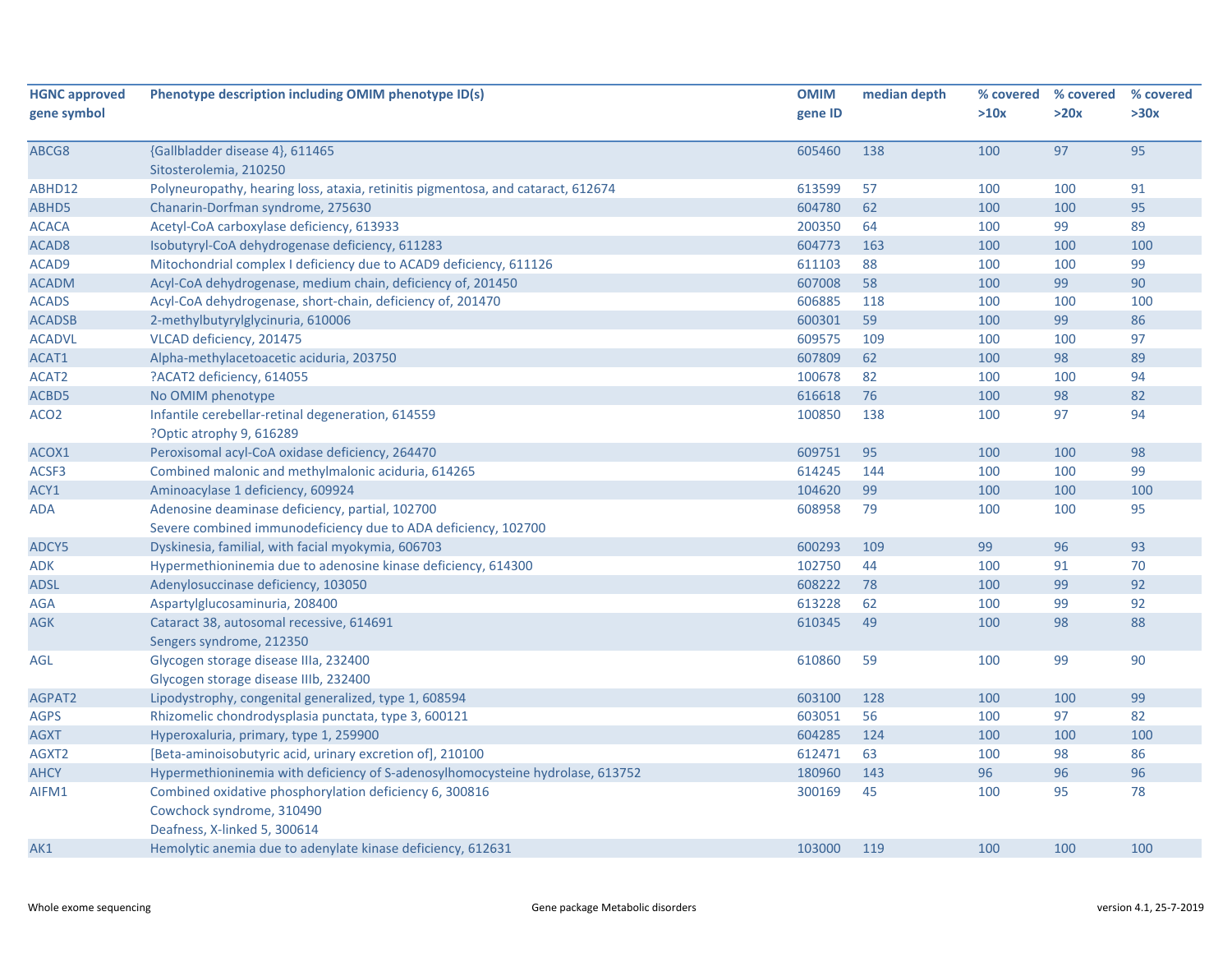| <b>HGNC approved</b> | Phenotype description including OMIM phenotype ID(s)                     | <b>OMIM</b> | median depth | % covered | % covered | % covered |
|----------------------|--------------------------------------------------------------------------|-------------|--------------|-----------|-----------|-----------|
| gene symbol          |                                                                          | gene ID     |              | >10x      | >20x      | >30x      |
| AK <sub>2</sub>      | Reticular dysgenesis, 267500                                             | 103020      | 69           | 100       | 100       | 92        |
| AKR1D1               | Bile acid synthesis defect, congenital, 2, 235555                        | 604741      | 54           | 100       | 100       | 91        |
| <b>ALAD</b>          | {Lead poisoning, susceptibility to}, 612740                              | 125270      | 96           | 100       | 100       | 100       |
|                      | Porphyria, acute hepatic, 612740                                         |             |              |           |           |           |
| ALAS2                | Anemia, sideroblastic, 1, 300751                                         | 301300      | 51           | 100       | 98        | 87        |
|                      | Protoporphyria, erythropoietic, 300752                                   |             |              |           |           |           |
| ALDH18A1             | Cutis laxa, autosomal dominant 3, 616603                                 | 138250      | 68           | 100       | 100       | 95        |
|                      | Cutis laxa, autosomal recessive, type IIIA, 219150                       |             |              |           |           |           |
|                      | Spastic paraplegia 9A, autosomal dominant, 601162                        |             |              |           |           |           |
|                      | Spastic paraplegia 9B, autosomal recessive, 616586                       |             |              |           |           |           |
| ALDH1A3              | Microphthalmia, isolated 8, 615113                                       | 600463      | 82           | 100       | 100       | 92        |
| ALDH3A2              | Sjogren-Larsson syndrome, 270200                                         | 609523      | 58           | 100       | 98        | 92        |
| ALDH4A1              | Hyperprolinemia, type II, 239510                                         | 606811      | 115          | 100       | 100       | 100       |
| ALDH5A1              | Succinic semialdehyde dehydrogenase deficiency, 271980                   | 610045      | 61           | 100       | 97        | 91        |
| ALDH6A1              | Methylmalonate semialdehyde dehydrogenase deficiency, 614105             | 603178      | 94           | 100       | 100       | 95        |
| ALDH7A1              | Epilepsy, pyridoxine-dependent, 266100                                   | 107323      | 60           | 100       | 98        | 81        |
| <b>ALDOA</b>         | Glycogen storage disease XII, 611881                                     | 103850      | 134          | 100       | 100       | 100       |
| <b>ALDOB</b>         | Fructose intolerance, hereditary, 229600                                 | 612724      | 89           | 100       | 100       | 100       |
| ALG1                 | Congenital disorder of glycosylation, type Ik, 608540                    | 605907      | 59           | 91        | 79        | 72        |
| <b>ALG11</b>         | Congenital disorder of glycosylation, type Ip, 613661                    | 613666      | 61           | 100       | 100       | 97        |
| <b>ALG12</b>         | Congenital disorder of glycosylation, type Ig, 607143                    | 607144      | 152          | 100       | 100       | 100       |
| ALG13                | ?Congenital disorder of glycosylation, type Is, 300884                   | 300776      | 41           | 100       | 93        | 68        |
|                      | Epileptic encephalopathy, early infantile, 36, 300884                    |             |              |           |           |           |
| <b>ALG14</b>         | ?Myasthenic syndrome, congenital, 15, without tubular aggregates, 616227 | 612866      | 85           | 100       | 100       | 88        |
| ALG <sub>2</sub>     | ?Congenital disorder of glycosylation, type Ii, 607906                   | 607905      | 70           | 100       | 100       | 97        |
|                      | Myasthenic syndrome, congenital, 14, with tubular aggregates, 616228     |             |              |           |           |           |
| ALG3                 | Congenital disorder of glycosylation, type Id, 601110                    | 608750      | 78           | 100       | 100       | 100       |
| ALG6                 | Congenital disorder of glycosylation, type Ic, 603147                    | 604566      | 63           | 100       | 100       | 90        |
| ALG8                 | Congenital disorder of glycosylation, type Ih, 608104                    | 608103      | 54           | 100       | 99        | 88        |
|                      | Polycystic liver disease 3 with or without kidney cysts, 617874          |             |              |           |           |           |
| ALG9                 | Congenital disorder of glycosylation, type II, 608776                    | 606941      | 54           | 100       | 99        | 89        |
|                      | Gillessen-Kaesbach-Nishimura syndrome, 263210                            |             |              |           |           |           |
| ALOX12B              | Ichthyosis, congenital, autosomal recessive 2, 242100                    | 603741      | 106          | 100       | 100       | 99        |
| <b>ALPL</b>          | Hypophosphatasia, adult, 146300                                          | 171760      | 113          | 100       | 100       | 99        |
|                      | Hypophosphatasia, childhood, 241510                                      |             |              |           |           |           |
|                      | Hypophosphatasia, infantile, 241500                                      |             |              |           |           |           |
|                      | Odontohypophosphatasia, 146300                                           |             |              |           |           |           |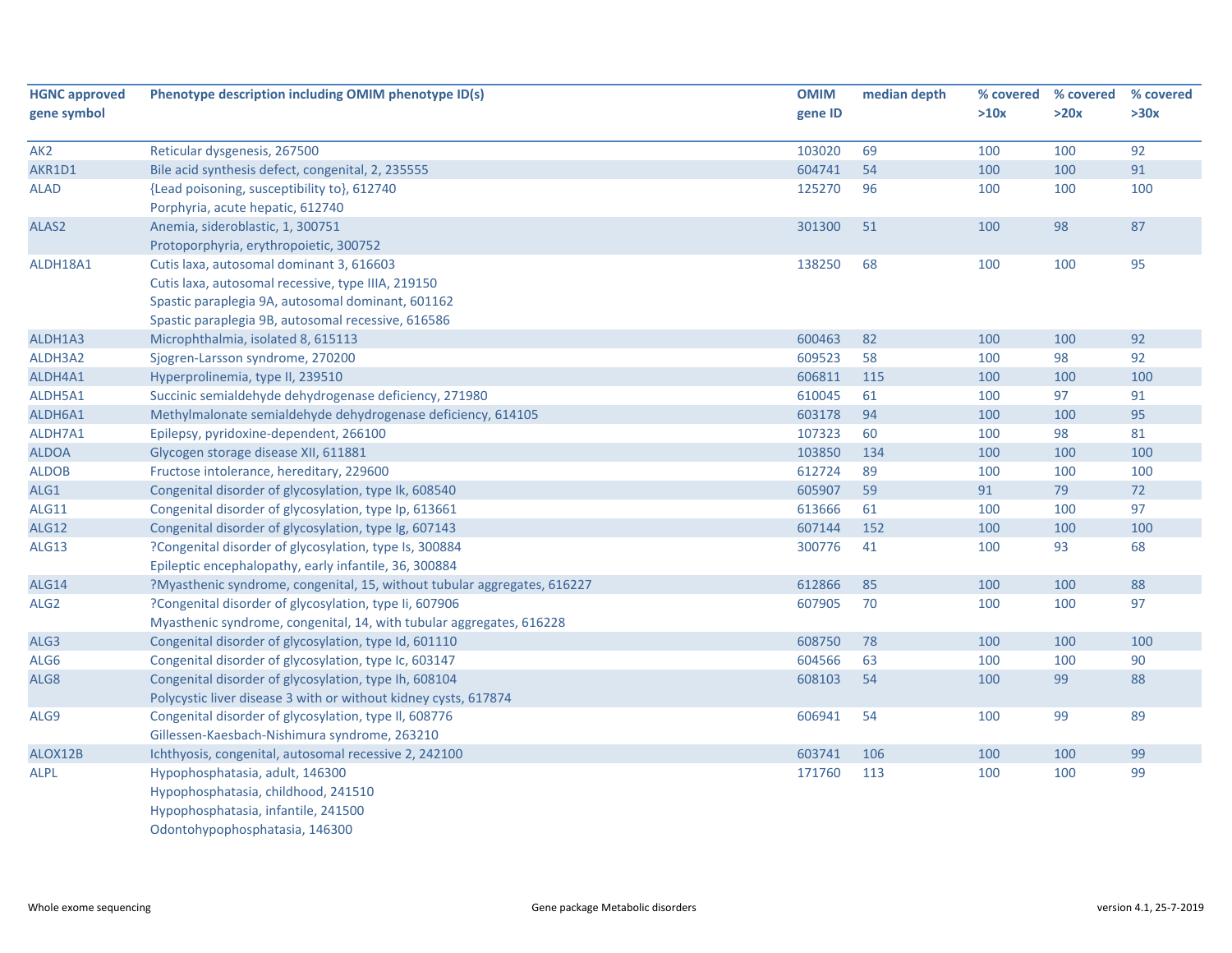| <b>HGNC approved</b><br>gene symbol | Phenotype description including OMIM phenotype ID(s)                       | <b>OMIM</b><br>gene ID | median depth | >10x | % covered % covered<br>>20x | % covered<br>>30x |
|-------------------------------------|----------------------------------------------------------------------------|------------------------|--------------|------|-----------------------------|-------------------|
|                                     |                                                                            |                        |              |      |                             |                   |
| <b>AMACR</b>                        | Alpha-methylacyl-CoA racemase deficiency, 614307                           | 604489                 | 80           | 100  | 100                         | 96                |
|                                     | Bile acid synthesis defect, congenital, 4, 214950                          |                        |              |      |                             |                   |
| AMN                                 | Megaloblastic anemia-1, Norwegian type, 261100                             | 605799                 | 90           | 100  | 96                          | 85                |
| AMPD1                               | Myopathy due to myoadenylate deaminase deficiency, 615511                  | 102770                 | 58           | 100  | 98                          | 89                |
| AMT                                 | Glycine encephalopathy, 605899                                             | 238310                 | 108          | 100  | 100                         | 100               |
| APOA1                               | Amyloidosis, 3 or more types, 105200                                       | 107680                 | 134          | 100  | 100                         | 100               |
|                                     | ApoA-I and apoC-III deficiency, combined                                   |                        |              |      |                             |                   |
|                                     | Corneal clouding, autosomal recessive                                      |                        |              |      |                             |                   |
|                                     | Hypoalphalipoproteinemia, 604091                                           |                        |              |      |                             |                   |
| <b>APOB</b>                         | Hypercholesterolemia, due to ligand-defective apo B, 144010                | 107730                 | 143          | 100  | 100                         | 99                |
|                                     | Hypobetalipoproteinemia, 615558                                            |                        |              |      |                             |                   |
| APOC2                               | Hyperlipoproteinemia, type Ib, 207750                                      | 608083                 | 79           | 100  | 100                         | 100               |
| <b>APOE</b>                         | Alzheimer disease-2, 104310                                                | 107741                 | 103          | 100  | 100                         | 97                |
|                                     | {Coronary artery disease, severe, susceptibility to}, 617347               |                        |              |      |                             |                   |
|                                     | Hyperlipoproteinemia, type III, 617347                                     |                        |              |      |                             |                   |
|                                     | Lipoprotein glomerulopathy, 611771                                         |                        |              |      |                             |                   |
|                                     | {?Macular degeneration, age-related}, 603075                               |                        |              |      |                             |                   |
|                                     | Sea-blue histiocyte disease, 269600                                        |                        |              |      |                             |                   |
| <b>APRT</b>                         | Adenine phosphoribosyltransferase deficiency, 614723                       | 102600                 | 86           | 100  | 100                         | 100               |
| APTX                                | Ataxia, early-onset, with oculomotor apraxia and hypoalbuminemia, 208920   | 606350                 | 67           | 100  | 98                          | 87                |
| ARG1                                | Argininemia, 207800                                                        | 608313                 | 63           | 100  | 100                         | 92                |
| <b>ARSA</b>                         | Metachromatic leukodystrophy, 250100                                       | 607574                 | 136          | 100  | 100                         | 100               |
| <b>ARSB</b>                         | Mucopolysaccharidosis type VI (Maroteaux-Lamy), 253200                     | 611542                 | 68           | 100  | 100                         | 95                |
| ASAH1                               | Farber lipogranulomatosis, 228000                                          | 613468                 | 57           | 100  | 98                          | 85                |
|                                     | Spinal muscular atrophy with progressive myoclonic epilepsy, 159950        |                        |              |      |                             |                   |
| <b>ASL</b>                          | Argininosuccinic aciduria, 207900                                          | 608310                 | 110          | 100  | 100                         | 98                |
| ASNS                                | Asparagine synthetase deficiency, 615574                                   | 108370                 | 64           | 100  | 99                          | 90                |
| <b>ASPA</b>                         | Canavan disease, 271900                                                    | 608034                 | 49           | 100  | 98                          | 86                |
| ASS1                                | Citrullinemia, 215700                                                      | 603470                 | 111          | 100  | 97                          | 88                |
| <b>ATIC</b>                         | AICA-ribosiduria due to ATIC deficiency, 608688                            | 601731                 | 54           | 100  | 99                          | 93                |
| ATP5F1E                             | ?Mitochondrial complex V (ATP synthase) deficiency, nuclear type 3, 614053 | 606153                 | 81           | 100  | 100                         | 100               |
| ATP6AP1                             | Immunodeficiency 47, 300972                                                | 300197                 | 70           | 100  | 99                          | 96                |
| ATP6V0A2                            | Cutis laxa, autosomal recessive, type IIA, 219200                          | 611716                 | 70           | 100  | 99                          | 94                |
|                                     | Wrinkly skin syndrome, 278250                                              |                        |              |      |                             |                   |
| ATP7A                               | Menkes disease, 309400                                                     | 300011                 | 40           | 100  | 95                          | 71                |
|                                     | Occipital horn syndrome, 304150                                            |                        |              |      |                             |                   |
|                                     | Spinal muscular atrophy, distal, X-linked 3, 300489                        |                        |              |      |                             |                   |
| ATP7B                               | Wilson disease, 277900                                                     | 606882                 | 88           | 100  | 100                         | 98                |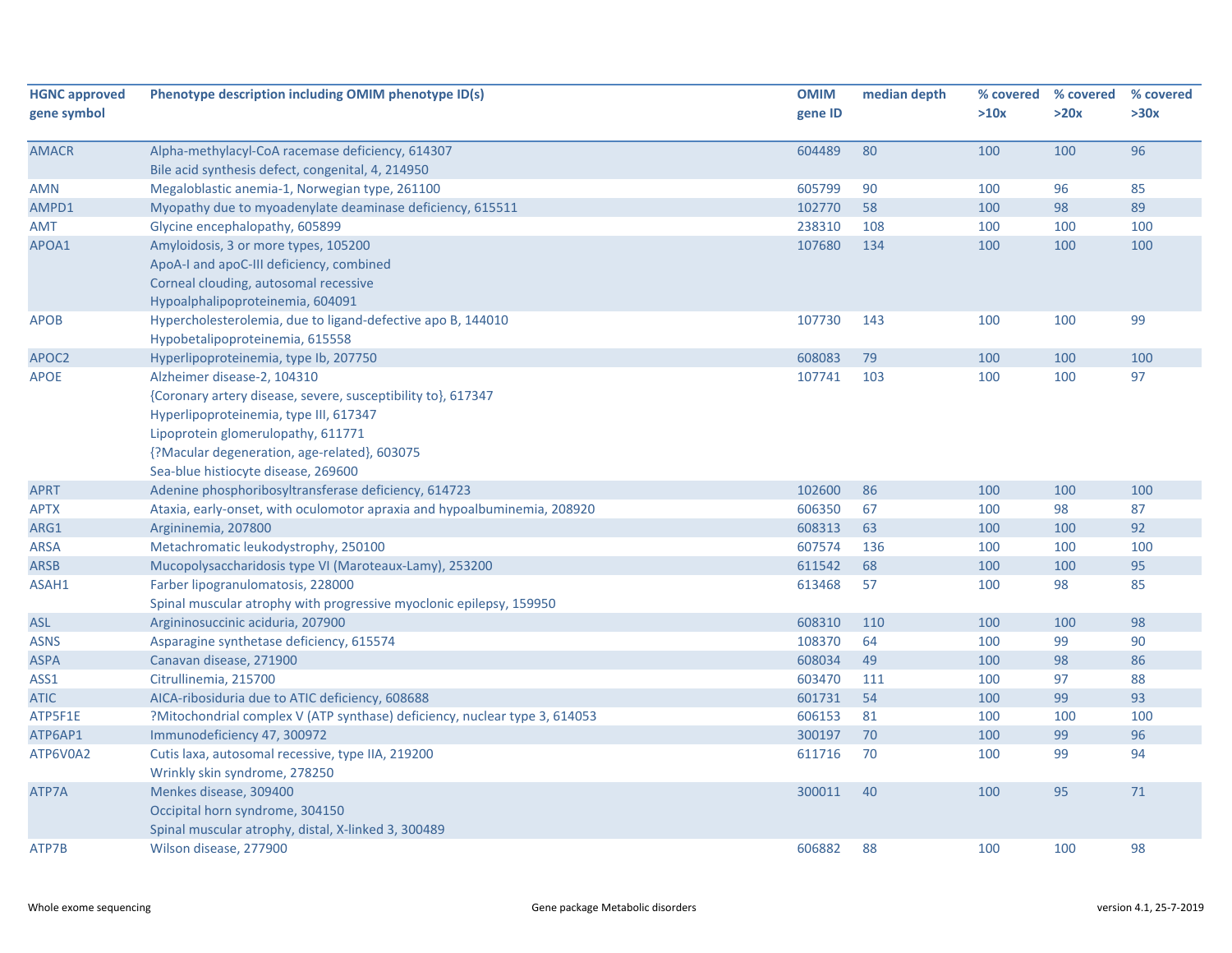| <b>HGNC approved</b> | Phenotype description including OMIM phenotype ID(s)                                                                             | <b>OMIM</b> | median depth | % covered | % covered | % covered |
|----------------------|----------------------------------------------------------------------------------------------------------------------------------|-------------|--------------|-----------|-----------|-----------|
| gene symbol          |                                                                                                                                  | gene ID     |              | >10x      | >20x      | >30x      |
| ATP8B1               | Cholestasis, benign recurrent intrahepatic, 243300                                                                               | 602397      | 60           | 100       | 98        | 89        |
|                      | Cholestasis, intrahepatic, of pregnancy, 1, 147480                                                                               |             |              |           |           |           |
|                      | Cholestasis, progressive familial intrahepatic 1, 211600                                                                         |             |              |           |           |           |
| ATPAF2               | ?Mitochondrial complex V (ATP synthase) deficiency, nuclear type 1, 604273                                                       | 608918      | 68           | 100       | 100       | 98        |
| <b>AUH</b>           | 3-methylglutaconic aciduria, type I, 250950                                                                                      | 600529      | 84           | 100       | 100       | 95        |
| <b>B3GALNT1</b>      | [Blood group, P1PK system, P(k) phenotype], 111400                                                                               | 603094      | 78           | 100       | 100       | 100       |
|                      | [Blood group, globoside system], 615021                                                                                          |             |              |           |           |           |
| <b>B3GALNT2</b>      | Muscular dystrophy-dystroglycanopathy (congenital with brain and eye anomalies, type A, 11, 615181                               | 610194      | 52           | 100       | 99        | 89        |
| <b>B3GALT6</b>       | Ehlers-Danlos syndrome, spondylodysplastic type, 2, 615349                                                                       | 615291      | 66           | 79        | 75        | 72        |
|                      | Spondyloepimetaphyseal dysplasia with joint laxity, type 1, with or without fractures, 271640                                    |             |              |           |           |           |
| B3GAT3               | Multiple joint dislocations, short stature, craniofacial dysmorphism, with or without congenital heart defects, 606374<br>245600 |             | 125          | 100       | 100       | 100       |
| <b>B3GLCT</b>        | Peters-plus syndrome, 261540                                                                                                     | 610308      | 60           | 100       | 95        | 79        |
| B4GALNT1             | Spastic paraplegia 26, autosomal recessive, 609195                                                                               | 601873      | 108          | 100       | 100       | 100       |
| B4GALT1              | Congenital disorder of glycosylation, type IId, 607091                                                                           | 137060      | 98           | 100       | 100       | 98        |
| B4GALT7              | Ehlers-Danlos syndrome, spondylodysplastic type, 1, 130070                                                                       | 604327      | 129          | 100       | 100       | 98        |
| <b>BAAT</b>          | Hypercholanemia, familial, 607748                                                                                                | 602938      | 62           | 100       | 97        | 83        |
| <b>BCKDHA</b>        | Maple syrup urine disease, type Ia, 248600                                                                                       | 608348      | 146          | 100       | 100       | 99        |
| <b>BCKDHB</b>        | Maple syrup urine disease, type lb, 248600                                                                                       | 248611      | 56           | 100       | 98        | 89        |
| BCO1                 | ?Hypercarotenemia and vitamin A deficiency, autosomal dominant, 115300                                                           | 605748      | 63           | 100       | 100       | 94        |
| BCS1L                | Bjornstad syndrome, 262000                                                                                                       | 603647      | 165          | 100       | 100       | 100       |
|                      | GRACILE syndrome, 603358                                                                                                         |             |              |           |           |           |
|                      | Leigh syndrome, 256000                                                                                                           |             |              |           |           |           |
|                      | Mitochondrial complex III deficiency, nuclear type 1, 124000                                                                     |             |              |           |           |           |
| <b>BLVRA</b>         | Hyperbiliverdinemia, 614156                                                                                                      | 109750      | 70           | 100       | 100       | 96        |
| BMP <sub>2</sub>     | Brachydactyly, type A2, 112600                                                                                                   | 112261      | 112          | 100       | 100       | 98        |
|                      | {HFE hemochromatosis, modifier of}, 235200                                                                                       |             |              |           |           |           |
|                      | Short stature, facial dysmorphism, and skeletal anomalies with or without cardiac anomalies, 617877                              |             |              |           |           |           |
| BOLA3                | Multiple mitochondrial dysfunctions syndrome 2 with hyperglycinemia, 614299                                                      | 613183      | 67           | 100       | 99        | 82        |
| <b>BPGM</b>          | Erythrocytosis due to bisphosphoglycerate mutase deficiency, 222800                                                              | 613896      | 59           | 100       | 100       | 96        |
| <b>BTD</b>           | Biotinidase deficiency, 253260                                                                                                   | 609019      | 82           | 100       | 100       | 98        |
| C1GALT1C1            | Tn polyagglutination syndrome, somatic, 300622                                                                                   | 300611      | 40           | 100       | 100       | 85        |
| CA5A                 | Hyperammonemia due to carbonic anhydrase VA deficiency, 615751                                                                   | 114761      | 164          | 100       | 100       | 100       |
| <b>CAD</b>           | Epileptic encephalopathy, early infantile, 50, 616457                                                                            | 114010      | 109          | 100       | 100       | 100       |
| CANT1                | Desbuquois dysplasia 1, 251450                                                                                                   | 613165      | 124          | 100       | 100       | 100       |
|                      | Epiphyseal dysplasia, multiple, 7, 617719                                                                                        |             |              |           |           |           |
| <b>CAT</b>           | Acatalasemia, 614097                                                                                                             | 115500      | 61           | 100       | 98        | 87        |
| <b>CBLIF</b>         | Intrinsic factor deficiency, 261000                                                                                              | 609342      | 72           | 100       | 100       | 96        |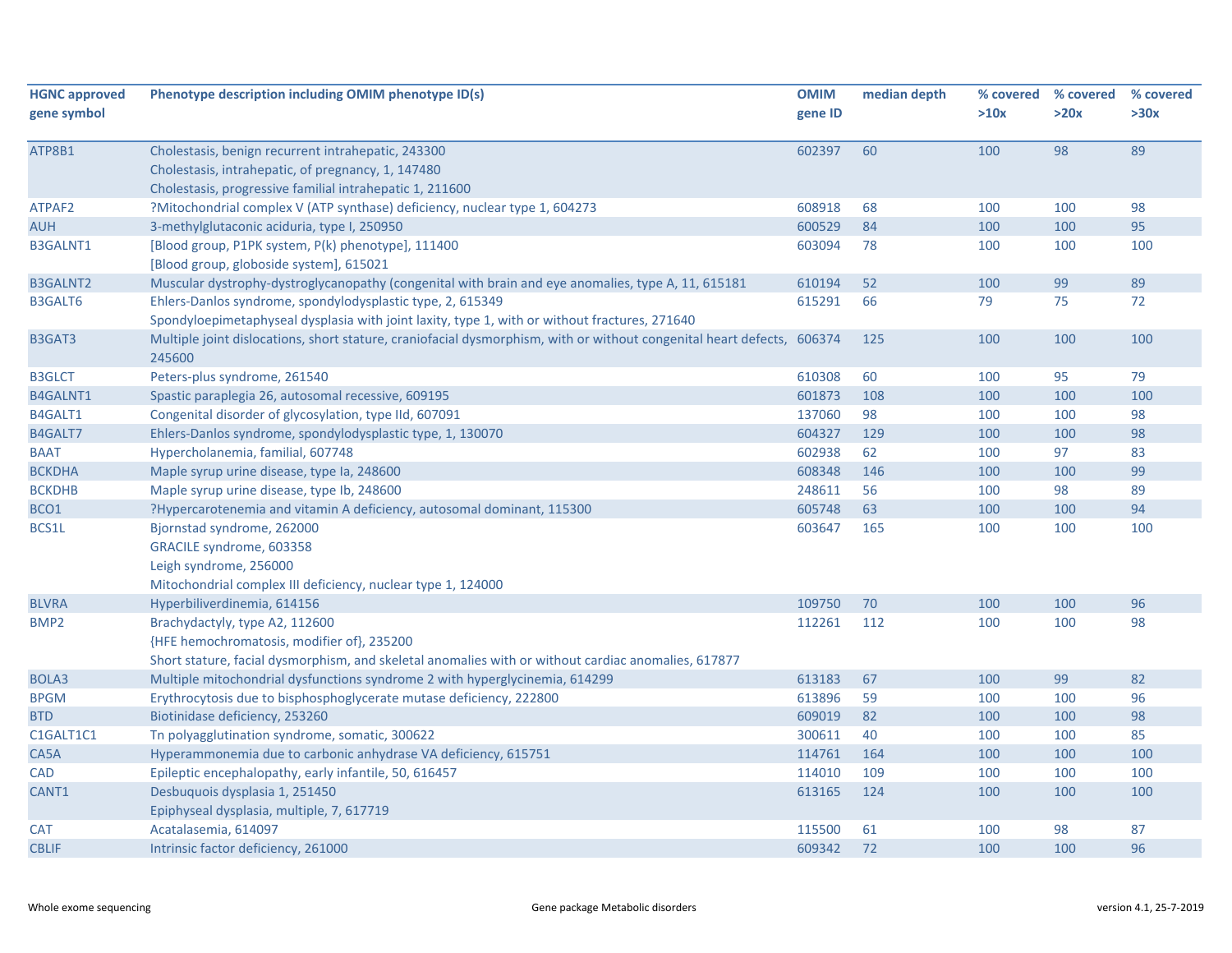| <b>HGNC approved</b> | Phenotype description including OMIM phenotype ID(s)                                                  | <b>OMIM</b> | median depth |      | % covered % covered | % covered |
|----------------------|-------------------------------------------------------------------------------------------------------|-------------|--------------|------|---------------------|-----------|
| gene symbol          |                                                                                                       | gene ID     |              | >10x | >20x                | >30x      |
| <b>CBS</b>           | Homocystinuria, B6-responsive and nonresponsive types, 236200                                         | 613381      | 122          | 100  | 100                 | 100       |
|                      | Thrombosis, hyperhomocysteinemic, 236200                                                              |             |              |      |                     |           |
| <b>CCDC115</b>       | Congenital disorder of glycosylation, type IIo, 616828                                                | 613734      | 63           | 85   | 82                  | 79        |
| CD320                | Methylmalonic aciduria, transient, due to transcobalamin receptor defect, 613646                      | 606475      | 90           | 100  | 100                 | 99        |
| <b>CEL</b>           | Maturity-onset diabetes of the young, type VIII, 609812                                               | 114840      | 145          | 97   | 93                  | 91        |
| <b>CERKL</b>         | Retinitis pigmentosa 26, 608380                                                                       | 608381      | 63           | 100  | 99                  | 89        |
| CERS3                | Ichthyosis, congenital, autosomal recessive 9, 615023                                                 | 615276      | 57           | 100  | 99                  | 91        |
| <b>CETP</b>          | [High density lipoprotein cholesterol level QTL 10], 143470<br>Hyperalphalipoproteinemia, 143470      | 118470      | 86           | 100  | 100                 | 100       |
| <b>CHKB</b>          | Muscular dystrophy, congenital, megaconial type, 602541                                               | 612395      | 104          | 100  | 100                 | 100       |
| CHST14               | Ehlers-Danlos syndrome, musculocontractural type 1, 601776                                            | 608429      | 123          | 100  | 98                  | 97        |
| CHST <sub>3</sub>    | Spondyloepiphyseal dysplasia with congenital joint dislocations, 143095                               | 603799      | 120          | 100  | 100                 | 100       |
| CHST6                | Macular corneal dystrophy, 217800                                                                     | 605294      | 240          | 100  | 100                 | 100       |
| CHSY1                | Temtamy preaxial brachydactyly syndrome, 605282                                                       | 608183      | 71           | 99   | 96                  | 92        |
| CLDN16               | Hypomagnesemia 3, renal, 248250                                                                       | 603959      | 64           | 100  | 100                 | 95        |
| CLDN19               | Hypomagnesemia 5, renal, with ocular involvement, 248190                                              | 610036      | 143          | 100  | 100                 | 100       |
| CLN <sub>3</sub>     | Ceroid lipofuscinosis, neuronal, 3, 204200                                                            | 607042      | 101          | 100  | 100                 | 99        |
| CLN <sub>5</sub>     | Ceroid lipofuscinosis, neuronal, 5, 256731                                                            | 608102      | 62           | 100  | 100                 | 99        |
| CLN <sub>6</sub>     | Ceroid lipofuscinosis, neuronal, 6, 601780                                                            | 606725      | 117          | 100  | 100                 | 99        |
|                      | Ceroid lipofuscinosis, neuronal, Kufs type, adult onset, 204300                                       |             |              |      |                     |           |
| CLN <sub>8</sub>     | Ceroid lipofuscinosis, neuronal, 8, 600143                                                            | 607837      | 123          | 100  | 100                 | 100       |
|                      | Ceroid lipofuscinosis, neuronal, 8, Northern epilepsy variant, 610003                                 |             |              |      |                     |           |
| <b>CLPB</b>          | 3-methylglutaconic aciduria, type VII, with cataracts, neurologic involvement and neutropenia, 616271 | 616254      | 110          | 100  | 100                 | 99        |
| <b>CLPS</b>          | No OMIM phenotype                                                                                     | 120105      | 98           | 100  | 100                 | 100       |
| <b>CLPX</b>          | ?Protoporphyria, erythropoietic, 2, 618015                                                            | 615611      | 47           | 100  | 95                  | 74        |
| CNDP1                | No OMIM phenotype                                                                                     | 609064      | 64           | 100  | 99                  | 92        |
| CNNM <sub>2</sub>    | Hypomagnesemia 6, renal, 613882                                                                       | 607803      | 148          | 100  | 100                 | 97        |
|                      | Hypomagnesemia, seizures, and mental retardation, 616418                                              |             |              |      |                     |           |
| COG1                 | Congenital disorder of glycosylation, type IIg, 611209                                                | 606973      | 89           | 100  | 99                  | 95        |
| COG <sub>2</sub>     | ?Congenital disorder of glycosylation, type IIq, 617395                                               | 606974      | 56           | 100  | 99                  | 89        |
| COG4                 | Congenital disorder of glycosylation, type IIj, 613489                                                | 606976      | 75           | 100  | 100                 | 96        |
| COG5                 | Congenital disorder of glycosylation, type IIi, 613612                                                | 606821      | 58           | 100  | 98                  | 87        |
| COG <sub>6</sub>     | Congenital disorder of glycosylation, type III, 614576                                                | 606977      | 58           | 100  | 98                  | 82        |
|                      | Shaheen syndrome, 615328                                                                              |             |              |      |                     |           |
| COG7                 | Congenital disorder of glycosylation, type IIe, 608779                                                | 606978      | 77           | 100  | 100                 | 96        |
| COG8                 | Congenital disorder of glycosylation, type IIh, 611182                                                | 606979      | 120          | 100  | 100                 | 100       |
| COQ2                 | Coenzyme Q10 deficiency, primary, 1, 607426<br>{Multiple system atrophy, susceptibility to}, 146500   | 609825      | 60           | 100  | 99                  | 89        |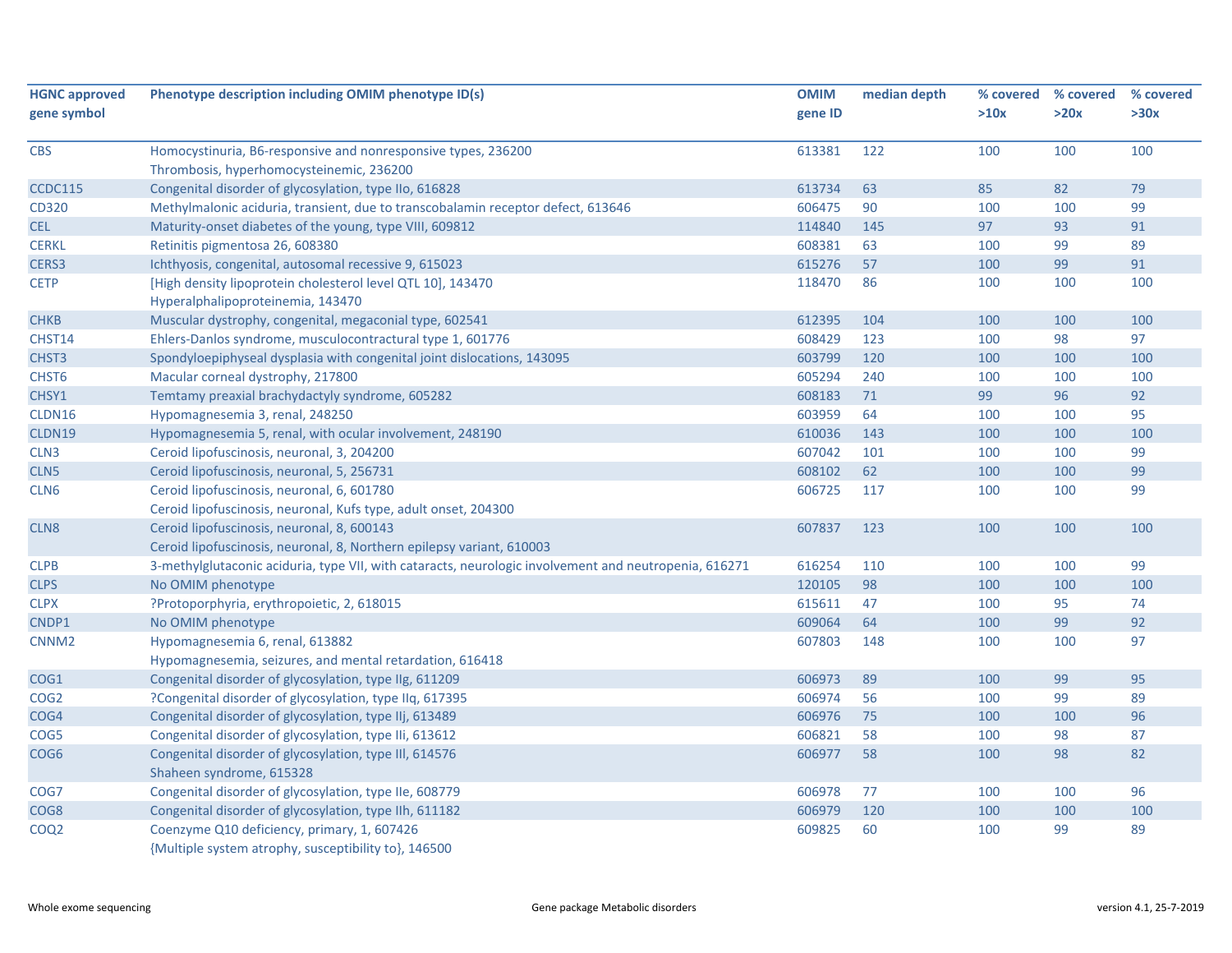| <b>HGNC approved</b><br>gene symbol | Phenotype description including OMIM phenotype ID(s)                                                                                                        | <b>OMIM</b><br>gene ID | median depth | % covered<br>>10x | % covered<br>>20x | % covered<br>>30x |
|-------------------------------------|-------------------------------------------------------------------------------------------------------------------------------------------------------------|------------------------|--------------|-------------------|-------------------|-------------------|
|                                     |                                                                                                                                                             |                        |              |                   |                   |                   |
| COQ8A                               | Coenzyme Q10 deficiency, primary, 4, 612016                                                                                                                 | 606980                 | 125          | 100               | 100               | 99                |
| <b>COX10</b>                        | Leigh syndrome due to mitochondrial COX4 deficiency, 256000                                                                                                 | 602125                 | 131          | 100               | 100               | 96                |
|                                     | Mitochondrial complex IV deficiency, 220110                                                                                                                 |                        |              |                   |                   |                   |
| <b>COX15</b>                        | Cardioencephalomyopathy, fatal infantile, due to cytochrome c oxidase deficiency 2, 615119<br>Leigh syndrome due to cytochrome c oxidase deficiency, 256000 | 603646                 | 56           | 100               | 97                | 87                |
| COX6B1                              | Mitochondrial complex IV deficiency, 220110                                                                                                                 | 124089                 | 87           | 100               | 100               | 100               |
| CP                                  | Cerebellar ataxia, 604290                                                                                                                                   | 117700                 | 54           | 100               | 99                | 89                |
|                                     | Hemosiderosis, systemic, due to aceruloplasminemia, 604290                                                                                                  |                        |              |                   |                   |                   |
|                                     | [Hypoceruloplasminemia, hereditary], 604290                                                                                                                 |                        |              |                   |                   |                   |
| <b>CPOX</b>                         | Coproporphyria, 121300                                                                                                                                      | 612732                 | 69           | 100               | 100               | 93                |
|                                     | Harderoporphyria, 121300                                                                                                                                    |                        |              |                   |                   |                   |
| CPS1                                | Carbamoylphosphate synthetase I deficiency, 237300                                                                                                          | 608307                 | 52           | 100               | 99                | 91                |
|                                     | {Pulmonary hypertension, neonatal, susceptibility to}, 615371                                                                                               |                        |              |                   |                   |                   |
|                                     | {Venoocclusive disease after bone marrow transplantation}                                                                                                   |                        |              |                   |                   |                   |
| CPT1A                               | CPT deficiency, hepatic, type IA, 255120                                                                                                                    | 600528                 | 100          | 100               | 100               | 97                |
| CPT <sub>2</sub>                    | CPT II deficiency, infantile, 600649                                                                                                                        | 600650                 | 93           | 100               | 100               | 99                |
|                                     | CPT II deficiency, lethal neonatal, 608836                                                                                                                  |                        |              |                   |                   |                   |
|                                     | CPT II deficiency, myopathic, stress-induced, 255110                                                                                                        |                        |              |                   |                   |                   |
|                                     | {Encephalopathy, acute, infection-induced, 4, susceptibility to}, 614212                                                                                    |                        |              |                   |                   |                   |
| <b>CTH</b>                          | Cystathioninuria, 219500                                                                                                                                    | 607657                 | 66           | 100               | 100               | 94                |
|                                     | Homocysteine, total plasma, elevated                                                                                                                        |                        |              |                   |                   |                   |
| <b>CTNS</b>                         | Cystinosis, atypical nephropathic, 219800                                                                                                                   | 606272                 | 112          | 100               | 100               | 100               |
|                                     | Cystinosis, late-onset juvenile or adolescent nephropathic, 219900                                                                                          |                        |              |                   |                   |                   |
|                                     | Cystinosis, nephropathic, 219800                                                                                                                            |                        |              |                   |                   |                   |
|                                     | Cystinosis, ocular nonnephropathic, 219750                                                                                                                  |                        |              |                   |                   |                   |
| <b>CTSA</b>                         | Galactosialidosis, 256540                                                                                                                                   | 613111                 | 118          | 100               | 100               | 100               |
| <b>CTSC</b>                         | Haim-Munk syndrome, 245010                                                                                                                                  | 602365                 | 64           | 100               | 100               | 94                |
|                                     | Papillon-Lefevre syndrome, 245000                                                                                                                           |                        |              |                   |                   |                   |
|                                     | Periodontitis 1, juvenile, 170650                                                                                                                           |                        |              |                   |                   |                   |
| <b>CTSD</b>                         | Ceroid lipofuscinosis, neuronal, 10, 610127                                                                                                                 | 116840                 | 138          | 100               | 100               | 100               |
| <b>CTSK</b>                         | Pycnodysostosis, 265800                                                                                                                                     | 601105                 | 51           | 100               | 100               | 95                |
| <b>CUBN</b>                         | Megaloblastic anemia-1, Finnish type, 261100                                                                                                                | 602997                 | 71           | 100               | 99                | 90                |
| CYB5R3                              | Methemoglobinemia, type I, 250800                                                                                                                           | 613213                 | 120          | 100               | 100               | 100               |
|                                     | Methemoglobinemia, type II, 250800                                                                                                                          |                        |              |                   |                   |                   |
| CYP27A1                             | Cerebrotendinous xanthomatosis, 213700                                                                                                                      | 606530                 | 126          | 100               | 100               | 100               |
| <b>CYP27B1</b>                      | Vitamin D-dependent rickets, type I, 264700                                                                                                                 | 609506                 | 109          | 100               | 100               | 100               |
| CYP7A1                              | No OMIM phenotype                                                                                                                                           | 118455                 | 59           | 100               | 100               | 96                |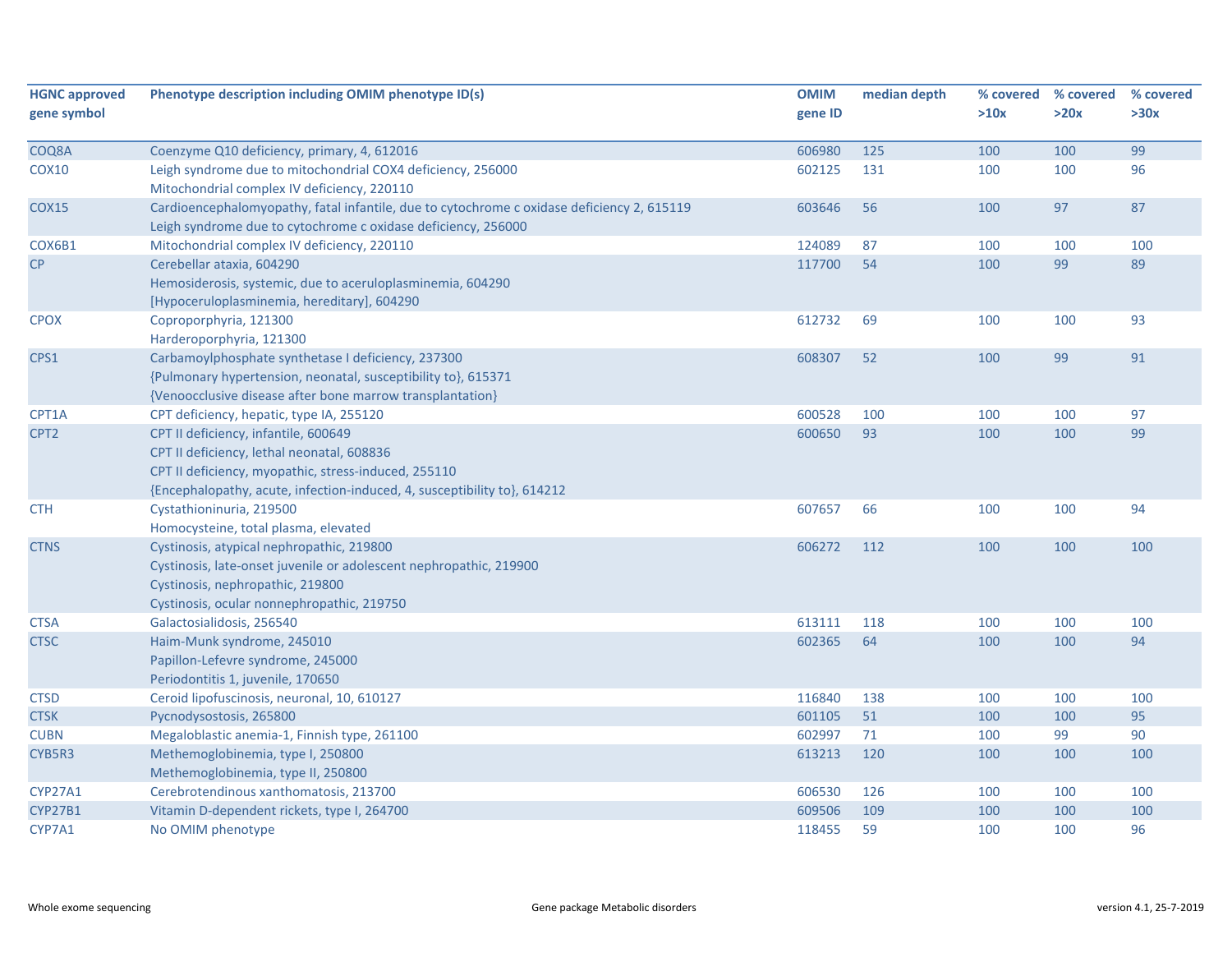| <b>HGNC approved</b><br>gene symbol | Phenotype description including OMIM phenotype ID(s)                                                            | <b>OMIM</b><br>gene ID | median depth | % covered<br>>10x | % covered<br>>20x | % covered<br>>30x |
|-------------------------------------|-----------------------------------------------------------------------------------------------------------------|------------------------|--------------|-------------------|-------------------|-------------------|
|                                     |                                                                                                                 |                        |              |                   |                   |                   |
| CYP7B1                              | Bile acid synthesis defect, congenital, 3, 613812                                                               | 603711                 | 60           | 100               | 100               | 96                |
|                                     | Spastic paraplegia 5A, autosomal recessive, 270800                                                              |                        |              |                   |                   |                   |
| D2HGDH                              | D-2-hydroxyglutaric aciduria, 600721                                                                            | 609186                 | 148          | 100               | 100               | 100               |
| DARS <sub>2</sub>                   | Leukoencephalopathy with brain stem and spinal cord involvement and lactate elevation, 611105                   | 610956                 | 53           | 100               | 100               | 92                |
| <b>DBH</b>                          | Dopamine beta-hydroxylase deficiency, 223360                                                                    | 609312                 | 126          | 100               | 100               | 100               |
|                                     | [Dopamine-beta-hydroxylase activity levels, plasma]                                                             |                        |              |                   |                   |                   |
| <b>DBT</b>                          | Maple syrup urine disease, type II, 248600                                                                      | 248610                 | 99           | 100               | 100               | 98                |
| <b>DCXR</b>                         | [Pentosuria], 260800                                                                                            | 608347                 | 156          | 100               | 100               | 100               |
| DDC                                 | Aromatic L-amino acid decarboxylase deficiency, 608643                                                          | 107930                 | 75           | 100               | 97                | 89                |
| DDHD1                               | Spastic paraplegia 28, autosomal recessive, 609340                                                              | 614603                 | 96           | 100               | 98                | 88                |
| <b>DDOST</b>                        | ?Congenital disorder of glycosylation, type Ir, 614507                                                          | 602202                 | 85           | 100               | 100               | 100               |
| DGAT1                               | ?Diarrhea 7, 615863                                                                                             | 604900                 | 108          | 97                | 91                | 88                |
| <b>DGKE</b>                         | {Hemolytic uremic syndrome, atypical, susceptibility to, 7}, 615008                                             | 601440                 | 92           | 100               | 100               | 93                |
|                                     | Nephrotic syndrome, type 7, 615008                                                                              |                        |              |                   |                   |                   |
| <b>DGUOK</b>                        | Mitochondrial DNA depletion syndrome 3 (hepatocerebral type), 251880                                            | 601465                 | 67           | 100               | 99                | 83                |
|                                     | Portal hypertension, noncirrhotic, 617068                                                                       |                        |              |                   |                   |                   |
|                                     | Progressive external ophthalmoplegia with mitochondrial DNA deletions, autosomal recessive 4, 617070            |                        |              |                   |                   |                   |
| DHCR24                              | Desmosterolosis, 602398                                                                                         | 606418                 | 113          | 100               | 100               | 100               |
| DHCR7                               | Smith-Lemli-Opitz syndrome, 270400                                                                              | 602858                 | 98           | 100               | 100               | 100               |
| <b>DHDDS</b>                        | ?Congenital disorder of glycosylation, type 1bb, 613861                                                         | 608172                 | 61           | 100               | 100               | 99                |
|                                     | Developmental delay and seizures with or without movement abnormalities, 617836                                 |                        |              |                   |                   |                   |
|                                     | Retinitis pigmentosa 59, 613861                                                                                 |                        |              |                   |                   |                   |
| <b>DHFR</b>                         | Megaloblastic anemia due to dihydrofolate reductase deficiency, 613839                                          | 126060                 | 74           | 100               | 100               | 97                |
| <b>DHODH</b>                        | Miller syndrome, 263750                                                                                         | 126064                 | 83           | 100               | 100               | 92                |
| DHTKD1                              | 2-aminoadipic 2-oxoadipic aciduria, 204750                                                                      | 614984                 | 76           | 100               | 100               | 96                |
|                                     | ?Charcot-Marie-Tooth disease, axonal, type 2Q, 615025                                                           |                        |              |                   |                   |                   |
| <b>DLAT</b>                         | Pyruvate dehydrogenase E2 deficiency, 245348                                                                    | 608770                 | 70           | 100               | 96                | 83                |
| <b>DLD</b>                          | Dihydrolipoamide dehydrogenase deficiency, 246900                                                               | 238331                 | 66           | 100               | 100               | 94                |
| <b>DLST</b>                         | No OMIM phenotype                                                                                               | 126063                 | 72           | 100               | 100               | 98                |
| <b>DMGDH</b>                        | Dimethylglycine dehydrogenase deficiency, 605850                                                                | 605849                 | 64           | 100               | 100               | 96                |
| DNAJC12                             | Hyperphenylalaninemia, mild, non-BH4-deficient, 617384                                                          | 606060                 | 60           | 100               | 94                | 85                |
| DNAJC19                             | 3-methylglutaconic aciduria, type V, 610198                                                                     | 608977                 | 65           | 100               | 100               | 89                |
| DNAJC5                              | Ceroid lipofuscinosis, neuronal, 4, Parry type, 162350                                                          | 611203                 | 218          | 100               | 100               | 100               |
| DNM1L                               | Encephalopathy, lethal, due to defective mitochondrial peroxisomal fission 1, 614388<br>Optic atrophy 5, 610708 | 603850                 | 61           | 100               | 98                | 89                |
| DNMT1                               | Cerebellar ataxia, deafness, and narcolepsy, autosomal dominant, 604121                                         | 126375                 | 87           | 100               | 99                | 95                |
|                                     | Neuropathy, hereditary sensory, type IE, 614116                                                                 |                        |              |                   |                   |                   |
| <b>DOLK</b>                         | Congenital disorder of glycosylation, type Im, 610768                                                           | 610746                 | 123          | 100               | 100               | 100               |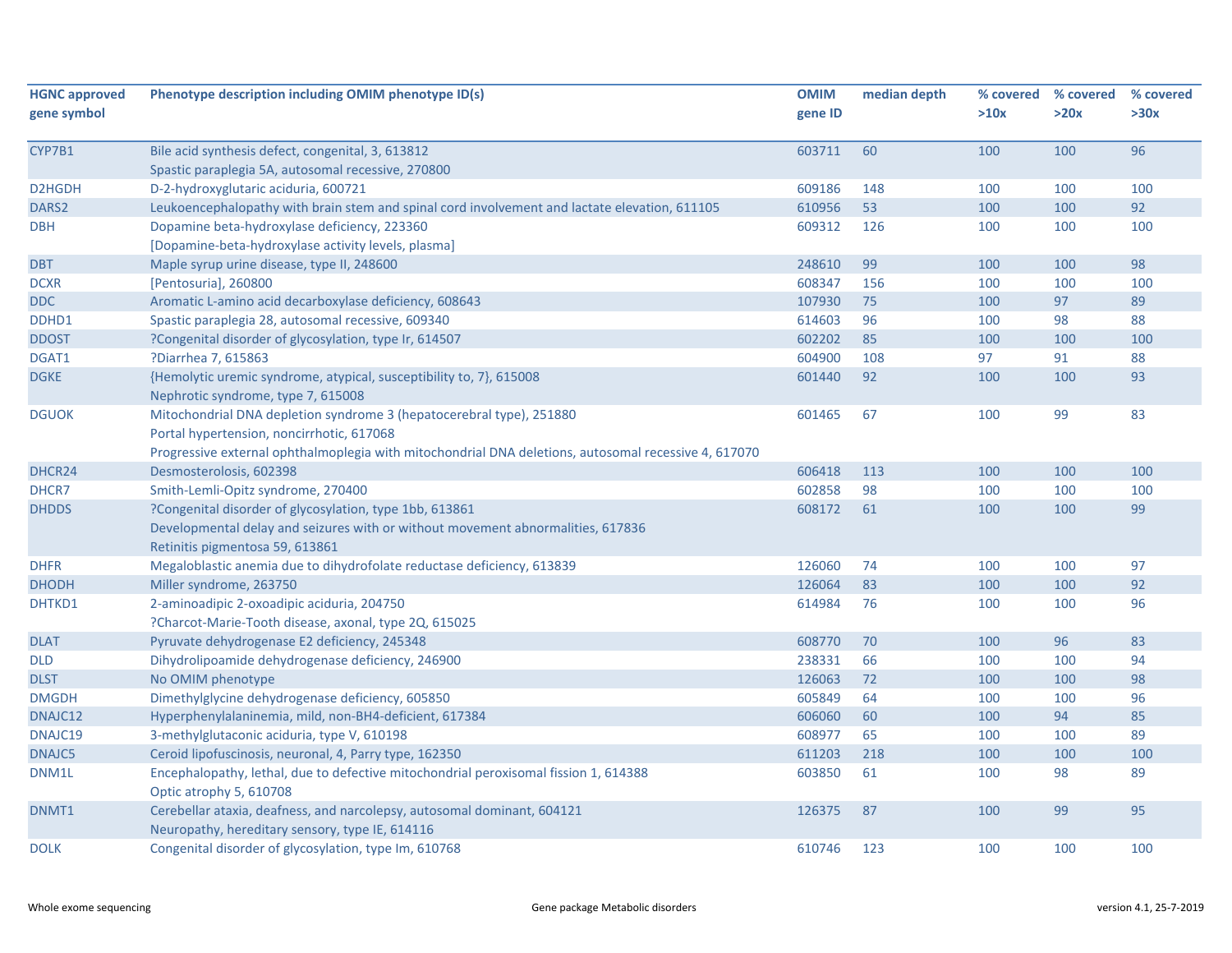| <b>HGNC approved</b> | Phenotype description including OMIM phenotype ID(s)                      | <b>OMIM</b> | median depth | % covered | % covered | % covered |
|----------------------|---------------------------------------------------------------------------|-------------|--------------|-----------|-----------|-----------|
| gene symbol          |                                                                           | gene ID     |              | >10x      | >20x      | >30x      |
| DPAGT1               | Congenital disorder of glycosylation, type Ij, 608093                     | 191350      | 66           | 100       | 100       | 97        |
|                      | Myasthenic syndrome, congenital, 13, with tubular aggregates, 614750      |             |              |           |           |           |
| DPEP1                | No OMIM phenotype                                                         | 179780      | 115          | 100       | 100       | 100       |
| DPM1                 | Congenital disorder of glycosylation, type Ie, 608799                     | 603503      | 70           | 93        | 89        | 83        |
| DPM <sub>2</sub>     | Congenital disorder of glycosylation, type Iu, 615042                     | 603564      | 67           | 100       | 100       | 96        |
| DPM3                 | Congenital disorder of glycosylation, type Io, 612937                     | 605951      | 227          | 100       | 100       | 100       |
| <b>DPYD</b>          | Dihydropyrimidine dehydrogenase deficiency, 274270                        | 612779      | 54           | 100       | 99        | 90        |
|                      | 5-fluorouracil toxicity, 274270                                           |             |              |           |           |           |
| <b>DPYS</b>          | Dihydropyrimidinuria, 222748                                              | 613326      | 63           | 100       | 100       | 96        |
| <b>EBP</b>           | Chondrodysplasia punctata, X-linked dominant, 302960                      | 300205      | 76           | 100       | 100       | 100       |
|                      | MEND syndrome, 300960                                                     |             |              |           |           |           |
| ECHS1                | Mitochondrial short-chain enoyl-CoA hydratase 1 deficiency, 616277        | 602292      | 74           | 100       | 100       | 98        |
| EGF                  | Hypomagnesemia 4, renal, 611718                                           | 131530      | 63           | 100       | 99        | 92        |
| ELOVL4               | Ichthyosis, spastic quadriplegia, and mental retardation, 614457          | 605512      | 61           | 100       | 100       | 93        |
|                      | Spinocerebellar ataxia 34, 133190                                         |             |              |           |           |           |
|                      | Stargardt disease 3, 600110                                               |             |              |           |           |           |
| ENO <sub>3</sub>     | ?Glycogen storage disease XIII, 612932                                    | 131370      | 138          | 100       | 100       | 100       |
| <b>EOGT</b>          | Adams-Oliver syndrome 4, 615297                                           | 614789      | 50           | 100       | 99        | 86        |
| EPG5                 | Vici syndrome, 242840                                                     | 615068      | 61           | 100       | 99        | 93        |
| EPHX1                | ?Hypercholanemia, familial, 607748                                        | 132810      | 120          | 100       | 100       | 99        |
| EPHX2                | {Hypercholesterolemia, familial, due to LDLR defect, modifier of}, 143890 | 132811      | 80           | 100       | 100       | 92        |
| EPM2A                | Epilepsy, progressive myoclonic 2A (Lafora), 254780                       | 607566      | 76           | 89        | 87        | 84        |
| <b>ETFA</b>          | Glutaric acidemia IIA, 231680                                             | 608053      | 53           | 100       | 100       | 92        |
| <b>ETFB</b>          | Glutaric acidemia IIB, 231680                                             | 130410      | 102          | 100       | 100       | 100       |
| <b>ETFDH</b>         | Glutaric acidemia IIC, 231680                                             | 231675      | 73           | 100       | 100       | 97        |
| ETHE1                | Ethylmalonic encephalopathy, 602473                                       | 608451      | 108          | 100       | 100       | 93        |
| EXT1                 | Chondrosarcoma, 215300                                                    | 608177      | 63           | 100       | 98        | 92        |
|                      | Exostoses, multiple, type 1, 133700                                       |             |              |           |           |           |
| EXT <sub>2</sub>     | Exostoses, multiple, type 2, 133701                                       | 608210      | 89           | 100       | 99        | 94        |
|                      | ?Seizures, scoliosis, and macrocephaly syndrome, 616682                   |             |              |           |           |           |
| FA <sub>2</sub> H    | Spastic paraplegia 35, autosomal recessive, 612319                        | 611026      | 73           | 100       | 100       | 95        |
| FAH                  | Tyrosinemia, type I, 276700                                               | 613871      | 91           | 100       | 100       | 98        |
| <b>FASTKD2</b>       | ?Mitochondrial complex IV deficiency, 220110                              | 612322      | 65           | 100       | 99        | 92        |
| FBP1                 | Fructose-1,6-bisphosphatase deficiency, 229700                            | 611570      | 121          | 100       | 100       | 100       |
| <b>FECH</b>          | Protoporphyria, erythropoietic, 1, 177000                                 | 612386      | 57           | 100       | 100       | 90        |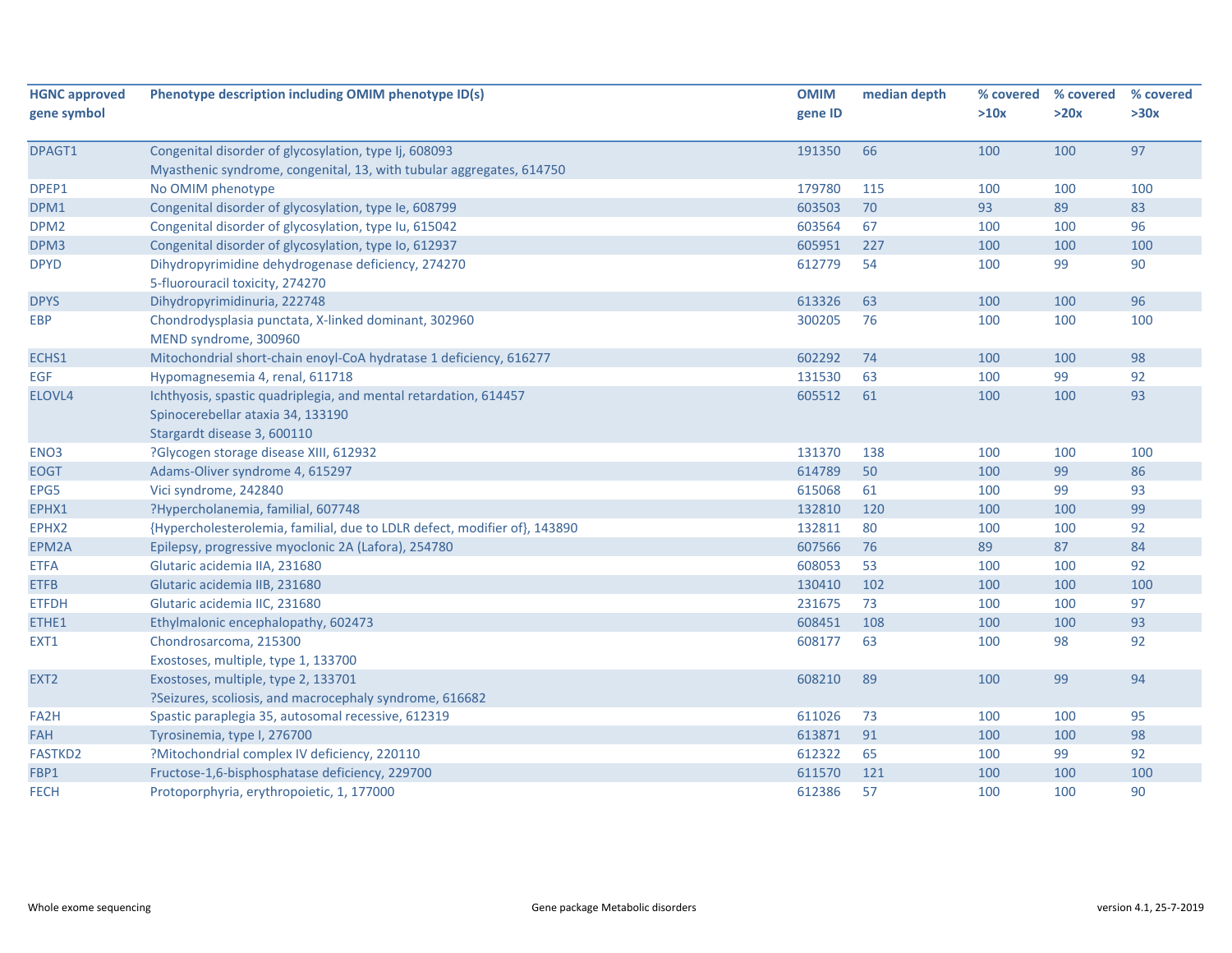| <b>HGNC approved</b> | Phenotype description including OMIM phenotype ID(s)                                                     | <b>OMIM</b> | median depth | % covered | % covered | % covered |
|----------------------|----------------------------------------------------------------------------------------------------------|-------------|--------------|-----------|-----------|-----------|
| gene symbol          |                                                                                                          | gene ID     |              | >10x      | >20x      | >30x      |
|                      |                                                                                                          |             |              |           |           |           |
| FGFR2                | Antley-Bixler syndrome without genital anomalies or disordered steroidogenesis, 207410                   | 176943      | 63           | 100       | 99        | 90        |
|                      | Apert syndrome, 101200                                                                                   |             |              |           |           |           |
|                      | Beare-Stevenson cutis gyrata syndrome, 123790                                                            |             |              |           |           |           |
|                      | Bent bone dysplasia syndrome, 614592                                                                     |             |              |           |           |           |
|                      | Craniofacial-skeletal-dermatologic dysplasia, 101600                                                     |             |              |           |           |           |
|                      | Craniosynostosis, nonspecific                                                                            |             |              |           |           |           |
|                      | Crouzon syndrome, 123500                                                                                 |             |              |           |           |           |
|                      | Gastric cancer, somatic, 613659                                                                          |             |              |           |           |           |
|                      | Jackson-Weiss syndrome, 123150                                                                           |             |              |           |           |           |
|                      | LADD syndrome, 149730                                                                                    |             |              |           |           |           |
|                      | Pfeiffer syndrome, 101600                                                                                |             |              |           |           |           |
|                      | Saethre-Chotzen syndrome, 101400                                                                         |             |              |           |           |           |
|                      | Scaphocephaly and Axenfeld-Rieger anomaly                                                                |             |              |           |           |           |
|                      | Scaphocephaly, maxillary retrusion, and mental retardation, 609579                                       |             |              |           |           |           |
| FH.                  | Fumarase deficiency, 606812                                                                              | 136850      | 70           | 99        | 94        | 86        |
|                      | Leiomyomatosis and renal cell cancer, 150800                                                             |             |              |           |           |           |
| <b>FKRP</b>          | Muscular dystrophy-dystroglycanopathy (congenital with brain and eye anomalies), type A, 5, 613153       | 606596      | 130          | 100       | 100       | 100       |
|                      | Muscular dystrophy-dystroglycanopathy (congenital with or without mental retardation), type B, 5, 606612 |             |              |           |           |           |
|                      | Muscular dystrophy-dystroglycanopathy (limb-girdle), type C, 5, 607155                                   |             |              |           |           |           |
| <b>FKTN</b>          | Cardiomyopathy, dilated, 1X, 611615                                                                      | 607440      | 72           | 100       | 100       | 98        |
|                      | Muscular dystrophy-dystroglycanopathy (congenital with brain and eye anomalies), type A, 4, 253800       |             |              |           |           |           |
|                      | Muscular dystrophy-dystroglycanopathy (congenital without mental retardation), type B, 4, 613152         |             |              |           |           |           |
|                      | Muscular dystrophy-dystroglycanopathy (limb-girdle), type C, 4, 611588                                   |             |              |           |           |           |
| FLAD1                | Lipid storage myopathy due to flavin adenine dinucleotide synthetase deficiency, 255100                  | 610595      | 124          | 100       | 100       | 100       |
| FMO <sub>3</sub>     | Trimethylaminuria, 602079                                                                                | 136132      | 59           | 100       | 99        | 92        |
| FOLR1                | Neurodegeneration due to cerebral folate transport deficiency, 613068                                    | 136430      | 96           | 100       | 100       | 100       |
| <b>FOXRED1</b>       | Leigh syndrome due to mitochondrial complex I deficiency, 256000                                         | 613622      | 85           | 100       | 100       | 100       |
|                      | Mitochondrial complex I deficiency, 252010                                                               |             |              |           |           |           |
| <b>FTCD</b>          | Glutamate formiminotransferase deficiency, 229100                                                        | 606806      | 93           | 99        | 96        | 93        |
| FUCA1                | Fucosidosis, 230000                                                                                      | 612280      | 79           | 100       | 100       | 94        |
| FXYD2                | Hypomagnesemia 2, renal, 154020                                                                          | 601814      | 89           | 100       | 100       | 100       |
| G6PC                 | Glycogen storage disease la, 232200                                                                      | 613742      | 96           | 100       | 100       | 100       |
| G6PC3                | Dursun syndrome, 612541                                                                                  | 611045      | 96           | 100       | 100       | 100       |
|                      | Neutropenia, severe congenital 4, autosomal recessive, 612541                                            |             |              |           |           |           |
| G6PD                 | Hemolytic anemia, G6PD deficient (favism), 300908                                                        | 305900      | 90           | 100       | 100       | 99        |
|                      | {Resistance to malaria due to G6PD deficiency}, 611162                                                   |             |              |           |           |           |
| <b>GAA</b>           | Glycogen storage disease II, 232300                                                                      | 606800      | 140          | 100       | 100       | 100       |
| GAD1                 | ?Cerebral palsy, spastic quadriplegic, 1, 603513                                                         | 605363      | 78           | 100       | 100       | 96        |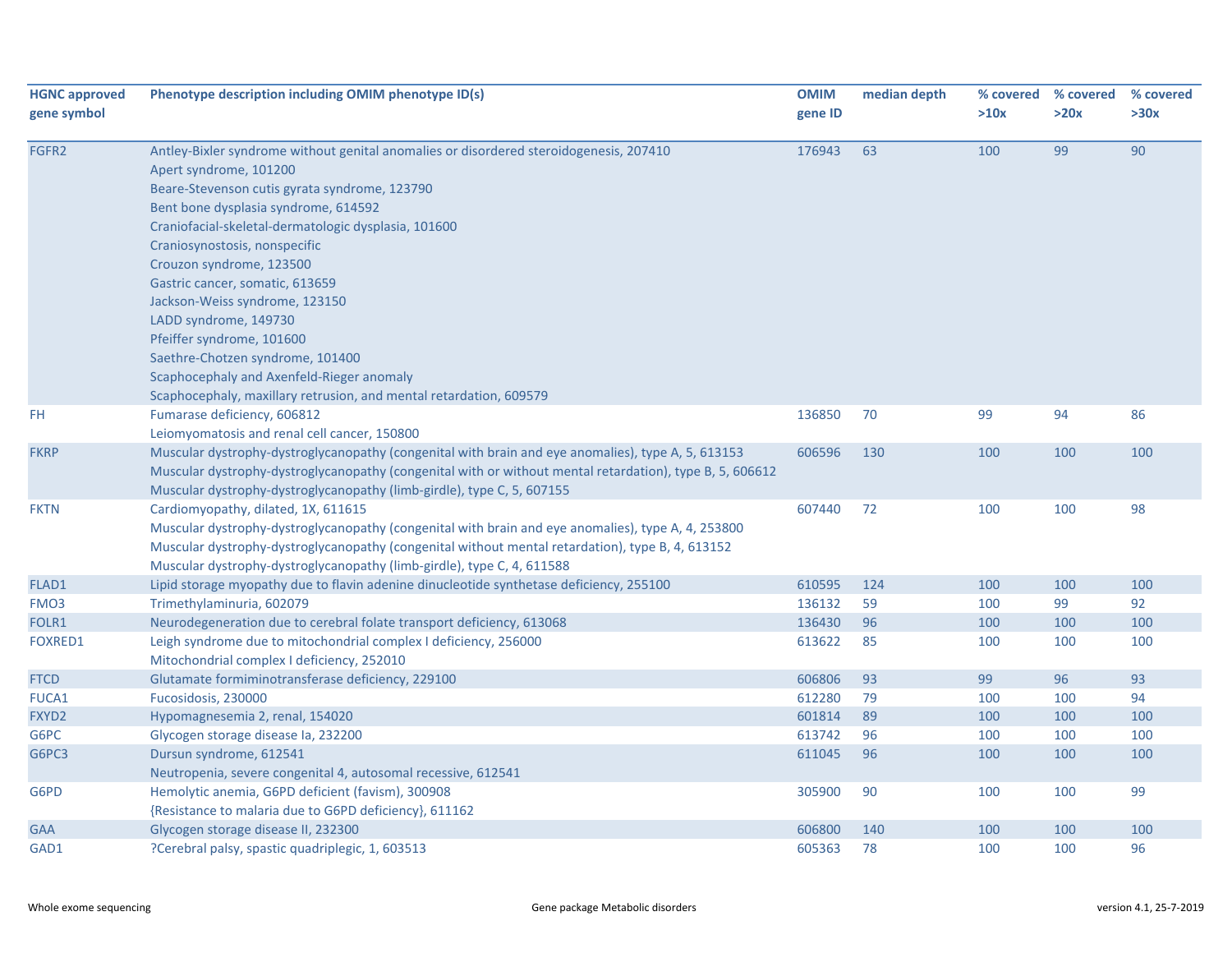| <b>HGNC approved</b><br>gene symbol | Phenotype description including OMIM phenotype ID(s)                         | <b>OMIM</b><br>gene ID | median depth | % covered<br>>10x | % covered<br>>20x | % covered<br>>30x |
|-------------------------------------|------------------------------------------------------------------------------|------------------------|--------------|-------------------|-------------------|-------------------|
|                                     |                                                                              |                        |              |                   |                   |                   |
| <b>GALC</b>                         | Krabbe disease, 245200                                                       | 606890                 | 47           | 100               | 97                | 82                |
| <b>GALE</b>                         | Galactose epimerase deficiency, 230350                                       | 606953                 | 109          | 100               | 100               | 100               |
| GALK1                               | Galactokinase deficiency with cataracts, 230200                              | 604313<br>612222       | 133          | 100               | 100               | 98                |
| <b>GALNS</b>                        | Mucopolysaccharidosis IVA, 253000                                            | 601756                 | 76           | 100               | 98                | 93<br>95          |
| GALNT3                              | Tumoral calcinosis, hyperphosphatemic, familial, 1, 211900                   |                        | 60           | 100               | 100               |                   |
| <b>GALT</b>                         | Galactosemia, 230400                                                         | 606999                 | 146          | 100               | 100               | 100               |
| <b>GAMT</b>                         | Cerebral creatine deficiency syndrome 2, 612736                              | 601240                 | 80           | 100               | 99                | 95                |
| <b>GANAB</b>                        | Polycystic kidney disease 3, 600666                                          | 104160                 | 71           | 100               | 99                | 94                |
| <b>GATM</b>                         | Cerebral creatine deficiency syndrome 3, 612718                              | 602360                 | 56           | 100               | 100               | 93                |
| <b>GBA</b>                          | Gaucher disease, perinatal lethal, 608013                                    | 606463                 | 173          | 100               | 100               | 100               |
|                                     | Gaucher disease, type I, 230800                                              |                        |              |                   |                   |                   |
|                                     | Gaucher disease, type II, 230900                                             |                        |              |                   |                   |                   |
|                                     | Gaucher disease, type III, 231000                                            |                        |              |                   |                   |                   |
|                                     | Gaucher disease, type IIIC, 231005                                           |                        |              |                   |                   |                   |
|                                     | {Lewy body dementia, susceptibility to}, 127750                              |                        |              |                   |                   |                   |
|                                     | {Parkinson disease, late-onset, susceptibility to}, 168600                   |                        |              |                   |                   |                   |
| GBA2                                | Spastic paraplegia 46, autosomal recessive, 614409                           | 609471                 | 129          | 100               | 100               | 100               |
| GBE1                                | Glycogen storage disease IV, 232500                                          | 607839                 | 55           | 100               | 97                | 83                |
|                                     | Polyglucosan body disease, adult form, 263570                                |                        |              |                   |                   |                   |
| <b>GCDH</b>                         | Glutaricaciduria, type I, 231670                                             | 608801                 | 104          | 100               | 100               | 100               |
| GCH1                                | Dystonia, DOPA-responsive, with or without hyperphenylalaninemia, 128230     | 600225                 | 49           | 100               | 100               | 91                |
|                                     | Hyperphenylalaninemia, BH4-deficient, B, 233910                              |                        |              |                   |                   |                   |
| <b>GCK</b>                          | Diabetes mellitus, noninsulin-dependent, late onset, 125853                  | 138079                 | 117          | 100               | 100               | 100               |
|                                     | Diabetes mellitus, permanent neonatal, 606176                                |                        |              |                   |                   |                   |
|                                     | Hyperinsulinemic hypoglycemia, familial, 3, 602485                           |                        |              |                   |                   |                   |
|                                     | MODY, type II, 125851                                                        |                        |              |                   |                   |                   |
| <b>GCLC</b>                         | Hemolytic anemia due to gamma-glutamylcysteine synthetase deficiency, 230450 | 606857                 | 76           | 100               | 100               | 93                |
|                                     | {Myocardial infarction, susceptibility to}, 608446                           |                        |              |                   |                   |                   |
| <b>GCSH</b>                         | ?Glycine encephalopathy, 605899                                              | 238330                 | 88           | 100               | 91                | 63                |
| GFM1                                | Combined oxidative phosphorylation deficiency 1, 609060                      | 606639                 | 61           | 100               | 99                | 92                |
| GFPT1                               | Myasthenia, congenital, 12, with tubular aggregates, 610542                  | 138292                 | 49           | 100               | 98                | 84                |
| GGT1                                | ?Glutathioninuria, 231950                                                    | 612346                 | 59           | 77                | 64                | 59                |
| <b>GK</b>                           | Glycerol kinase deficiency, 307030                                           | 300474                 | 40           | 99                | 86                | 60                |
| <b>GLA</b>                          | Fabry disease, 301500                                                        | 300644                 | 88           | 100               | 100               | 100               |
|                                     | Fabry disease, cardiac variant, 301500                                       |                        |              |                   |                   |                   |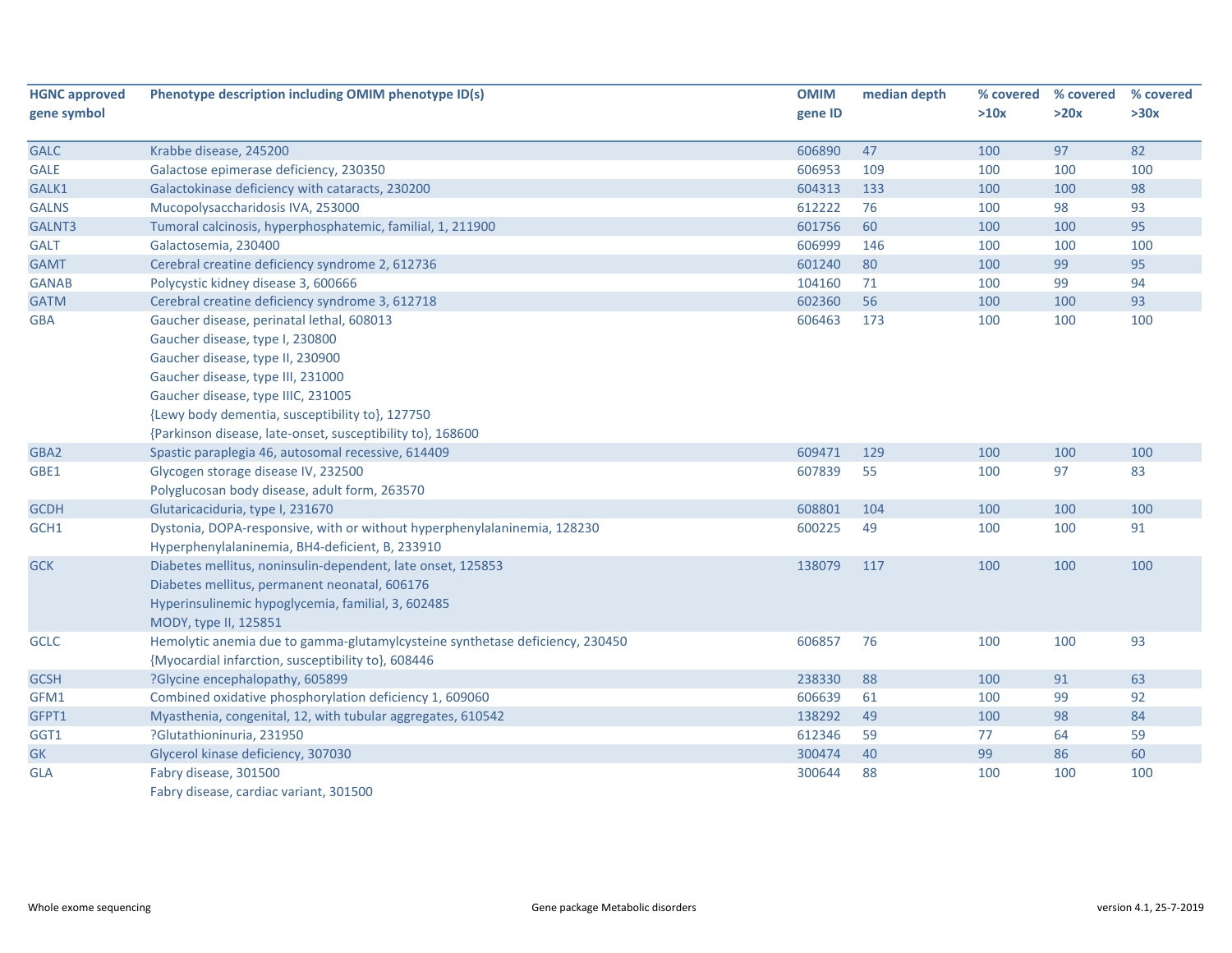| <b>HGNC approved</b> | Phenotype description including OMIM phenotype ID(s)                                                | <b>OMIM</b> | median depth | % covered | % covered | % covered |
|----------------------|-----------------------------------------------------------------------------------------------------|-------------|--------------|-----------|-----------|-----------|
| gene symbol          |                                                                                                     | gene ID     |              | >10x      | >20x      | >30x      |
| GLB1                 | GM1-gangliosidosis, type I, 230500                                                                  | 611458      | 96           | 100       | 100       | 96        |
|                      | GM1-gangliosidosis, type II, 230600                                                                 |             |              |           |           |           |
|                      | GM1-gangliosidosis, type III, 230650                                                                |             |              |           |           |           |
|                      | Mucopolysaccharidosis type IVB (Morquio), 253010                                                    |             |              |           |           |           |
| <b>GLDC</b>          | Glycine encephalopathy, 605899                                                                      | 238300      | 61           | 100       | 97        | 87        |
| GLRA1                | Hyperekplexia 1, 149400                                                                             | 138491      | 77           | 100       | 99        | 93        |
| GLRX5                | Anemia, sideroblastic, 3, pyridoxine-refractory, 616860                                             | 609588      | 66           | 100       | 91        | 81        |
|                      | Spasticity, childhood-onset, with hyperglycinemia, 616859                                           |             |              |           |           |           |
| GLUD1                | Hyperinsulinism-hyperammonemia syndrome, 606762                                                     | 138130      | 89           | 99        | 96        | 88        |
| <b>GLUL</b>          | Glutamine deficiency, congenital, 610015                                                            | 138290      | 82           | 100       | 100       | 100       |
| <b>GLYCTK</b>        | D-glyceric aciduria, 220120                                                                         | 610516      | 135          | 100       | 100       | 100       |
| GM2A                 | GM2-gangliosidosis, AB variant, 272750                                                              | 613109      | 85           | 100       | 100       | 100       |
| <b>GMPPA</b>         | Alacrima, achalasia, and mental retardation syndrome, 615510                                        | 615495      | 99           | 100       | 100       | 99        |
| <b>GMPPB</b>         | Muscular dystrophy-dystroglycanopathy (congenital with brain and eye anomalies), type A, 14, 615350 | 615320      | 168          | 100       | 100       | 100       |
|                      | Muscular dystrophy-dystroglycanopathy (congenital with mental retardation), type B, 14, 615351      |             |              |           |           |           |
|                      | Muscular dystrophy-dystroglycanopathy (limb-girdle), type C, 14, 615352                             |             |              |           |           |           |
| <b>GNE</b>           | Nonaka myopathy, 605820                                                                             | 603824      | 80           | 100       | 100       | 97        |
|                      | Sialuria, 269921                                                                                    |             |              |           |           |           |
| <b>GNMT</b>          | Glycine N-methyltransferase deficiency, 606664                                                      | 606628      | 109          | 100       | 100       | 100       |
| <b>GNPAT</b>         | Rhizomelic chondrodysplasia punctata, type 2, 222765                                                | 602744      | 66           | 100       | 99        | 91        |
| <b>GNPTAB</b>        | Mucolipidosis II alpha/beta, 252500                                                                 | 607840      | 54           | 100       | 98        | 89        |
|                      | Mucolipidosis III alpha/beta, 252600                                                                |             |              |           |           |           |
| <b>GNPTG</b>         | Mucolipidosis III gamma, 252605                                                                     | 607838      | 149          | 100       | 100       | 95        |
| <b>GNS</b>           | Mucopolysaccharidosis type IIID, 252940                                                             | 607664      | 60           | 100       | 100       | 96        |
| GPD1                 | Hypertriglyceridemia, transient infantile, 614480                                                   | 138420      | 71           | 100       | 100       | 99        |
| <b>GPHN</b>          | Molybdenum cofactor deficiency C, 615501                                                            | 603930      | 59           | 100       | 100       | 93        |
| <b>GPI</b>           | Hemolytic anemia, nonspherocytic, due to glucose phosphate isomerase deficiency, 613470             | 172400      | 117          | 100       | 100       | 100       |
| GPX1                 | Hemolytic anemia due to glutathione peroxidase deficiency, 614164                                   | 138320      | 79           | 100       | 100       | 100       |
| <b>GRHPR</b>         | Hyperoxaluria, primary, type II, 260000                                                             | 604296      | 84           | 100       | 100       | 100       |
| <b>GSS</b>           | Glutathione synthetase deficiency, 266130                                                           | 601002      | 82           | 100       | 100       | 98        |
|                      | Hemolytic anemia due to glutathione synthetase deficiency, 231900                                   |             |              |           |           |           |
| GSTZ1                | [Maleylacetoacetate isomerase deficiency], 617596                                                   | 603758      | 94           | 100       | 100       | 100       |
| <b>GUSB</b>          | Mucopolysaccharidosis VII, 253220                                                                   | 611499      | 100          | 100       | 100       | 97        |
| GYG1                 | ?Glycogen storage disease XV, 613507                                                                | 603942      | 51           | 100       | 100       | 85        |
|                      | Polyglucosan body myopathy 2, 616199                                                                |             |              |           |           |           |
| GYS1                 | Glycogen storage disease 0, muscle, 611556                                                          | 138570      | 115          | 100       | 100       | 100       |
| GYS2                 | Glycogen storage disease 0, liver, 240600                                                           | 138571      | 54           | 100       | 99        | 92        |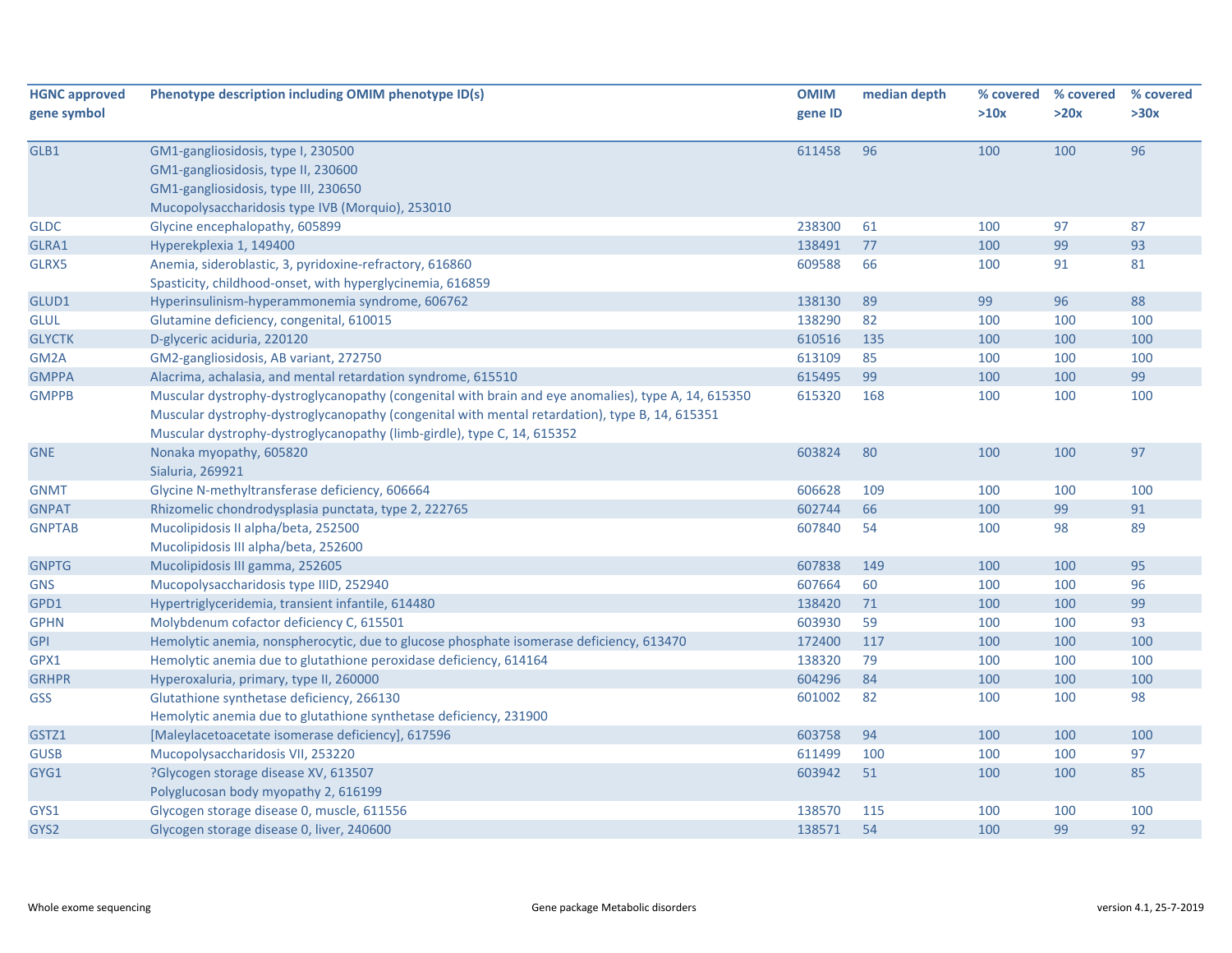| <b>HGNC approved</b> | Phenotype description including OMIM phenotype ID(s)                                                                                                                                                                                                                                   | <b>OMIM</b> | median depth | % covered | % covered | % covered |
|----------------------|----------------------------------------------------------------------------------------------------------------------------------------------------------------------------------------------------------------------------------------------------------------------------------------|-------------|--------------|-----------|-----------|-----------|
| gene symbol          |                                                                                                                                                                                                                                                                                        | gene ID     |              | >10x      | >20x      | >30x      |
| <b>HADH</b>          | 3-hydroxyacyl-CoA dehydrogenase deficiency, 231530                                                                                                                                                                                                                                     | 601609      | 67           | 100       | 100       | 98        |
|                      | Hyperinsulinemic hypoglycemia, familial, 4, 609975                                                                                                                                                                                                                                     |             |              |           |           |           |
| <b>HADHA</b>         | Fatty liver, acute, of pregnancy, 609016                                                                                                                                                                                                                                               | 600890      | 90           | 100       | 100       | 93        |
|                      | HELLP syndrome, maternal, of pregnancy, 609016<br>LCHAD deficiency, 609016                                                                                                                                                                                                             |             |              |           |           |           |
|                      | Trifunctional protein deficiency, 609015                                                                                                                                                                                                                                               |             |              |           |           |           |
| <b>HADHB</b>         | Trifunctional protein deficiency, 609015                                                                                                                                                                                                                                               | 143450      | 58           | 100       | 100       | 91        |
| <b>HAL</b>           | [Histidinemia], 235800                                                                                                                                                                                                                                                                 | 609457      | 79           | 100       | 100       | 95        |
| <b>HAMP</b>          | Hemochromatosis, type 2B, 613313                                                                                                                                                                                                                                                       | 606464      | 154          | 100       | 100       | 100       |
| HCFC1                | Mental retardation, X-linked 3 (methylmalonic acidemia and homocysteinemia, cblX type), 309541                                                                                                                                                                                         | 300019      | 71           | 100       | 98        | 89        |
| <b>HEXA</b>          | GM2-gangliosidosis, several forms, 272800<br>[Hex A pseudodeficiency], 272800<br>Tay-Sachs disease, 272800                                                                                                                                                                             | 606869      | 79           | 100       | 100       | 96        |
| <b>HEXB</b>          | Sandhoff disease, infantile, juvenile, and adult forms, 268800                                                                                                                                                                                                                         | 606873      | 106          | 100       | 100       | 95        |
| <b>HFE</b>           | {Alzheimer disease, susceptibility to}, 104300<br>Hemochromatosis, 235200<br>{Microvascular complications of diabetes 7}, 612635<br>{Porphyria cutanea tarda, susceptibility to}, 176100<br>{Porphyria variegata, susceptibility to}, 176200<br>[Transferrin serum level QTL2], 614193 | 613609      | 81           | 100       | 100       | 97        |
| <b>HGD</b>           | Alkaptonuria, 203500                                                                                                                                                                                                                                                                   | 607474      | 54           | 100       | 99        | 91        |
| <b>HGSNAT</b>        | Mucopolysaccharidosis type IIIC (Sanfilippo C), 252930<br>Retinitis pigmentosa 73, 616544                                                                                                                                                                                              | 610453      | 60           | 94        | 94        | 88        |
| <b>HIBCH</b>         | 3-hydroxyisobutryl-CoA hydrolase deficiency, 250620                                                                                                                                                                                                                                    | 610690      | 45           | 100       | 91        | 67        |
| HK1                  | Hemolytic anemia due to hexokinase deficiency, 235700<br>Neuropathy, hereditary motor and sensory, Russe type, 605285<br>Retinitis pigmentosa 79, 617460                                                                                                                               | 142600      | 93           | 100       | 99        | 98        |
| <b>HLCS</b>          | Holocarboxylase synthetase deficiency, 253270                                                                                                                                                                                                                                          | 609018      | 85           | 100       | 100       | 97        |
| <b>HMBS</b>          | Porphyria, acute intermittent, 176000<br>Porphyria, acute intermittent, nonerythroid variant, 176000                                                                                                                                                                                   | 609806      | 82           | 100       | 100       | 100       |
| <b>HMGCL</b>         | HMG-CoA lyase deficiency, 246450                                                                                                                                                                                                                                                       | 613898      | 78           | 100       | 100       | 100       |
| HMGCS2               | HMG-CoA synthase-2 deficiency, 605911                                                                                                                                                                                                                                                  | 600234      | 69           | 100       | 100       | 97        |
| HMOX1                | Heme oxygenase-1 deficiency, 614034<br>{Pulmonary disease, chronic obstructive, susceptibility to}, 606963                                                                                                                                                                             | 141250      | 102          | 100       | 100       | 100       |
| HOGA1                | Hyperoxaluria, primary, type III, 613616                                                                                                                                                                                                                                               | 613597      | 125          | 100       | 100       | 100       |
| <b>HPD</b>           | Hawkinsinuria, 140350<br>Tyrosinemia, type III, 276710                                                                                                                                                                                                                                 | 609695      | 94           | 100       | 100       | 96        |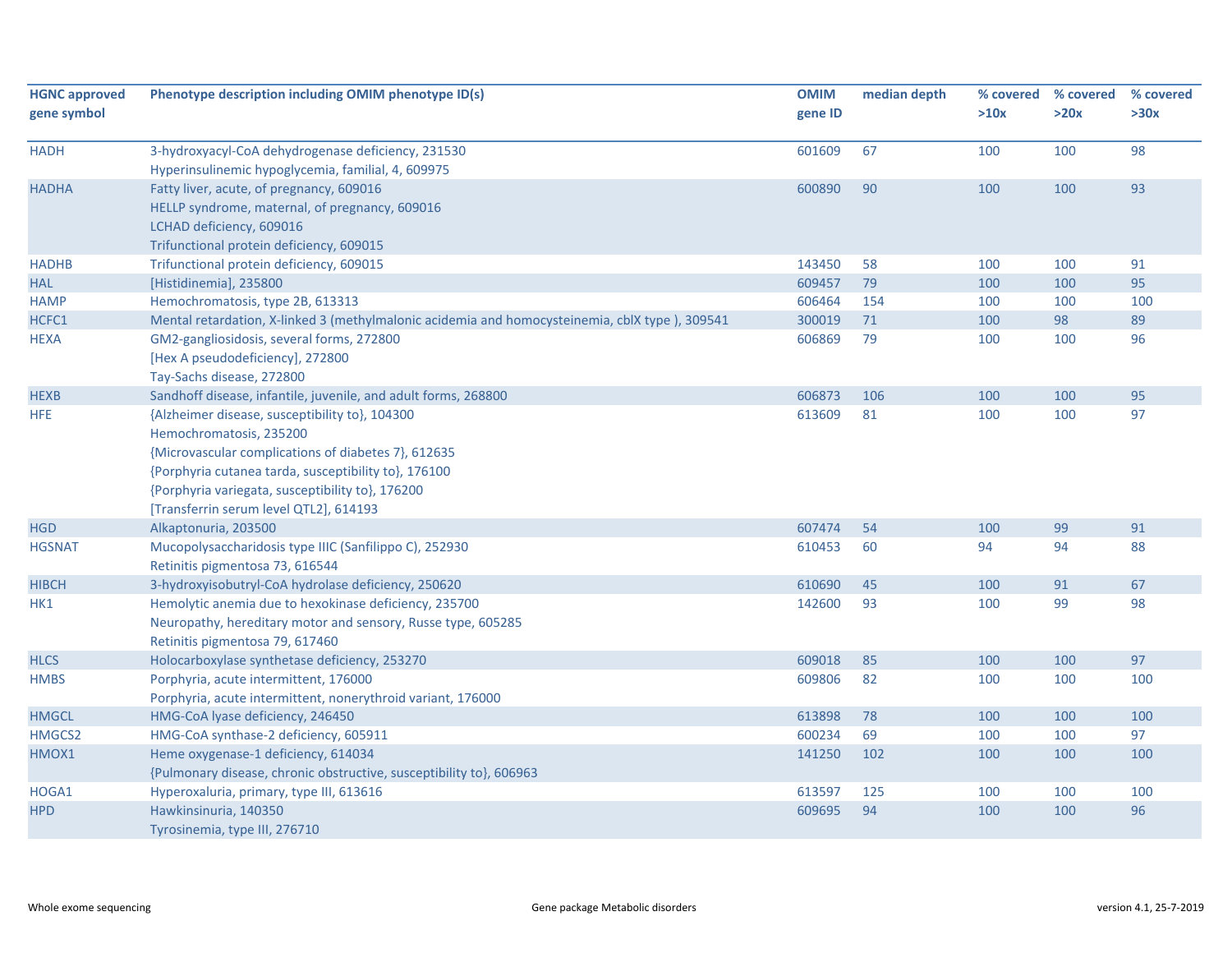| <b>HGNC approved</b> | Phenotype description including OMIM phenotype ID(s)                                               | <b>OMIM</b> | median depth |      | % covered % covered | % covered |
|----------------------|----------------------------------------------------------------------------------------------------|-------------|--------------|------|---------------------|-----------|
| gene symbol          |                                                                                                    | gene ID     |              | >10x | >20x                | >30x      |
| HPRT1                | HPRT-related gout, 300323                                                                          | 308000      | 34           | 100  | 93                  | 70        |
|                      | Lesch-Nyhan syndrome, 300322                                                                       |             |              |      |                     |           |
| HPS1                 | Hermansky-Pudlak syndrome 1, 203300                                                                | 604982      | 97           | 100  | 100                 | 97        |
| HS6ST1               | {Hypogonadotropic hypogonadism 15 with or without anosmia}, 614880                                 | 604846      | 145          | 100  | 100                 | 99        |
| <b>HSD11B1</b>       | Cortisone reductase deficiency 2, 614662                                                           | 600713      | 54           | 100  | 100                 | 96        |
| <b>HSD11B2</b>       | Apparent mineralocorticoid excess, 218030                                                          | 614232      | 136          | 92   | 87                  | 83        |
| <b>HSD17B10</b>      | HSD10 mitochondrial disease, 300438                                                                | 300256      | 62           | 100  | 100                 | 100       |
| <b>HSD17B4</b>       | D-bifunctional protein deficiency, 261515                                                          | 601860      | 54           | 100  | 96                  | 87        |
|                      | Perrault syndrome 1, 233400                                                                        |             |              |      |                     |           |
| HSD3B2               | Adrenal hyperplasia, congenital, due to 3-beta-hydroxysteroid dehydrogenase 2 deficiency, 201810   | 613890      | 122          | 100  | 100                 | 100       |
| HSD3B7               | Bile acid synthesis defect, congenital, 1, 607765                                                  | 607764      | 110          | 100  | 100                 | 100       |
| HYAL1                | ?Mucopolysaccharidosis type IX, 601492                                                             | 607071      | 99           | 100  | 100                 | 100       |
| IBA57                | Multiple mitochondrial dysfunctions syndrome 3, 615330                                             | 615316      | 126          | 100  | 100                 | 98        |
|                      | ?Spastic paraplegia 74, autosomal recessive, 616451                                                |             |              |      |                     |           |
| IDH <sub>2</sub>     | D-2-hydroxyglutaric aciduria 2, 613657                                                             | 147650      | 99           | 100  | 100                 | 99        |
| IDH3B                | Retinitis pigmentosa 46, 612572                                                                    | 604526      | 97           | 100  | 100                 | 100       |
| <b>IDS</b>           | Mucopolysaccharidosis II, 309900                                                                   | 300823      | 68           | 100  | 98                  | 84        |
| <b>IDUA</b>          | Mucopolysaccharidosis Ih, 607014                                                                   | 252800      | 127          | 100  | 99                  | 94        |
|                      | Mucopolysaccharidosis Ih/s, 607015                                                                 |             |              |      |                     |           |
|                      | Mucopolysaccharidosis Is, 607016                                                                   |             |              |      |                     |           |
| IMPAD1               | Chondrodysplasia with joint dislocations, GPAPP type, 614078                                       | 614010      | 125          | 100  | 99                  | 94        |
| IMPDH1               | Leber congenital amaurosis 11, 613837                                                              | 146690      | 99           | 100  | 99                  | 94        |
|                      | Retinitis pigmentosa 10, 180105                                                                    |             |              |      |                     |           |
| <b>INPPL1</b>        | Opsismodysplasia, 258480                                                                           | 600829      | 101          | 100  | 100                 | 99        |
| <b>ISCU</b>          | Myopathy with lactic acidosis, hereditary, 255125                                                  | 611911      | 72           | 100  | 100                 | 97        |
| <b>ISPD</b>          | Muscular dystrophy-dystroglycanopathy (congenital with brain and eye anomalies), type A, 7, 614643 | 614631      | 77           | 100  | 99                  | 92        |
|                      | Muscular dystrophy-dystroglycanopathy (limb-girdle), type C, 7, 616052                             |             |              |      |                     |           |
| <b>ITPA</b>          | Epileptic encephalopathy, early infantile, 35, 616647                                              | 147520      | 115          | 100  | 100                 | 100       |
|                      | [Inosine triphosphatase deficiency], 613850                                                        |             |              |      |                     |           |
| <b>IVD</b>           | Isovaleric acidemia, 243500                                                                        | 607036      | 105          | 100  | 100                 | 98        |
| <b>KHK</b>           | [Fructosuria], 229800                                                                              | 614058      | 116          | 100  | 100                 | 99        |
| <b>KYNU</b>          | ?Hydroxykynureninuria, 236800                                                                      | 605197      | 64           | 100  | 100                 | 91        |
|                      | Vertebral, cardiac, renal, and limb defects syndrome 2, 617661                                     |             |              |      |                     |           |
| L2HGDH               | L-2-hydroxyglutaric aciduria, 236792                                                               | 609584      | 61           | 100  | 100                 | 93        |
| LAMP2                | Danon disease, 300257                                                                              | 309060      | 40           | 100  | 91                  | 68        |
| LARGE1               | Muscular dystrophy-dystroglycanopathy (congenital with brain and eye anomalies), type A, 6, 613154 | 603590      | 86           | 100  | 100                 | 98        |
|                      | Muscular dystrophy-dystroglycanopathy (congenital with mental retardation), type B, 6, 608840      |             |              |      |                     |           |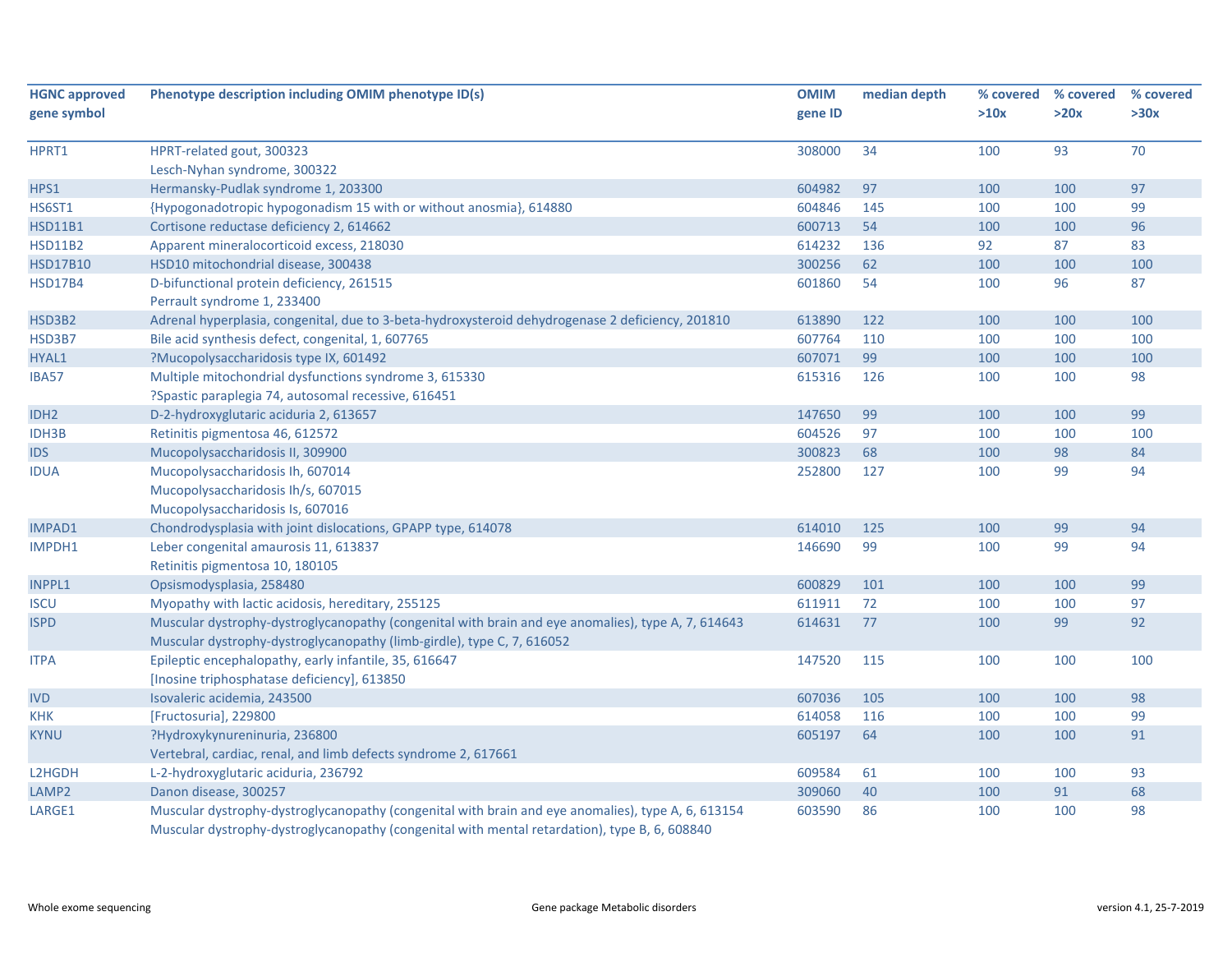| <b>HGNC approved</b> | Phenotype description including OMIM phenotype ID(s)                                            | <b>OMIM</b> | median depth |      | % covered % covered | % covered |
|----------------------|-------------------------------------------------------------------------------------------------|-------------|--------------|------|---------------------|-----------|
| gene symbol          |                                                                                                 | gene ID     |              | >10x | >20x                | >30x      |
|                      |                                                                                                 |             |              |      |                     |           |
| LBR                  | Greenberg skeletal dysplasia, 215140                                                            | 600024      | 57           | 100  | 99                  | 92        |
|                      | Pelger-Huet anomaly, 169400                                                                     |             |              |      |                     |           |
|                      | Pelger-Huet anomaly with mild skeletal anomalies, 618019                                        |             |              |      |                     |           |
|                      | ?Reynolds syndrome, 613471                                                                      |             |              |      |                     |           |
| <b>LCAT</b>          | Fish-eye disease, 136120                                                                        | 606967      | 124          | 100  | 100                 | 97        |
|                      | Norum disease, 245900                                                                           |             |              |      |                     |           |
| <b>LCT</b>           | Lactase deficiency, congenital, 223000                                                          | 603202      | 103          | 100  | 100                 | 100       |
| LDHA                 | Glycogen storage disease XI, 612933                                                             | 150000      | 51           | 100  | 97                  | 79        |
| <b>LDLR</b>          | Hypercholesterolemia, familial, 143890                                                          | 606945      | 207          | 100  | 100                 | 100       |
|                      | LDL cholesterol level QTL2, 143890                                                              |             |              |      |                     |           |
| LFNG                 | ?Spondylocostal dysostosis 3, autosomal recessive, 609813                                       | 602576      | 112          | 86   | 83                  | 82        |
| <b>LIPA</b>          | Cholesteryl ester storage disease, 278000                                                       | 613497      | 58           | 100  | 100                 | 93        |
|                      | Wolman disease, 278000                                                                          |             |              |      |                     |           |
| <b>LIPC</b>          | {Diabetes mellitus, noninsulin-dependent}, 125853                                               | 151670      | 73           | 100  | 100                 | 96        |
|                      | Hepatic lipase deficiency, 614025                                                               |             |              |      |                     |           |
|                      | [High density lipoprotein cholesterol level QTL 12], 612797                                     |             |              |      |                     |           |
| <b>LIPI</b>          | {Hypertriglyceridemia, susceptibility to}, 145750                                               | 609252      | 52           | 100  | 98                  | 84        |
| LMBRD1               | Methylmalonic aciduria and homocystinuria, cblF type, 277380                                    | 612625      | 57           | 100  | 96                  | 76        |
| LPIN1                | Myoglobinuria, acute recurrent, autosomal recessive, 268200                                     | 605518      | 72           | 100  | 99                  | 93        |
| LPIN2                | Majeed syndrome, 609628                                                                         | 605519      | 65           | 100  | 99                  | 93        |
| <b>LPL</b>           | Combined hyperlipidemia, familial, 144250                                                       | 609708      | 102          | 100  | 100                 | 98        |
|                      | [High density lipoprotein cholesterol level QTL 11]                                             |             |              |      |                     |           |
|                      | Lipoprotein lipase deficiency, 238600                                                           |             |              |      |                     |           |
| LRP2                 | Donnai-Barrow syndrome, 222448                                                                  | 600073      | 58           | 100  | 99                  | 91        |
| <b>LRPPRC</b>        | Leigh syndrome, French-Canadian type, 220111                                                    | 607544      | 51           | 100  | 98                  | 84        |
| LTC4S                | Leukotriene C4 synthase deficiency, 614037                                                      | 246530      | 70           | 100  | 87                  | 76        |
| <b>LYST</b>          | Chediak-Higashi syndrome, 214500                                                                | 606897      | 62           | 100  | 98                  | 91        |
| MAN1B1               | Mental retardation, autosomal recessive 15, 614202                                              | 604346      | 120          | 100  | 100                 | 100       |
| MAN2B1               | Mannosidosis, alpha-, types I and II, 248500                                                    | 609458      | 110          | 100  | 100                 | 100       |
| <b>MANBA</b>         | Mannosidosis, beta, 248510                                                                      | 609489      | 76           | 100  | 98                  | 92        |
| <b>MAOA</b>          | {Antisocial behavior}, 300615                                                                   | 309850      | 42           | 100  | 97                  | 83        |
|                      | Brunner syndrome, 300615                                                                        |             |              |      |                     |           |
| MAT1A                | Hypermethioninemia, persistent, autosomal dominant, due to methionine adenosyltransferase I/III | 610550      | 100          | 100  | 100                 | 100       |
|                      | deficiency, 250850                                                                              |             |              |      |                     |           |
|                      | Methionine adenosyltransferase deficiency, autosomal recessive, 250850                          |             |              |      |                     |           |
| MCCC1                | 3-Methylcrotonyl-CoA carboxylase 1 deficiency, 210200                                           | 609010      | 60           | 100  | 99                  | 89        |
| MCCC <sub>2</sub>    | 3-Methylcrotonyl-CoA carboxylase 2 deficiency, 210210                                           | 609014      | 56           | 100  | 99                  | 90        |
| <b>MCEE</b>          | Methylmalonyl-CoA epimerase deficiency, 251120                                                  | 608419      | 69           | 100  | 100                 | 91        |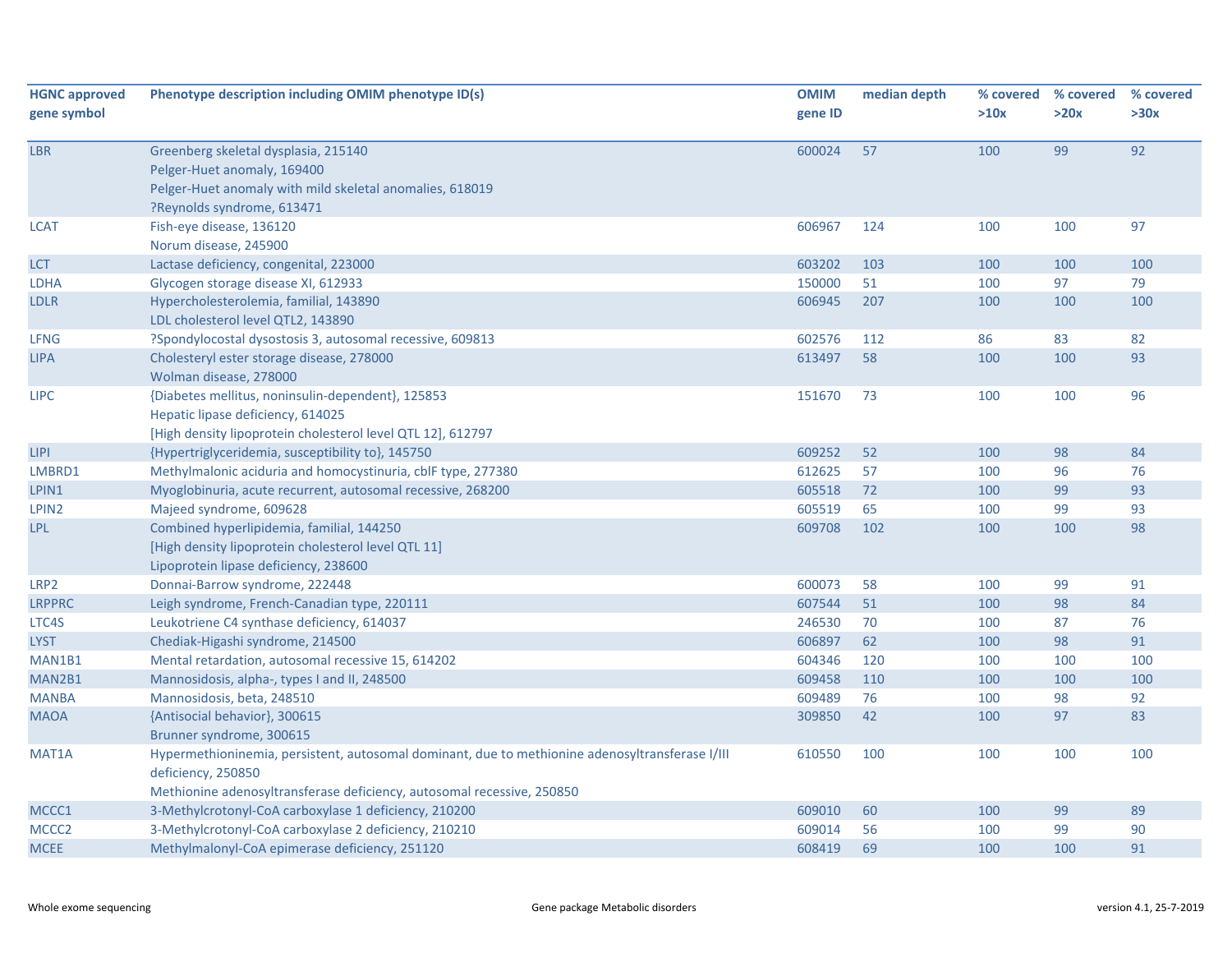| <b>HGNC approved</b> | Phenotype description including OMIM phenotype ID(s)                                                                                                                                                                                      | <b>OMIM</b> | median depth | % covered | % covered | % covered |
|----------------------|-------------------------------------------------------------------------------------------------------------------------------------------------------------------------------------------------------------------------------------------|-------------|--------------|-----------|-----------|-----------|
| gene symbol          |                                                                                                                                                                                                                                           | gene ID     |              | >10x      | >20x      | >30x      |
|                      |                                                                                                                                                                                                                                           |             |              |           |           |           |
| MCOLN1               | Mucolipidosis IV, 252650                                                                                                                                                                                                                  | 605248      | 121          | 100       | 100       | 100       |
| MFSD8                | Ceroid lipofuscinosis, neuronal, 7, 610951                                                                                                                                                                                                | 611124      | 56           | 100       | 99        | 89        |
|                      | Macular dystrophy with central cone involvement, 616170                                                                                                                                                                                   |             |              |           |           |           |
| MGAT <sub>2</sub>    | Congenital disorder of glycosylation, type IIa, 212066                                                                                                                                                                                    | 602616      | 94           | 100       | 100       | 100       |
| <b>MLYCD</b>         | Malonyl-CoA decarboxylase deficiency, 248360                                                                                                                                                                                              | 606761      | 69           | 100       | 98        | 90        |
| <b>MMAA</b>          | Methylmalonic aciduria, vitamin B12-responsive, 251100                                                                                                                                                                                    | 607481      | 67           | 100       | 100       | 97        |
| <b>MMAB</b>          | Methylmalonic aciduria, vitamin B12-responsive, due to defect in synthesis of adenosylcobalamin, cblB<br>complementation type, 251110                                                                                                     | 607568      | 78           | 100       | 100       | 96        |
| <b>MMACHC</b>        | Methylmalonic aciduria and homocystinuria, cblC type, 277400                                                                                                                                                                              | 609831      | 115          | 100       | 100       | 100       |
| <b>MMADHC</b>        | Homocystinuria, cblD type, variant 1, 277410                                                                                                                                                                                              | 611935      | 55           | 100       | 99        | 81        |
|                      | Methylmalonic aciduria and homocystinuria, cblD type, 277410                                                                                                                                                                              |             |              |           |           |           |
|                      | Methylmalonic aciduria, cblD type, variant 2, 277410                                                                                                                                                                                      |             |              |           |           |           |
| <b>MMUT</b>          | Methylmalonic aciduria, mut(0) type, 251000                                                                                                                                                                                               | 609058      | 62           | 100       | 99        | 91        |
| <b>MOCOS</b>         | Xanthinuria, type II, 603592                                                                                                                                                                                                              | 613274      | 76           | 100       | 99        | 92        |
| MOCS1                | Molybdenum cofactor deficiency A, 252150                                                                                                                                                                                                  | 603707      | 108          | 100       | 100       | 99        |
| MOCS <sub>2</sub>    | Molybdenum cofactor deficiency B, 252160                                                                                                                                                                                                  | 603708      | 60           | 100       | 100       | 94        |
| MOCS3                | No OMIM phenotype                                                                                                                                                                                                                         | 609277      | 175          | 100       | 100       | 100       |
| <b>MOGS</b>          | Congenital disorder of glycosylation, type IIb, 606056                                                                                                                                                                                    | 601336      | 117          | 100       | 100       | 100       |
| MPDU1                | Congenital disorder of glycosylation, type If, 609180                                                                                                                                                                                     | 604041      | 78           | 100       | 100       | 98        |
| <b>MPI</b>           | Congenital disorder of glycosylation, type Ib, 602579                                                                                                                                                                                     | 154550      | 161          | 100       | 100       | 98        |
| <b>MPV17</b>         | Mitochondrial DNA depletion syndrome 6 (hepatocerebral type), 256810                                                                                                                                                                      | 137960      | 92           | 100       | 100       | 98        |
| MRPS16               | Combined oxidative phosphorylation deficiency 2, 610498                                                                                                                                                                                   | 609204      | 101          | 100       | 100       | 100       |
| MRPS22               | Combined oxidative phosphorylation deficiency 5, 611719                                                                                                                                                                                   | 605810      | 70           | 100       | 100       | 91        |
| MSMO1                | Microcephaly, congenital cataract, and psoriasiform dermatitis, 616834                                                                                                                                                                    | 607545      | 86           | 100       | 100       | 96        |
| MTHFD1               | Combined immunodeficiency and megaloblastic anemia with or without hyperhomocysteinemia, 617780<br>{Neural tube defects, folate-sensitive, susceptibility to}, 601634                                                                     | 172460      | 67           | 100       | 99        | 91        |
| <b>MTHFR</b>         | Homocystinuria due to MTHFR deficiency, 236250<br>{Neural tube defects, susceptibility to}, 601634<br>{Schizophrenia, susceptibility to}, 181500<br>{Thromboembolism, susceptibility to}, 188050<br>{Vascular disease, susceptibility to} | 607093      | 95           | 100       | 100       | 99        |
| MTM1                 | Myotubular myopathy, X-linked, 310400                                                                                                                                                                                                     | 300415      | 37           | 100       | 88        | 65        |
| <b>MTR</b>           | Homocystinuria-megaloblastic anemia, cblG complementation type, 250940<br>{Neural tube defects, folate-sensitive, susceptibility to}, 601634                                                                                              | 156570      | 69           | 100       | 99        | 93        |
| <b>MTRR</b>          | Homocystinuria-megaloblastic anemia, cbl E type, 236270                                                                                                                                                                                   | 602568      | 81           | 100       | 99        | 96        |
| <b>MTTP</b>          | {Neural tube defects, folate-sensitive, susceptibility to}, 601634<br>Abetalipoproteinemia, 200100<br>{Metabolic syndrome, protection against}, 605552                                                                                    | 157147      | 55           | 100       | 99        | 92        |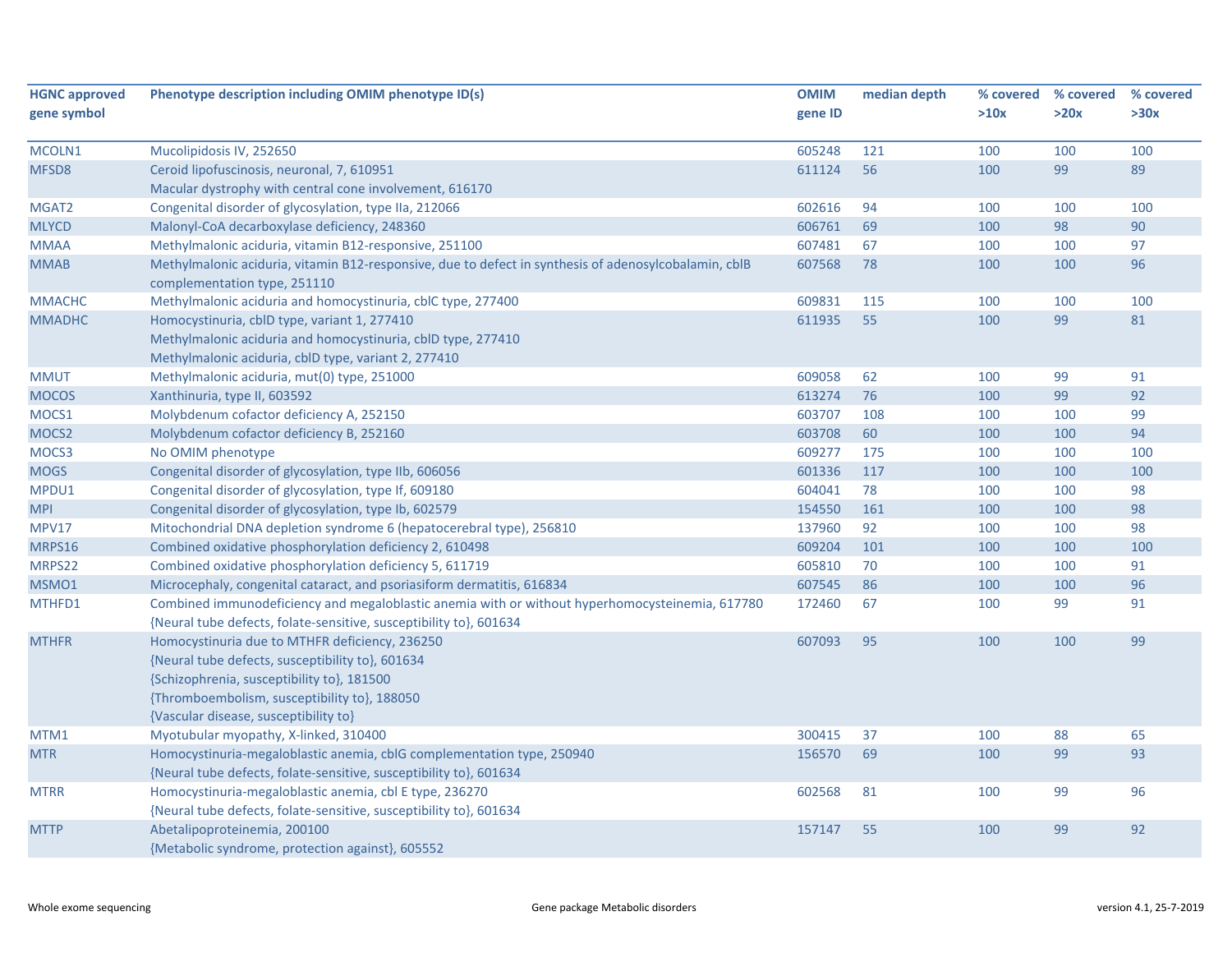| <b>HGNC approved</b><br>gene symbol | Phenotype description including OMIM phenotype ID(s)                                                            | <b>OMIM</b><br>gene ID | median depth | % covered<br>>10x | % covered<br>>20x | % covered<br>>30x |
|-------------------------------------|-----------------------------------------------------------------------------------------------------------------|------------------------|--------------|-------------------|-------------------|-------------------|
| <b>MVK</b>                          | Hyper-IgD syndrome, 260920<br>Mevalonic aciduria, 610377<br>Porokeratosis 3, multiple types, 175900             | 251170                 | 96           | 100               | 100               | 98                |
| <b>NAGA</b>                         | Kanzaki disease, 609242<br>Schindler disease, type I, 609241<br>Schindler disease, type III, 609241             | 104170                 | 114          | 100               | 100               | 99                |
| <b>NAGLU</b>                        | ?Charcot-Marie-Tooth disease, axonal, type 2V, 616491<br>Mucopolysaccharidosis type IIIB (Sanfilippo B), 252920 | 609701                 | 114          | 100               | 97                | 93                |
| <b>NAGS</b>                         | N-acetylglutamate synthase deficiency, 237310                                                                   | 608300                 | 102          | 100               | 100               | 100               |
| <b>NANS</b>                         | Spondyloepimetaphyseal dysplasia, Camera-Genevieve type, 610442                                                 | 605202                 | 57           | 100               | 99                | 93                |
| NAT8L                               | ?N-acetylaspartate deficiency, 614063                                                                           | 610647                 | 68           | 95                | 90                | 85                |
| NDUFA1                              | Mitochondrial complex I deficiency, 252010                                                                      | 300078                 | 99           | 100               | 100               | 100               |
| NDUFA11                             | Mitochondrial complex I deficiency, 252010                                                                      | 612638                 | 115          | 100               | 100               | 100               |
| NDUFA2                              | Leigh syndrome due to mitochondrial complex I deficiency, 256000                                                | 602137                 | 98           | 100               | 100               | 100               |
| NDUFAF1                             | Mitochondrial complex I deficiency, 252010                                                                      | 606934                 | 53           | 100               | 100               | 90                |
| NDUFAF2                             | Mitochondrial complex I deficiency, 252010                                                                      | 609653                 | 103          | 100               | 88                | 71                |
| <b>NDUFAF3</b>                      | Mitochondrial complex I deficiency, 252010                                                                      | 612911                 | 125          | 100               | 100               | 100               |
| NDUFAF4                             | Mitochondrial complex I deficiency, 252010                                                                      | 611776                 | 83           | 100               | 100               | 100               |
| NDUFAF5                             | Mitochondrial complex 1 deficiency, 252010                                                                      | 612360                 | 63           | 100               | 99                | 89                |
| NDUFS1                              | Mitochondrial complex I deficiency, 252010                                                                      | 157655                 | 61           | 100               | 99                | 87                |
| <b>NDUFS2</b>                       | Mitochondrial complex I deficiency, 252010                                                                      | 602985                 | 71           | 100               | 100               | 96                |
| NDUFS3                              | Leigh syndrome due to mitochondrial complex I deficiency, 256000<br>Mitochondrial complex I deficiency, 252010  | 603846                 | 102          | 100               | 100               | 100               |
| NDUFS4                              | Leigh syndrome, 256000<br>Mitochondrial complex I deficiency, 252010                                            | 602694                 | 69           | 100               | 100               | 97                |
| <b>NDUFS6</b>                       | Mitochondrial complex I deficiency, 252010                                                                      | 603848                 | 69           | 100               | 100               | 97                |
| <b>NDUFS7</b>                       | Leigh syndrome, 256000                                                                                          | 601825                 | 114          | 100               | 100               | 99                |
| <b>NDUFS8</b>                       | Leigh syndrome due to mitochondrial complex I deficiency, 256000                                                | 602141                 | 131          | 100               | 100               | 100               |
| NDUFV1                              | Mitochondrial complex I deficiency, 252010                                                                      | 161015                 | 122          | 100               | 100               | 100               |
| NDUFV2                              | Mitochondrial complex I deficiency, 252010                                                                      | 600532                 | 45           | 100               | 93                | 75                |
| NEU1                                | Sialidosis, type I, 256550<br>Sialidosis, type II, 256550                                                       | 608272                 | 143          | 100               | 100               | 100               |
| NFU1                                | Multiple mitochondrial dysfunctions syndrome 1, 605711                                                          | 608100                 | 58           | 100               | 100               | 90                |
| NHLRC1                              | Epilepsy, progressive myoclonic 2B (Lafora), 254780                                                             | 608072                 | 130          | 100               | 100               | 100               |
| NPC1                                | Niemann-Pick disease, type C1, 257220<br>Niemann-Pick disease, type D, 257220                                   | 607623                 | 74           | 100               | 100               | 97                |
| NPC <sub>2</sub>                    | Niemann-pick disease, type C2, 607625                                                                           | 601015                 | 87           | 100               | 100               | 100               |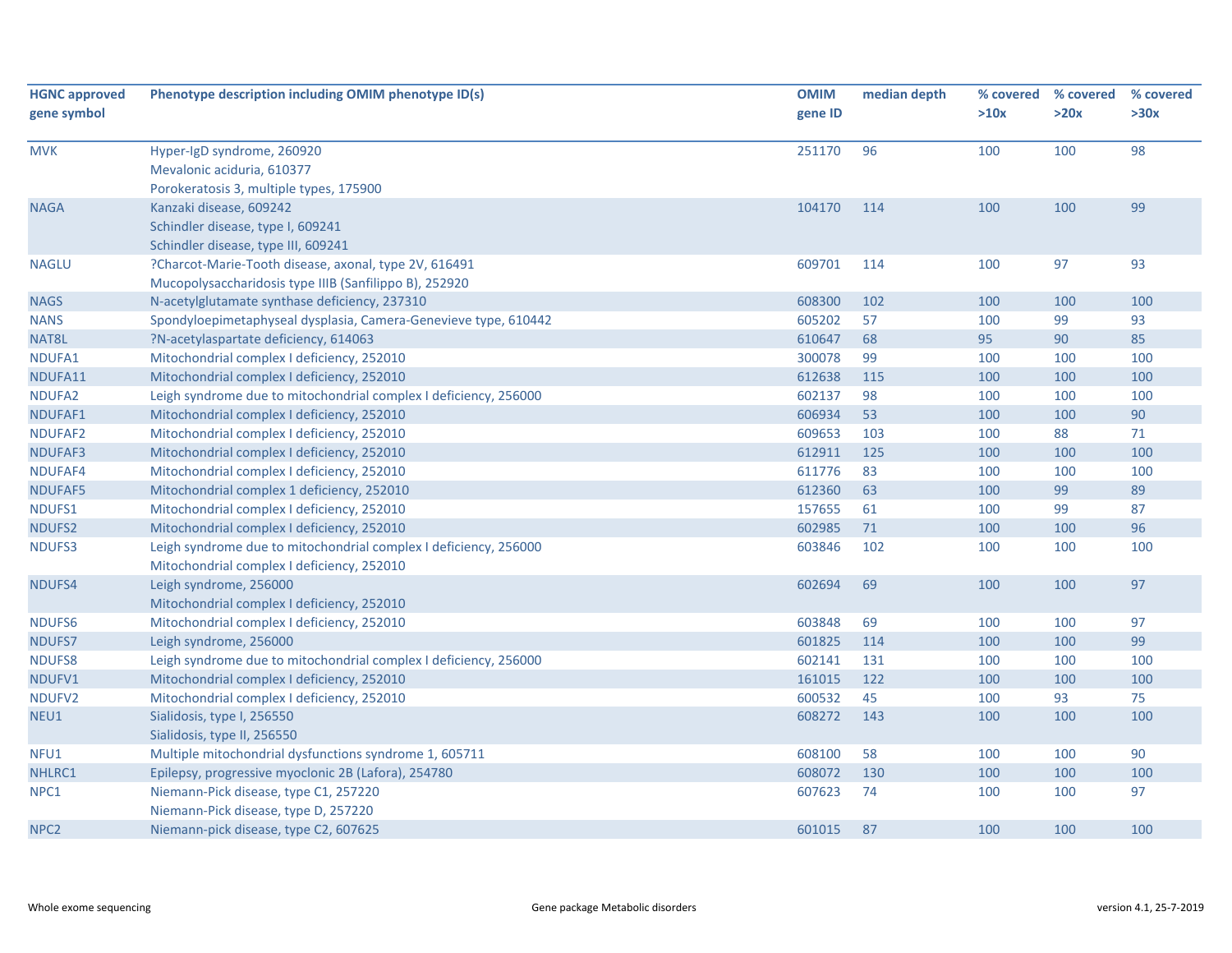| <b>HGNC approved</b> | Phenotype description including OMIM phenotype ID(s)                             | <b>OMIM</b> | median depth | % covered | % covered | % covered |
|----------------------|----------------------------------------------------------------------------------|-------------|--------------|-----------|-----------|-----------|
| gene symbol          |                                                                                  | gene ID     |              | >10x      | >20x      | >30x      |
| <b>NSDHL</b>         | CHILD syndrome, 308050                                                           | 300275      | 62           | 100       | 98        | 88        |
|                      | CK syndrome, 300831                                                              |             |              |           |           |           |
| NT5C                 | No OMIM phenotype                                                                | 191720      | 90           | 100       | 88        | 72        |
| NT5C3A               | Anemia, hemolytic, due to UMPH1 deficiency, 266120                               | 606224      | 55           | 100       | 98        | 81        |
| NT5E                 | Calcification of joints and arteries, 211800                                     | 129190      | 80           | 100       | 100       | 96        |
| <b>NUBPL</b>         | Mitochondrial complex I deficiency, 252010                                       | 613621      | 51           | 100       | 100       | 93        |
| NUS1                 | ?Congenital disorder of glycosylation, type 1aa, 617082                          | 610463      | 53           | 100       | 98        | 87        |
|                      | Mental retardation, autosomal dominant 55, with seizures, 617831                 |             |              |           |           |           |
| <b>OAT</b>           | Gyrate atrophy of choroid and retina with or without ornithinemia, 258870        | 613349      | 54           | 100       | 94        | 80        |
| <b>OCRL</b>          | Dent disease 2, 300555                                                           | 300535      | 35           | 100       | 91        | 67        |
|                      | Lowe syndrome, 309000                                                            |             |              |           |           |           |
| <b>OGDH</b>          | Alpha-ketoglutarate dehydrogenase deficiency, 203740                             | 613022      | 119          | 100       | 100       | 98        |
| OPA1                 | Behr syndrome, 210000                                                            | 605290      | 53           | 100       | 96        | 83        |
|                      | {Glaucoma, normal tension, susceptibility to}, 606657                            |             |              |           |           |           |
|                      | ?Mitochondrial DNA depletion syndrome 14 (encephalocardiomyopathic type), 616896 |             |              |           |           |           |
|                      | Optic atrophy 1, 165500                                                          |             |              |           |           |           |
|                      | Optic atrophy plus syndrome, 125250                                              |             |              |           |           |           |
| OPA3                 | 3-methylglutaconic aciduria, type III, 258501                                    | 606580      | 124          | 100       | 100       | 100       |
|                      | Optic atrophy 3 with cataract, 165300                                            |             |              |           |           |           |
| <b>OPLAH</b>         | 5-oxoprolinase deficiency, 260005                                                | 614243      | 120          | 100       | 100       | 99        |
| <b>OTC</b>           | Ornithine transcarbamylase deficiency, 311250                                    | 300461      | 46           | 100       | 94        | 80        |
| OXCT1                | Succinyl CoA:3-oxoacid CoA transferase deficiency, 245050                        | 601424      | 68           | 100       | 100       | 92        |
| <b>PAH</b>           | [Hyperphenylalaninemia, non-PKU mild], 261600                                    | 612349      | 57           | 100       | 98        | 91        |
|                      | Phenylketonuria, 261600                                                          |             |              |           |           |           |
| PANK <sub>2</sub>    | HARP syndrome, 607236                                                            | 606157      | 72           | 100       | 100       | 96        |
|                      | Neurodegeneration with brain iron accumulation 1, 234200                         |             |              |           |           |           |
| PC                   | Pyruvate carboxylase deficiency, 266150                                          | 608786      | 135          | 100       | 100       | 99        |
| PCBD1                | Hyperphenylalaninemia, BH4-deficient, D, 264070                                  | 126090      | 75           | 100       | 100       | 94        |
| <b>PCCA</b>          | Propionicacidemia, 606054                                                        | 232000      | 58           | 100       | 99        | 90        |
| <b>PCCB</b>          | Propionicacidemia, 606054                                                        | 232050      | 62           | 100       | 97        | 92        |
| PCK1                 | ?Phosphoenolpyruvate carboxykinase deficiency, cytosolic, 261680                 | 614168      | 105          | 100       | 100       | 100       |
| PCK <sub>2</sub>     | PEPCK deficiency, mitochondrial, 261650                                          | 614095      | 115          | 100       | 100       | 100       |
| PDHA1                | Pyruvate dehydrogenase E1-alpha deficiency, 312170                               | 300502      | 41           | 99        | 93        | 77        |
| <b>PDHB</b>          | Pyruvate dehydrogenase E1-beta deficiency, 614111                                | 179060      | 59           | 100       | 100       | 90        |
| <b>PDHX</b>          | Lacticacidemia due to PDX1 deficiency, 245349                                    | 608769      | 65           | 100       | 100       | 95        |
| PDK1                 | No OMIM phenotype                                                                | 602524      | 72           | 100       | 99        | 91        |
| PDK <sub>2</sub>     | No OMIM phenotype                                                                | 602525      | 103          | 100       | 100       | 100       |
| PDK3                 | ?Charcot-Marie-Tooth disease, X-linked dominant, 6, 300905                       | 300906      | 44           | 100       | 91        | 67        |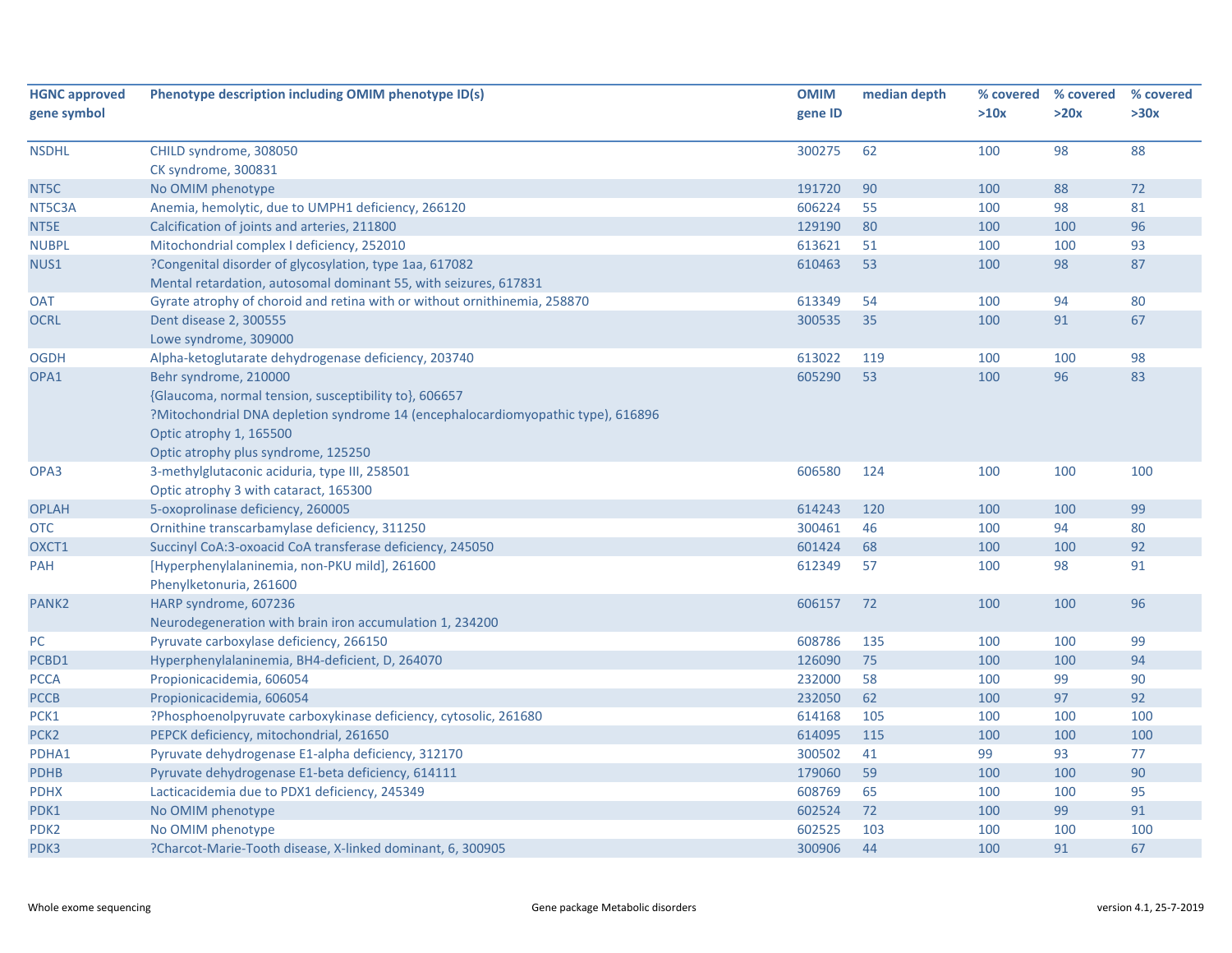| <b>HGNC approved</b> | Phenotype description including OMIM phenotype ID(s)         | <b>OMIM</b> | median depth |      | % covered % covered | % covered |
|----------------------|--------------------------------------------------------------|-------------|--------------|------|---------------------|-----------|
| gene symbol          |                                                              | gene ID     |              | >10x | >20x                | >30x      |
|                      |                                                              |             |              |      |                     |           |
| PDK4                 | No OMIM phenotype                                            | 602527      | 48           | 100  | 99                  | 86        |
| PDP1                 | Pyruvate dehydrogenase phosphatase deficiency, 608782        | 605993      | 76           | 100  | 100                 | 100       |
| PDP <sub>2</sub>     | No OMIM phenotype                                            | 615499      | 110          | 100  | 100                 | 100       |
| PDSS1                | Coenzyme Q10 deficiency, primary, 2, 614651                  | 607429      | 51           | 99   | 94                  | 83        |
| PDSS2                | Coenzyme Q10 deficiency, primary, 3, 614652                  | 610564      | 64           | 100  | 95                  | 81        |
| <b>PEPD</b>          | Prolidase deficiency, 170100                                 | 613230      | 92           | 100  | 100                 | 97        |
| PEX1                 | Heimler syndrome 1, 234580                                   | 602136      | 52           | 100  | 98                  | 90        |
|                      | Peroxisome biogenesis disorder 1A (Zellweger), 214100        |             |              |      |                     |           |
|                      | Peroxisome biogenesis disorder 1B (NALD/IRD), 601539         |             |              |      |                     |           |
| <b>PEX10</b>         | Peroxisome biogenesis disorder 6A (Zellweger), 614870        | 602859      | 96           | 100  | 100                 | 96        |
|                      | Peroxisome biogenesis disorder 6B, 614871                    |             |              |      |                     |           |
| PEX11B               | ?Peroxisome biogenesis disorder 14B, 614920                  | 603867      | 136          | 100  | 100                 | 100       |
| <b>PEX12</b>         | Peroxisome biogenesis disorder 3A (Zellweger), 614859        | 601758      | 57           | 100  | 99                  | 87        |
|                      | Peroxisome biogenesis disorder 3B, 266510                    |             |              |      |                     |           |
| <b>PEX13</b>         | Peroxisome biogenesis disorder 11A (Zellweger), 614883       | 601789      | 58           | 100  | 100                 | 95        |
|                      | Peroxisome biogenesis disorder 11B, 614885                   |             |              |      |                     |           |
| <b>PEX14</b>         | Peroxisome biogenesis disorder 13A (Zellweger), 614887       | 601791      | 123          | 100  | 100                 | 100       |
| <b>PEX16</b>         | Peroxisome biogenesis disorder 8A (Zellweger), 614876        | 603360      | 124          | 100  | 96                  | 93        |
|                      | Peroxisome biogenesis disorder 8B, 614877                    |             |              |      |                     |           |
| <b>PEX19</b>         | Peroxisome biogenesis disorder 12A (Zellweger), 614886       | 600279      | 56           | 100  | 100                 | 94        |
| PEX <sub>2</sub>     | Peroxisome biogenesis disorder 5A (Zellweger), 614866        | 170993      | 57           | 100  | 100                 | 100       |
|                      | Peroxisome biogenesis disorder 5B, 614867                    |             |              |      |                     |           |
| <b>PEX26</b>         | Peroxisome biogenesis disorder 7A (Zellweger), 614872        | 608666      | 123          | 100  | 100                 | 100       |
|                      | Peroxisome biogenesis disorder 7B, 614873                    |             |              |      |                     |           |
| PEX3                 | Peroxisome biogenesis disorder 10A (Zellweger), 614882       | 603164      | 50           | 100  | 99                  | 90        |
|                      | ?Peroxisome biogenesis disorder 10B, 617370                  |             |              |      |                     |           |
| PEX <sub>5</sub>     | Peroxisome biogenesis disorder 2A (Zellweger), 214110        | 600414      | 104          | 100  | 100                 | 99        |
|                      | Peroxisome biogenesis disorder 2B, 202370                    |             |              |      |                     |           |
|                      | Rhizomelic chondrodysplasia punctata, type 5, 616716         |             |              |      |                     |           |
| PEX <sub>6</sub>     | Heimler syndrome 2, 616617                                   | 601498      | 97           | 100  | 100                 | 96        |
|                      | Peroxisome biogenesis disorder 4A (Zellweger), 614862        |             |              |      |                     |           |
|                      | Peroxisome biogenesis disorder 4B, 614863                    |             |              |      |                     |           |
| PEX7                 | Peroxisome biogenesis disorder 9B, 614879                    | 601757      | 49           | 100  | 100                 | 95        |
|                      | Rhizomelic chondrodysplasia punctata, type 1, 215100         |             |              |      |                     |           |
| <b>PFKM</b>          | Glycogen storage disease VII, 232800                         | 610681      | 83           | 100  | 100                 | 98        |
| PGAM2                | Glycogen storage disease X, 261670                           | 612931      | 161          | 100  | 100                 | 100       |
| PGAP1                | Mental retardation, autosomal recessive 42, 615802           | 611655      | 56           | 100  | 97                  | 83        |
| PGAP2                | Hyperphosphatasia with mental retardation syndrome 3, 614207 | 615187      | 141          | 100  | 100                 | 100       |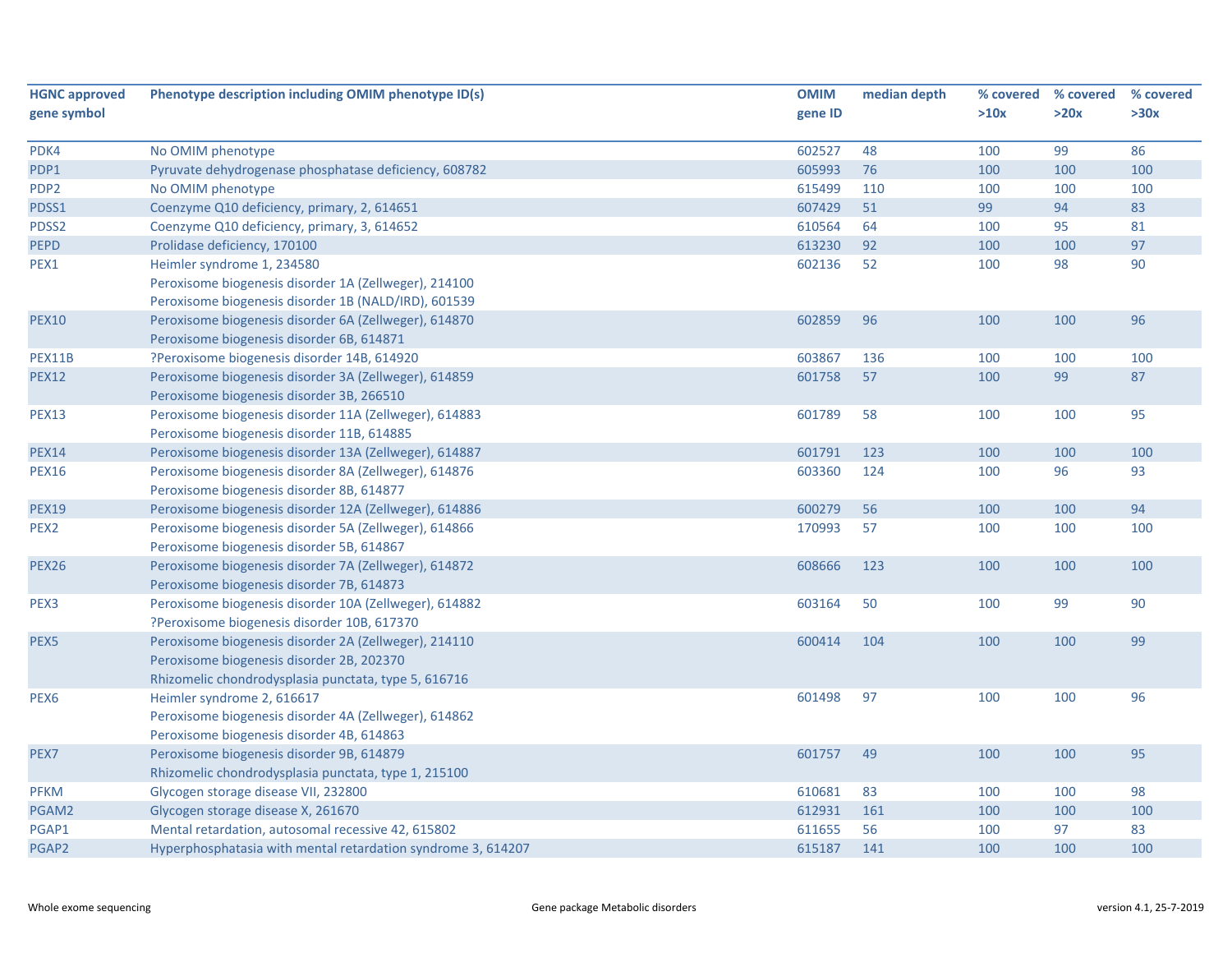| <b>HGNC approved</b> | Phenotype description including OMIM phenotype ID(s)                             | <b>OMIM</b> | median depth |      | % covered % covered | % covered |
|----------------------|----------------------------------------------------------------------------------|-------------|--------------|------|---------------------|-----------|
| gene symbol          |                                                                                  | gene ID     |              | >10x | >20x                | >30x      |
|                      |                                                                                  |             |              |      |                     |           |
| PGAP3                | Hyperphosphatasia with mental retardation syndrome 4, 615716                     | 611801      | 107          | 100  | 100                 | 100       |
| PGK1                 | Phosphoglycerate kinase 1 deficiency, 300653                                     | 311800      | 37           | 100  | 99                  | 81        |
| PGM1                 | Congenital disorder of glycosylation, type It, 614921                            | 171900      | 61           | 100  | 100                 | 96        |
| PGM3                 | Immunodeficiency 23, 615816                                                      | 172100      | 75           | 100  | 100                 | 94        |
| <b>PHGDH</b>         | Neu-Laxova syndrome 1, 256520                                                    | 606879      | 135          | 100  | 100                 | 99        |
|                      | Phosphoglycerate dehydrogenase deficiency, 601815                                |             |              |      |                     |           |
| PHKA1                | Muscle glycogenosis, 300559                                                      | 311870      | 40           | 100  | 93                  | 69        |
| PHKA2                | Glycogen storage disease, type IXa1, 306000                                      | 300798      | 47           | 100  | 97                  | 84        |
|                      | Glycogen storage disease, type IXa2, 306000                                      |             |              |      |                     |           |
| <b>PHKB</b>          | Phosphorylase kinase deficiency of liver and muscle, autosomal recessive, 261750 | 172490      | 65           | 100  | 100                 | 95        |
| PHKG1                | No OMIM phenotype                                                                | 172470      | 111          | 100  | 100                 | 95        |
| PHKG2                | Cirrhosis due to liver phosphorylase kinase deficiency                           | 172471      | 119          | 100  | 100                 | 100       |
|                      | Glycogen storage disease IXc, 613027                                             |             |              |      |                     |           |
| PHYH                 | Refsum disease, 266500                                                           | 602026      | 109          | 100  | 98                  | 87        |
| <b>PIGA</b>          | Multiple congenital anomalies-hypotonia-seizures syndrome 2, 300868              | 311770      | 56           | 100  | 100                 | 93        |
|                      | Paroxysmal nocturnal hemoglobinuria, somatic, 300818                             |             |              |      |                     |           |
| <b>PIGC</b>          | Glycosylphosphatidylinositol biosynthesis defect 16, 617816                      | 601730      | 122          | 100  | 100                 | 100       |
| <b>PIGG</b>          | Mental retardation, autosomal recessive 53, 616917                               | 616918      | 92           | 100  | 100                 | 98        |
| <b>PIGL</b>          | CHIME syndrome, 280000                                                           | 605947      | 87           | 100  | 100                 | 97        |
| <b>PIGM</b>          | Glycosylphosphatidylinositol deficiency, 610293                                  | 610273      | 77           | 100  | 100                 | 100       |
| <b>PIGN</b>          | Multiple congenital anomalies-hypotonia-seizures syndrome 1, 614080              | 606097      | 53           | 100  | 97                  | 80        |
| <b>PIGO</b>          | Hyperphosphatasia with mental retardation syndrome 2, 614749                     | 614730      | 112          | 100  | 100                 | 100       |
| <b>PIGQ</b>          | No OMIM phenotype                                                                | 605754      | 163          | 100  | 100                 | 100       |
| <b>PIGT</b>          | Multiple congenital anomalies-hypotonia-seizures syndrome 3, 615398              | 610272      | 124          | 100  | 100                 | 100       |
|                      | ?Paroxysmal nocturnal hemoglobinuria 2, 615399                                   |             |              |      |                     |           |
| <b>PIGV</b>          | Hyperphosphatasia with mental retardation syndrome 1, 239300                     | 610274      | 87           | 100  | 100                 | 99        |
| <b>PIGW</b>          | Glycosylphosphatidylinositol biosynthesis defect 11, 616025                      | 610275      | 75           | 100  | 100                 | 100       |
| <b>PIGY</b>          | Hyperphosphatasia with mental retardation syndrome 6, 616809                     | 610662      | 42           | 100  | 100                 | 92        |
| PIK3R1               | ?Agammaglobulinemia 7, autosomal recessive, 615214                               | 171833      | 72           | 100  | 100                 | 94        |
|                      | Immunodeficiency 36, 616005                                                      |             |              |      |                     |           |
|                      | SHORT syndrome, 269880                                                           |             |              |      |                     |           |
| PIK3R5               | Ataxia-oculomotor apraxia 3, 615217                                              | 611317      | 101          | 100  | 100                 | 99        |
| <b>PKLR</b>          | Adenosine triphosphate, elevated, of erythrocytes, 102900                        | 609712      | 145          | 100  | 100                 | 100       |
|                      | Pyruvate kinase deficiency, 266200                                               |             |              |      |                     |           |
| PLA2G6               | Infantile neuroaxonal dystrophy 1, 256600                                        | 603604      | 115          | 100  | 100                 | 100       |
|                      | Neurodegeneration with brain iron accumulation 2B, 610217                        |             |              |      |                     |           |
|                      | Parkinson disease 14, autosomal recessive, 612953                                |             |              |      |                     |           |
| PLCB1                | Epileptic encephalopathy, early infantile, 12, 613722                            | 607120      | 51           | 100  | 99                  | 89        |
|                      |                                                                                  |             |              |      |                     |           |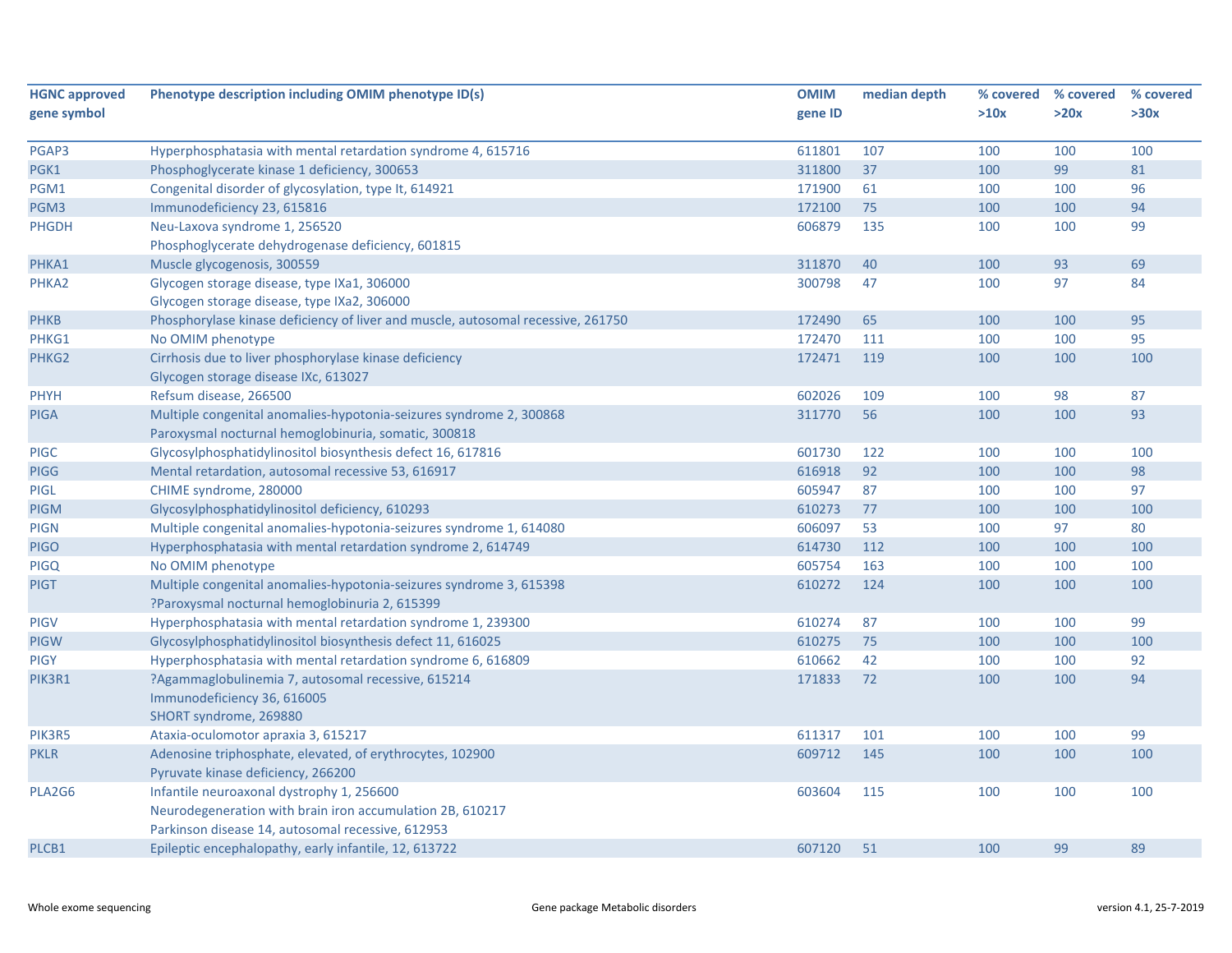| <b>HGNC approved</b> | Phenotype description including OMIM phenotype ID(s)                                                  | <b>OMIM</b> | median depth |      | % covered % covered | % covered |
|----------------------|-------------------------------------------------------------------------------------------------------|-------------|--------------|------|---------------------|-----------|
| gene symbol          |                                                                                                       | gene ID     |              | >10x | >20x                | >30x      |
|                      |                                                                                                       |             |              |      |                     |           |
| PLIN1                | Lipodystrophy, familial partial, type 4, 613877                                                       | 170290      | 95           | 100  | 100                 | 99        |
| PLOD1                | Ehlers-Danlos syndrome, kyphoscoliotic type, 1, 225400                                                | 153454      | 98           | 100  | 100                 | 99        |
| PLOD <sub>2</sub>    | Bruck syndrome 2, 609220                                                                              | 601865      | 48           | 100  | 96                  | 81        |
| PLOD3                | Lysyl hydroxylase 3 deficiency, 612394                                                                | 603066      | 97           | 100  | 100                 | 99        |
| PMM <sub>2</sub>     | Congenital disorder of glycosylation, type Ia, 212065                                                 | 601785      | 66           | 100  | 100                 | 93        |
| <b>PMPCA</b>         | Spinocerebellar ataxia, autosomal recessive 2, 213200                                                 | 613036      | 133          | 100  | 100                 | 100       |
| <b>PNLIP</b>         | ?Pancreatic lipase deficiency, 614338                                                                 | 246600      | 52           | 100  | 98                  | 89        |
| <b>PNP</b>           | Immunodeficiency due to purine nucleoside phosphorylase deficiency, 613179                            | 164050      | 61           | 100  | 99                  | 94        |
| PNPLA2               | Neutral lipid storage disease with myopathy, 610717                                                   | 609059      | 106          | 100  | 100                 | 100       |
| PNPLA6               | Boucher-Neuhauser syndrome, 215470                                                                    | 603197      | 113          | 100  | 100                 | 98        |
|                      | ?Laurence-Moon syndrome, 245800                                                                       |             |              |      |                     |           |
|                      | Oliver-McFarlane syndrome, 275400                                                                     |             |              |      |                     |           |
|                      | Spastic paraplegia 39, autosomal recessive, 612020                                                    |             |              |      |                     |           |
| <b>PNPO</b>          | Pyridoxamine 5'-phosphate oxidase deficiency, 610090                                                  | 603287      | 69           | 100  | 100                 | 94        |
| POFUT1               | Dowling-Degos disease 2, 615327                                                                       | 607491      | 103          | 100  | 100                 | 100       |
| POGLUT1              | Dowling-Degos disease 4, 615696                                                                       | 615618      | 45           | 100  | 99                  | 88        |
|                      | ?Muscular dystrophy, limb-girdle, type 2Z, 617232                                                     |             |              |      |                     |           |
| <b>POLG</b>          | Mitochondrial DNA depletion syndrome 4A (Alpers type), 203700                                         | 174763      | 103          | 100  | 100                 | 98        |
|                      | Mitochondrial DNA depletion syndrome 4B (MNGIE type), 613662                                          |             |              |      |                     |           |
|                      | Mitochondrial recessive ataxia syndrome (includes SANDO and SCAE), 607459                             |             |              |      |                     |           |
|                      | Progressive external ophthalmoplegia, autosomal dominant 1, 157640                                    |             |              |      |                     |           |
|                      | Progressive external ophthalmoplegia, autosomal recessive 1, 258450                                   |             |              |      |                     |           |
| POLG <sub>2</sub>    | Progressive external ophthalmoplegia with mitochondrial DNA deletions, autosomal dominant 4, 610131   | 604983      | 121          | 100  | 99                  | 93        |
| POLR3A               | Leukodystrophy, hypomyelinating, 7, with or without oligodontia and/or hypogonadotropic hypogonadism, | 614258      | 79           | 100  | 100                 | 94        |
|                      | 607694                                                                                                |             |              |      |                     |           |
| POLR3B               | Leukodystrophy, hypomyelinating, 8, with or without oligodontia and/or hypogonadotropic hypogonadism, | 614366      | 66           | 100  | 98                  | 88        |
|                      | 614381                                                                                                |             |              |      |                     |           |
| POMGNT1              | Muscular dystrophy-dystroglycanopathy (congenital with brain and eye anomalies), type A, 3, 253280    | 606822      | 80           | 100  | 100                 | 98        |
|                      | Muscular dystrophy-dystroglycanopathy (congenital with mental retardation), type B, 3, 613151         |             |              |      |                     |           |
|                      | Muscular dystrophy-dystroglycanopathy (limb-girdle), type C, 3, 613157                                |             |              |      |                     |           |
|                      | Retinitis pigmentosa 76, 617123                                                                       |             |              |      |                     |           |
| POMGNT2              | Muscular dystrophy-dystroglycanopathy (congenital with brain and eye anomalies, type A, 8, 614830     | 614828      | 145          | 100  | 100                 | 100       |
| <b>POMK</b>          | Muscular dystrophy-dystroglycanopathy (congenital with brain and eye anomalies), type A, 12, 615249   | 615247      | 80           | 100  | 100                 | 100       |
|                      | ?Muscular dystrophy-dystroglycanopathy (limb-girdle), type C, 12, 616094                              |             |              |      |                     |           |
| POMT1                | Muscular dystrophy-dystroglycanopathy (congenital with brain and eye anomalies), type A, 1, 236670    | 607423      | 96           | 100  | 100                 | 100       |
|                      | Muscular dystrophy-dystroglycanopathy (congenital with mental retardation), type B, 1, 613155         |             |              |      |                     |           |
|                      |                                                                                                       |             |              |      |                     |           |
|                      | Muscular dystrophy-dystroglycanopathy (limb-girdle), type C, 1, 609308                                |             |              |      |                     |           |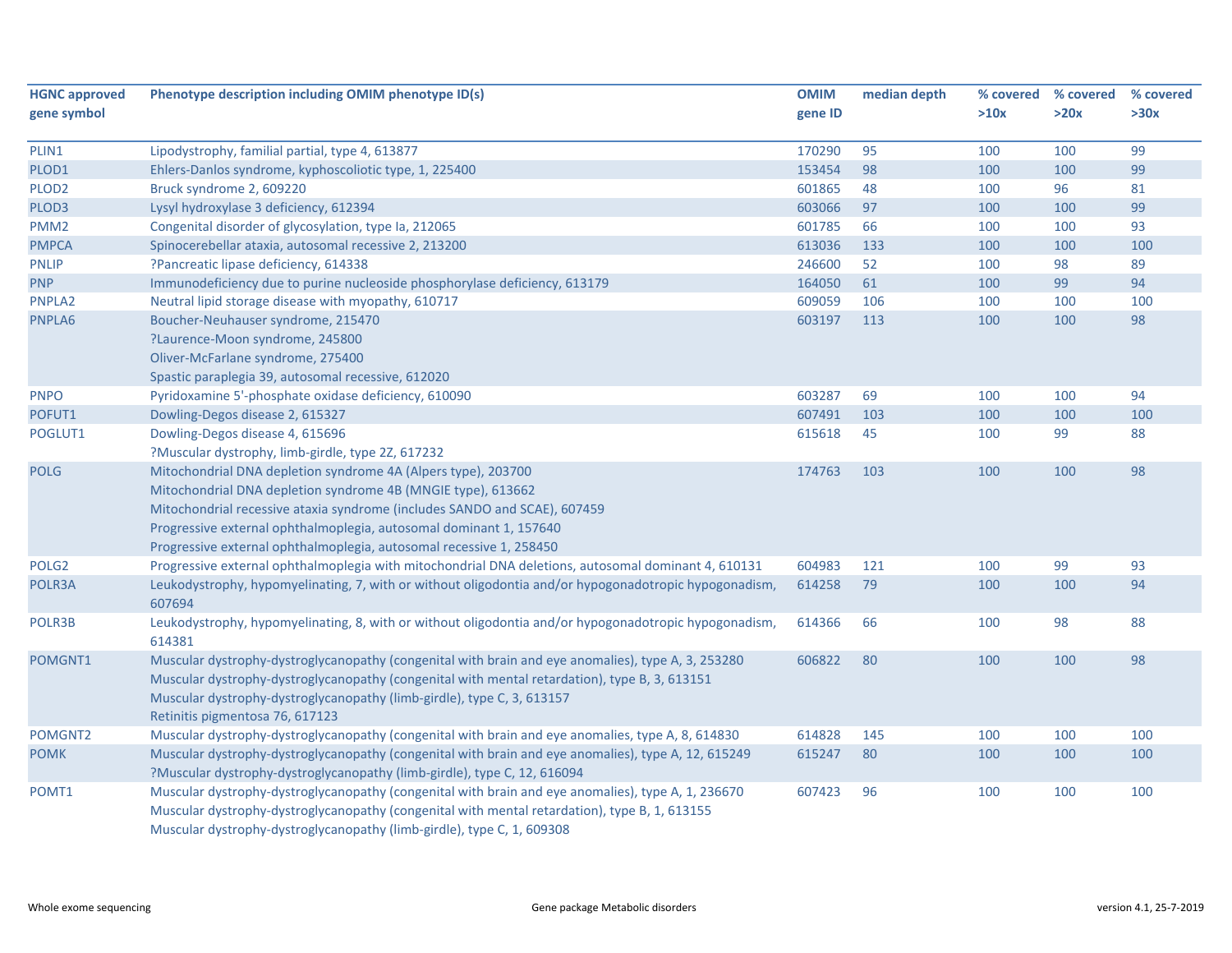| <b>HGNC approved</b> | Phenotype description including OMIM phenotype ID(s)                                               | <b>OMIM</b> | median depth | % covered | % covered | % covered |
|----------------------|----------------------------------------------------------------------------------------------------|-------------|--------------|-----------|-----------|-----------|
| gene symbol          |                                                                                                    | gene ID     |              | >10x      | >20x      | >30x      |
| POMT <sub>2</sub>    | Muscular dystrophy-dystroglycanopathy (congenital with brain and eye anomalies), type A, 2, 613150 | 607439      | 78           | 100       | 100       | 95        |
|                      | Muscular dystrophy-dystroglycanopathy (congenital with mental retardation), type B, 2, 613156      |             |              |           |           |           |
|                      | Muscular dystrophy-dystroglycanopathy (limb-girdle), type C, 2, 613158                             |             |              |           |           |           |
| <b>POR</b>           | Antley-Bixler syndrome with genital anomalies and disordered steroidogenesis, 201750               | 124015      | 152          | 100       | 100       | 100       |
|                      | Disordered steroidogenesis due to cytochrome P450 oxidoreductase, 613571                           |             |              |           |           |           |
| PPM1K                | ?Maple syrup urine disease, mild variant, 615135                                                   | 611065      | 68           | 100       | 100       | 93        |
| <b>PPOX</b>          | Porphyria variegata, 176200                                                                        | 600923      | 103          | 100       | 100       | 99        |
| PPT1                 | Ceroid lipofuscinosis, neuronal, 1, 256730                                                         | 600722      | 75           | 100       | 100       | 97        |
| PRKAG2               | Cardiomyopathy, hypertrophic 6, 600858                                                             | 602743      | 111          | 100       | 100       | 97        |
|                      | Glycogen storage disease of heart, lethal congenital, 261740                                       |             |              |           |           |           |
|                      | Wolff-Parkinson-White syndrome, 194200                                                             |             |              |           |           |           |
| <b>PRKCSH</b>        | Polycystic liver disease 1, 174050                                                                 | 177060      | 125          | 100       | 100       | 99        |
| <b>PRODH</b>         | Hyperprolinemia, type I, 239500                                                                    | 606810      | 96           | 100       | 96        | 88        |
|                      | {Schizophrenia, susceptibility to, 4}, 600850                                                      |             |              |           |           |           |
| PRPS1                | Arts syndrome, 301835                                                                              | 311850      | 44           | 100       | 96        | 81        |
|                      | Charcot-Marie-Tooth disease, X-linked recessive, 5, 311070                                         |             |              |           |           |           |
|                      | Deafness, X-linked 1, 304500, X-linked                                                             |             |              |           |           |           |
|                      | Gout, PRPS-related, 300661                                                                         |             |              |           |           |           |
|                      | Phosphoribosylpyrophosphate synthetase superactivity, 300661                                       |             |              |           |           |           |
| <b>PSAP</b>          | Combined SAP deficiency, 611721                                                                    | 176801      | 122          | 100       | 100       | 97        |
|                      | Gaucher disease, atypical, 610539                                                                  |             |              |           |           |           |
|                      | Krabbe disease, atypical, 611722                                                                   |             |              |           |           |           |
|                      | Metachromatic leukodystrophy due to SAP-b deficiency, 249900                                       |             |              |           |           |           |
| PSAT1                | Neu-Laxova syndrome 2, 616038                                                                      | 610936      | 57           | 100       | 100       | 91        |
|                      | ?Phosphoserine aminotransferase deficiency, 610992                                                 |             |              |           |           |           |
| <b>PSPH</b>          | Phosphoserine phosphatase deficiency, 614023                                                       | 172480      | 48           | 100       | 94        | 78        |
| <b>PTS</b>           | Hyperphenylalaninemia, BH4-deficient, A, 261640                                                    | 612719      | 75           | 100       | 100       | 90        |
| PUS1                 | Myopathy, lactic acidosis, and sideroblastic anemia 1, 600462                                      | 608109      | 86           | 100       | 100       | 95        |
| PYCR1                | Cutis laxa, autosomal recessive, type IIB, 612940                                                  | 179035      | 96           | 100       | 100       | 96        |
|                      | Cutis laxa, autosomal recessive, type IIIB, 614438                                                 |             |              |           |           |           |
| <b>PYGL</b>          | Glycogen storage disease VI, 232700                                                                | 613741      | 75           | 100       | 99        | 90        |
| <b>PYGM</b>          | McArdle disease, 232600                                                                            | 608455      | 109          | 100       | 100       | 100       |
| <b>QDPR</b>          | Hyperphenylalaninemia, BH4-deficient, C, 261630                                                    | 612676      | 80           | 100       | 100       | 95        |
| RARS2                | Pontocerebellar hypoplasia, type 6, 611523                                                         | 611524      | 57           | 100       | 97        | 85        |
| RBCK1                | Polyglucosan body myopathy 1 with or without immunodeficiency, 615895                              | 610924      | 132          | 100       | 100       | 100       |
| RBP4                 | Microphthalmia, isolated, with coloboma 10, 616428                                                 | 180250      | 121          | 100       | 100       | 100       |
|                      | Retinal dystrophy, iris coloboma, and comedogenic acne syndrome, 615147                            |             |              |           |           |           |
| RFT1                 | Congenital disorder of glycosylation, type In, 612015                                              | 611908      | 55           | 100       | 98        | 88        |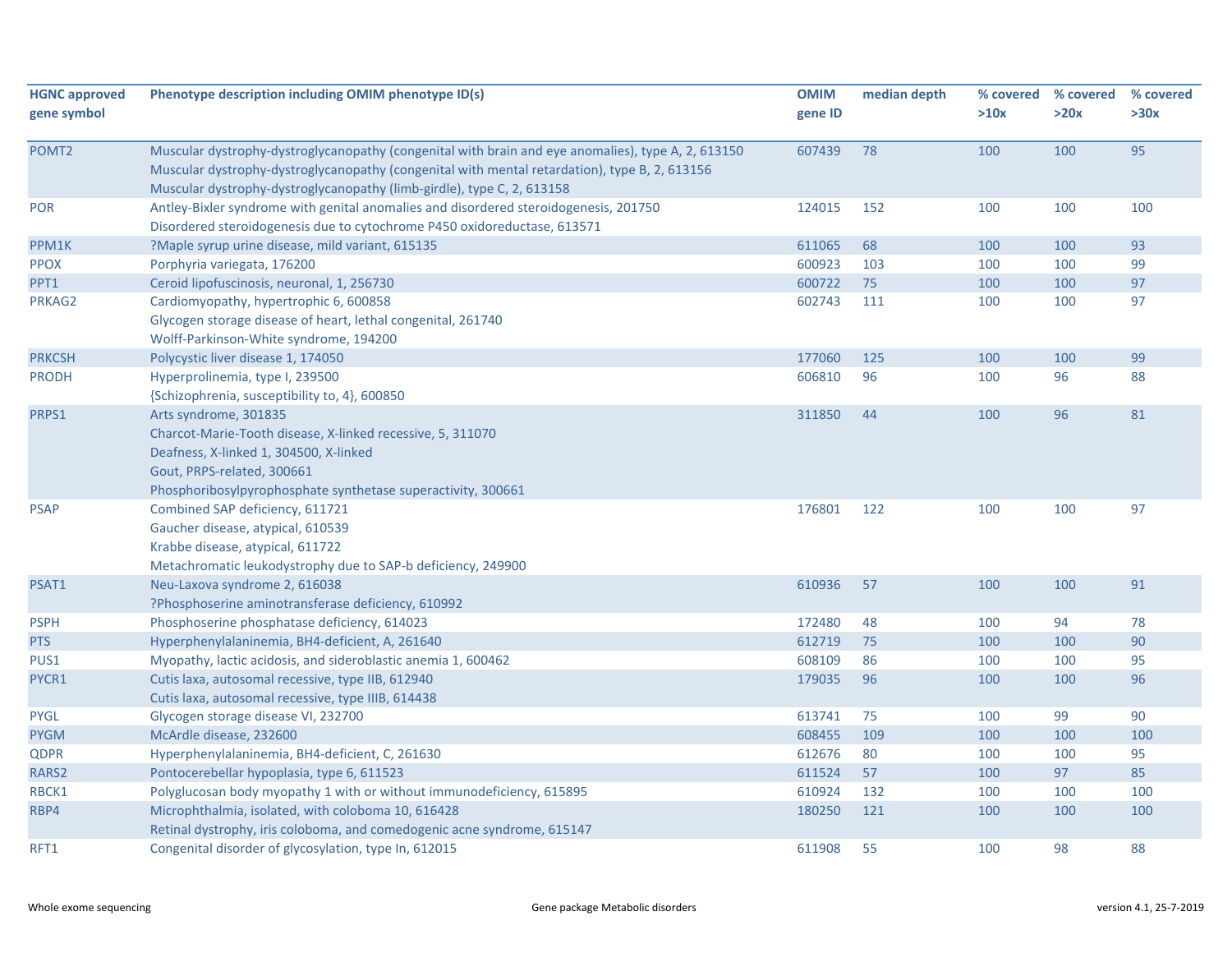| <b>HGNC approved</b> | Phenotype description including OMIM phenotype ID(s)                                                | <b>OMIM</b> | median depth | % covered | % covered | % covered |
|----------------------|-----------------------------------------------------------------------------------------------------|-------------|--------------|-----------|-----------|-----------|
| gene symbol          |                                                                                                     | gene ID     |              | >10x      | >20x      | >30x      |
| RNASEH2A             | Aicardi-Goutieres syndrome 4, 610333                                                                | 606034      | 98           | 100       | 100       | 100       |
| RNASEH2B             | Aicardi-Goutieres syndrome 2, 610181                                                                | 610326      | 54           | 100       | 100       | 88        |
| RNASEH2C             | Aicardi-Goutieres syndrome 3, 610329                                                                | 610330      | 279          | 100       | 100       | 100       |
| RNASET2              | Leukoencephalopathy, cystic, without megalencephaly, 612951                                         | 612944      | 100          | 100       | 100       | 94        |
| <b>RPIA</b>          | ?Ribose 5-phosphate isomerase deficiency, 608611                                                    | 180430      | 70           | 100       | 100       | 96        |
| RRM2B                | Mitochondrial DNA depletion syndrome 8A (encephalomyopathic type with renal tubulopathy), 612075    | 604712      | 79           | 100       | 100       | 98        |
|                      | Mitochondrial DNA depletion syndrome 8B (MNGIE type), 612075                                        |             |              |           |           |           |
|                      | Progressive external ophthalmoplegia with mitochondrial DNA deletions, autosomal dominant 5, 613077 |             |              |           |           |           |
| RXYLT1               | Muscular dystrophy-dystroglycanopathy (congenital with brain and eye anomalies), type A, 10, 615041 | 605862      | 91           | 100       | 98        | 87        |
| SAMHD1               | Aicardi-Goutieres syndrome 5, 612952                                                                | 606754      | 58           | 100       | 97        | 80        |
|                      | ?Chilblain lupus 2, 614415                                                                          |             |              |           |           |           |
| SAR1B                | Chylomicron retention disease, 246700                                                               | 607690      | 67           | 100       | 100       | 93        |
| <b>SARDH</b>         | [Sarcosinemia], 268900                                                                              | 604455      | 100          | 100       | 100       | 99        |
| SC5D                 | Lathosterolosis, 607330                                                                             | 602286      | 70           | 100       | 100       | 98        |
| SCARB2               | Epilepsy, progressive myoclonic 4, with or without renal failure, 254900                            | 602257      | 78           | 100       | 99        | 93        |
| SCO <sub>1</sub>     | Mitochondrial complex IV deficiency, 220110                                                         | 603644      | 97           | 100       | 100       | 97        |
| SCO <sub>2</sub>     | Cardioencephalomyopathy, fatal infantile, due to cytochrome c oxidase deficiency 1, 604377          | 604272      | 126          | 100       | 100       | 100       |
|                      | Myopia 6, 608908                                                                                    |             |              |           |           |           |
| SCP <sub>2</sub>     | ?Leukoencephalopathy with dystonia and motor neuropathy, 613724                                     | 184755      | 47           | 100       | 99        | 87        |
| <b>SDHA</b>          | Cardiomyopathy, dilated, 1GG, 613642                                                                | 600857      | 128          | 100       | 97        | 90        |
|                      | Leigh syndrome, 256000                                                                              |             |              |           |           |           |
|                      | Mitochondrial respiratory chain complex II deficiency, 252011                                       |             |              |           |           |           |
|                      | Paragangliomas 5, 614165                                                                            |             |              |           |           |           |
| SDHAF1               | Mitochondrial complex II deficiency, 252011                                                         | 612848      | 83           | 100       | 100       | 100       |
| <b>SDHB</b>          | Cowden syndrome 2, 612359                                                                           | 185470      | 138          | 100       | 100       | 100       |
|                      | Gastrointestinal stromal tumor, 606764                                                              |             |              |           |           |           |
|                      | Paraganglioma and gastric stromal sarcoma, 606864                                                   |             |              |           |           |           |
|                      | Paragangliomas 4, 115310                                                                            |             |              |           |           |           |
|                      | Pheochromocytoma, 171300                                                                            |             |              |           |           |           |
| <b>SDHC</b>          | Gastrointestinal stromal tumor, 606764                                                              | 602413      | 162          | 100       | 100       | 100       |
|                      | Paraganglioma and gastric stromal sarcoma, 606864                                                   |             |              |           |           |           |
|                      | Paragangliomas 3, 605373                                                                            |             |              |           |           |           |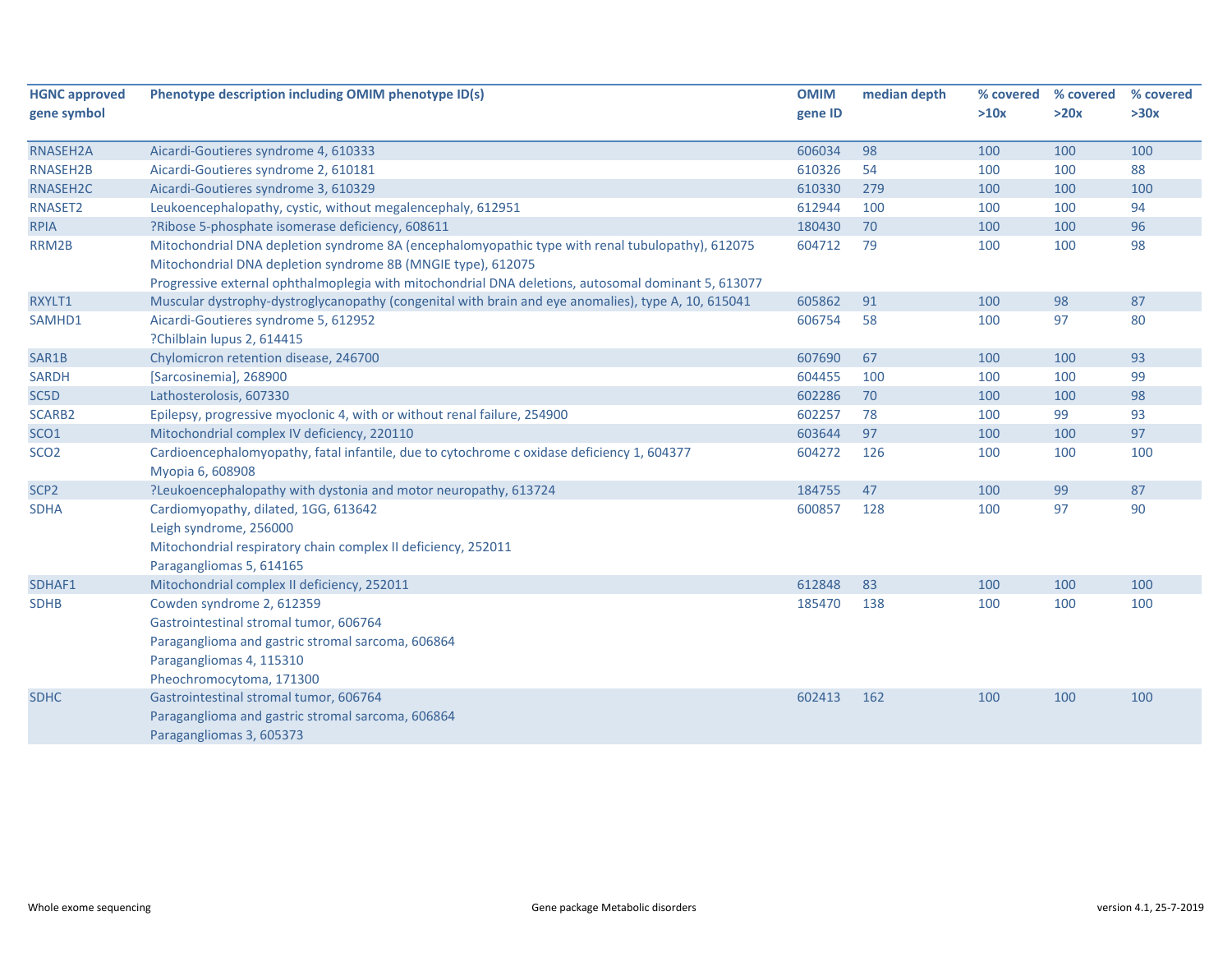| <b>HGNC approved</b><br>gene symbol | Phenotype description including OMIM phenotype ID(s)                                                         | <b>OMIM</b><br>gene ID | median depth | >10x | % covered % covered<br>>20x | % covered<br>>30x |
|-------------------------------------|--------------------------------------------------------------------------------------------------------------|------------------------|--------------|------|-----------------------------|-------------------|
| <b>SDHD</b>                         | Carcinoid tumors, intestinal, 114900<br>Cowden syndrome 3, 615106                                            | 602690                 | 155          | 100  | 100                         | 100               |
|                                     | Merkel cell carcinoma, somatic                                                                               |                        |              |      |                             |                   |
|                                     | Mitochondrial complex II deficiency, 252011                                                                  |                        |              |      |                             |                   |
|                                     | Paraganglioma and gastric stromal sarcoma, 606864                                                            |                        |              |      |                             |                   |
|                                     | Paragangliomas 1, with or without deafness, 168000                                                           |                        |              |      |                             |                   |
|                                     | Pheochromocytoma, 171300                                                                                     |                        |              |      |                             |                   |
| SEC23B                              | Cowden syndrome 7, 616858                                                                                    | 610512                 | 62           | 100  | 99                          | 91                |
|                                     | Dyserythropoietic anemia, congenital, type II, 224100                                                        |                        |              |      |                             |                   |
| <b>SEPSECS</b>                      | Pontocerebellar hypoplasia type 2D, 613811                                                                   | 613009                 | 65           | 100  | 99                          | 91                |
| SERAC1                              | 3-methylglutaconic aciduria with deafness, encephalopathy, and Leigh-like syndrome, 614739                   | 614725                 | 56           | 100  | 95                          | 79                |
| <b>SGSH</b>                         | Mucopolysaccharidosis type IIIA (Sanfilippo A), 252900                                                       | 605270                 | 102          | 100  | 95                          | 89                |
| SI                                  | Sucrase-isomaltase deficiency, congenital, 222900                                                            | 609845                 | 50           | 100  | 97                          | 83                |
| <b>SLC12A3</b>                      | Gitelman syndrome, 263800                                                                                    | 600968                 | 105          | 100  | 100                         | 99                |
| <b>SLC16A1</b>                      | Erythrocyte lactate transporter defect, 245340                                                               | 600682                 | 74           | 100  | 100                         | 97                |
|                                     | Hyperinsulinemic hypoglycemia, familial, 7, 610021                                                           |                        |              |      |                             |                   |
|                                     | Monocarboxylate transporter 1 deficiency, 616095                                                             |                        |              |      |                             |                   |
| <b>SLC17A5</b>                      | Salla disease, 604369                                                                                        | 604322                 | 73           | 100  | 100                         | 94                |
|                                     | Sialic acid storage disorder, infantile, 269920                                                              |                        |              |      |                             |                   |
| <b>SLC19A2</b>                      | Thiamine-responsive megaloblastic anemia syndrome, 249270                                                    | 603941                 | 58           | 100  | 100                         | 96                |
| <b>SLC19A3</b>                      | Thiamine metabolism dysfunction syndrome 2 (biotin- or thiamine-responsive encephalopathy type 2),<br>607483 | 606152                 | 61           | 100  | 100                         | 96                |
| SLC1A1                              | Dicarboxylic aminoaciduria, 222730                                                                           | 133550                 | 84           | 100  | 100                         | 95                |
|                                     | {?Schizophrenia susceptibility 18}, 615232                                                                   |                        |              |      |                             |                   |
| SLC1A3                              | Episodic ataxia, type 6, 612656                                                                              | 600111                 | 90           | 100  | 100                         | 100               |
| <b>SLC22A5</b>                      | Carnitine deficiency, systemic primary, 212140                                                               | 603377                 | 97           | 100  | 100                         | 99                |
| <b>SLC25A1</b>                      | Combined D-2- and L-2-hydroxyglutaric aciduria, 615182                                                       | 190315                 | 100          | 100  | 100                         | 100               |
| <b>SLC25A12</b>                     | Epileptic encephalopathy, early infantile, 39, 612949                                                        | 603667                 | 79           | 100  | 100                         | 96                |
| <b>SLC25A13</b>                     | Citrullinemia, adult-onset type II, 603471                                                                   | 603859                 | 87           | 100  | 98                          | 87                |
|                                     | Citrullinemia, type II, neonatal-onset, 605814                                                               |                        |              |      |                             |                   |
| <b>SLC25A15</b>                     | Hyperornithinemia-hyperammonemia-homocitrullinemia syndrome, 238970                                          | 603861                 | 121          | 100  | 100                         | 96                |
| <b>SLC25A19</b>                     | Microcephaly, Amish type, 607196                                                                             | 606521                 | 99           | 100  | 100                         | 99                |
|                                     | Thiamine metabolism dysfunction syndrome 4 (progressive polyneuropathy type), 613710                         |                        |              |      |                             |                   |
| <b>SLC25A20</b>                     | Carnitine-acylcarnitine translocase deficiency, 212138                                                       | 613698                 | 54           | 100  | 100                         | 92                |
| <b>SLC25A22</b>                     | Epileptic encephalopathy, early infantile, 3, 609304                                                         | 609302                 | 111          | 100  | 100                         | 100               |
| <b>SLC25A3</b>                      | Mitochondrial phosphate carrier deficiency, 610773                                                           | 600370                 | 90           | 100  | 100                         | 98                |
| <b>SLC25A32</b>                     | ?Exercise intolerance, riboflavin-responsive, 616839                                                         | 610815                 | 51           | 100  | 93                          | 69                |
| <b>SLC25A38</b>                     | Anemia, sideroblastic, 2, pyridoxine-refractory, 205950                                                      | 610819                 | 103          | 100  | 100                         | 100               |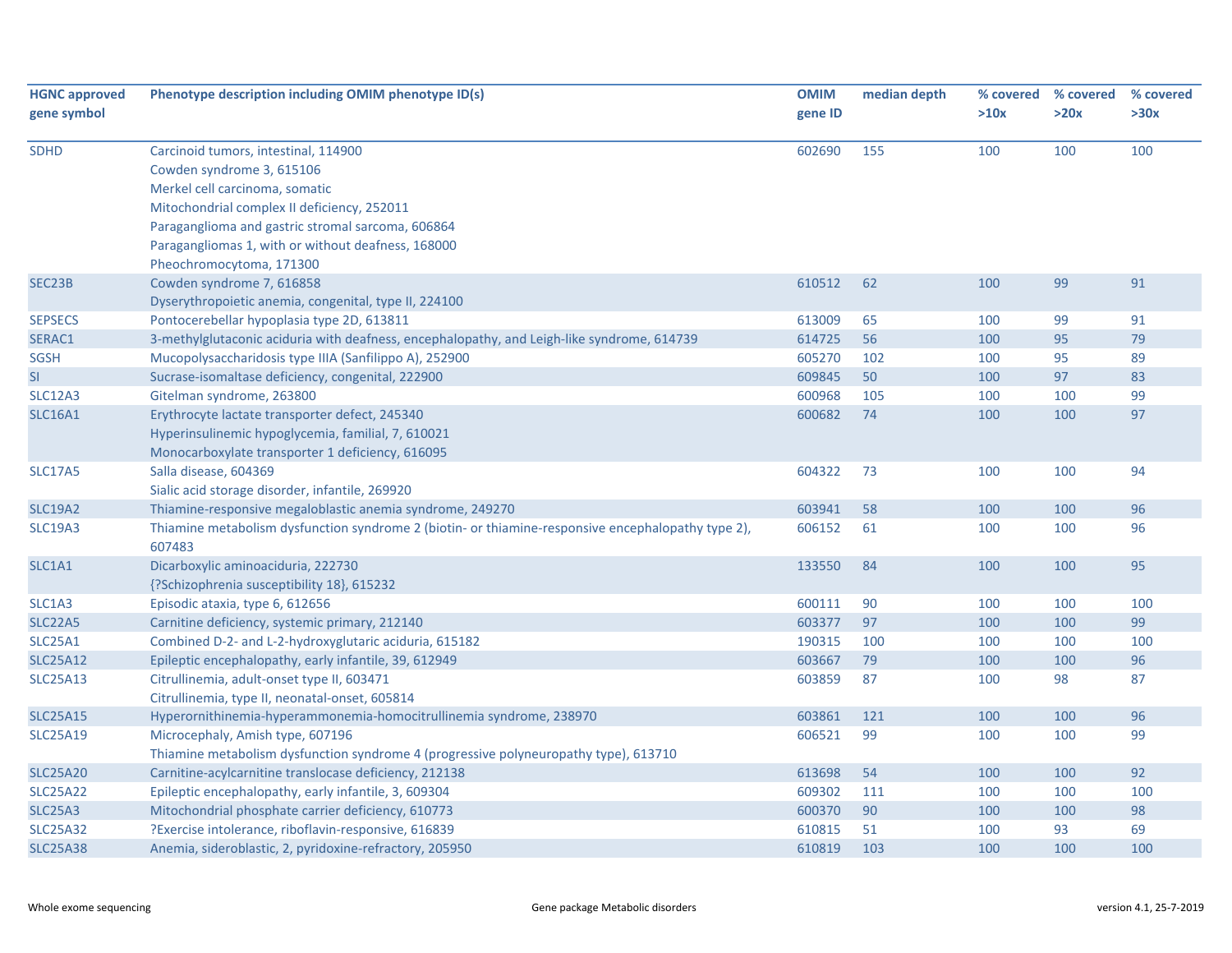| <b>HGNC approved</b><br>gene symbol | Phenotype description including OMIM phenotype ID(s)                                                                                                                                                                                                                                   | <b>OMIM</b><br>gene ID | median depth | % covered<br>>10x | % covered<br>>20x | % covered<br>>30x |
|-------------------------------------|----------------------------------------------------------------------------------------------------------------------------------------------------------------------------------------------------------------------------------------------------------------------------------------|------------------------|--------------|-------------------|-------------------|-------------------|
| <b>SLC25A4</b>                      | Mitochondrial DNA depletion syndrome 12A (cardiomyopathic type) AD, 617184<br>Mitochondrial DNA depletion syndrome 12B (cardiomyopathic type) AR, 615418<br>Progressive external ophthalmoplegia with mitochondrial DNA deletions, autosomal dominant 2, 609283                        | 103220                 | 96           | 100               | 100               | 100               |
| SLC <sub>2</sub> A <sub>1</sub>     | Dystonia 9, 601042<br>{Epilepsy, idiopathic generalized, susceptibility to, 12}, 614847<br>GLUT1 deficiency syndrome 1, infantile onset, severe, 606777<br>GLUT1 deficiency syndrome 2, childhood onset, 612126<br>Stomatin-deficient cryohydrocytosis with neurologic defects, 608885 | 138140                 | 117          | 100               | 100               | 100               |
| SLC <sub>2</sub> A <sub>2</sub>     | {Diabetes mellitus, noninsulin-dependent}, 125853<br>Fanconi-Bickel syndrome, 227810                                                                                                                                                                                                   | 138160                 | 54           | 100               | 99                | 92                |
| <b>SLC30A10</b>                     | Hypermanganesemia with dystonia 1, 613280                                                                                                                                                                                                                                              | 611146                 | 127          | 100               | 100               | 99                |
| SLC33A1                             | Congenital cataracts, hearing loss, and neurodegeneration, 614482<br>Spastic paraplegia 42, autosomal dominant, 612539                                                                                                                                                                 | 603690                 | 60           | 100               | 96                | 81                |
| <b>SLC35A1</b>                      | Congenital disorder of glycosylation, type IIf, 603585                                                                                                                                                                                                                                 | 605634                 | 60           | 100               | 100               | 93                |
| <b>SLC35A3</b>                      | ?Arthrogryposis, mental retardation, and seizures, 615553                                                                                                                                                                                                                              | 605632                 | 62           | 100               | 96                | 84                |
| <b>SLC35C1</b>                      | Congenital disorder of glycosylation, type IIc, 266265                                                                                                                                                                                                                                 | 605881                 | 133          | 100               | 100               | 100               |
| <b>SLC35D1</b>                      | Schneckenbecken dysplasia, 269250                                                                                                                                                                                                                                                      | 610804                 | 51           | 100               | 97                | 77                |
| <b>SLC36A2</b>                      | Hyperglycinuria, 138500<br>Iminoglycinuria, digenic, 242600                                                                                                                                                                                                                            | 608331                 | 92           | 100               | 100               | 99                |
| <b>SLC37A4</b>                      | Glycogen storage disease Ib, 232220<br>Glycogen storage disease Ic, 232240                                                                                                                                                                                                             | 602671                 | 87           | 100               | 99                | 93                |
| <b>SLC39A14</b>                     | Hypermanganesemia with dystonia 2, 617013<br>?Hyperostosis cranalis interna, 144755                                                                                                                                                                                                    | 608736                 | 85           | 100               | 99                | 95                |
| <b>SLC39A4</b>                      | Acrodermatitis enteropathica, 201100                                                                                                                                                                                                                                                   | 607059                 | 122          | 100               | 100               | 100               |
| <b>SLC39A8</b>                      | Congenital disorder of glycosylation, type IIn, 616721                                                                                                                                                                                                                                 | 608732                 | 67           | 100               | 99                | 90                |
| SLC3A1                              | Cystinuria, 220100                                                                                                                                                                                                                                                                     | 104614                 | 79           | 100               | 99                | 94                |
| <b>SLC40A1</b>                      | Hemochromatosis, type 4, 606069                                                                                                                                                                                                                                                        | 604653                 | 54           | 100               | 99                | 93                |
| <b>SLC46A1</b>                      | Folate malabsorption, hereditary, 229050                                                                                                                                                                                                                                               | 611672                 | 113          | 100               | 100               | 100               |
| <b>SLC52A1</b>                      | Riboflavin deficiency, 615026                                                                                                                                                                                                                                                          | 607883                 | 180          | 100               | 100               | 100               |
| SLC52A2                             | Brown-Vialetto-Van Laere syndrome 2, 614707                                                                                                                                                                                                                                            | 607882                 | 166          | 100               | 100               | 100               |
| <b>SLC52A3</b>                      | Brown-Vialetto-Van Laere syndrome 1, 211530<br>?Fazio-Londe disease, 211500                                                                                                                                                                                                            | 613350                 | 103          | 100               | 100               | 100               |
| SLC5A1                              | Glucose/galactose malabsorption, 606824                                                                                                                                                                                                                                                | 182380                 | 94           | 100               | 99                | 93                |
| SLC5A2                              | Renal glucosuria, 233100                                                                                                                                                                                                                                                               | 182381                 | 108          | 100               | 100               | 100               |
| <b>SLC6A19</b>                      | Hartnup disorder, 234500<br>Hyperglycinuria, 138500                                                                                                                                                                                                                                    | 608893                 | 109          | 100               | 100               | 100               |
|                                     | Iminoglycinuria, digenic, 242600                                                                                                                                                                                                                                                       |                        |              |                   |                   |                   |
| SLC6A8                              | Cerebral creatine deficiency syndrome 1, 300352                                                                                                                                                                                                                                        | 300036                 | 91           | 100               | 99                | 96                |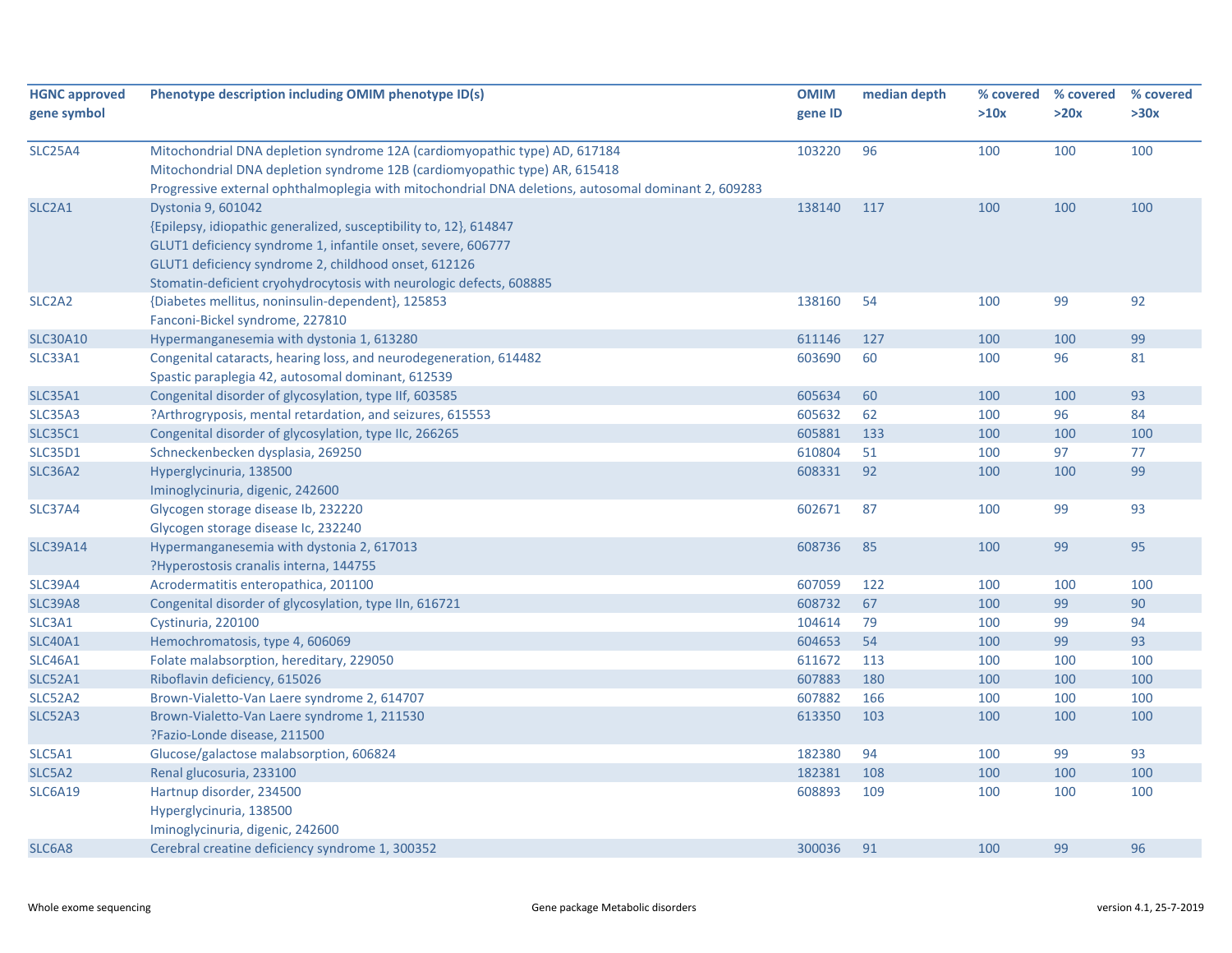| <b>HGNC approved</b> | Phenotype description including OMIM phenotype ID(s)                                                 | <b>OMIM</b> | median depth | % covered | % covered | % covered |
|----------------------|------------------------------------------------------------------------------------------------------|-------------|--------------|-----------|-----------|-----------|
| gene symbol          |                                                                                                      | gene ID     |              | >10x      | >20x      | >30x      |
|                      |                                                                                                      |             |              |           |           |           |
| SLC7A7               | Lysinuric protein intolerance, 222700                                                                | 603593      | 67           | 100       | 99        | 94        |
| SLC7A9               | Cystinuria, 220100                                                                                   | 604144      | 92           | 100       | 100       | 98        |
| SLCO1B1              | Hyperbilirubinemia, Rotor type, digenic, 237450                                                      | 604843      | 53           | 100       | 98        | 83        |
| SLCO1B3              | Hyperbilirubinemia, Rotor type, digenic, 237450                                                      | 605495      | 58           | 100       | 96        | 88        |
| SMPD1                | Niemann-Pick disease, type A, 257200                                                                 | 607608      | 130          | 100       | 100       | 98        |
|                      | Niemann-Pick disease, type B, 607616                                                                 |             |              |           |           |           |
| SOD <sub>1</sub>     | Amyotrophic lateral sclerosis 1, 105400                                                              | 147450      | 67           | 100       | 100       | 99        |
| <b>SPR</b>           | Dystonia, dopa-responsive, due to sepiapterin reductase deficiency, 612716                           | 182125      | 100          | 100       | 100       | 100       |
| SPTLC1               | Neuropathy, hereditary sensory and autonomic, type IA, 162400                                        | 605712      | 57           | 100       | 98        | 91        |
| SPTLC2               | Neuropathy, hereditary sensory and autonomic, type IC, 613640                                        | 605713      | 71           | 100       | 99        | 90        |
| SRD5A3               | Congenital disorder of glycosylation, type Iq, 612379                                                | 611715      | 107          | 100       | 99        | 95        |
|                      | Kahrizi syndrome, 612713                                                                             |             |              |           |           |           |
| SSR <sub>3</sub>     | No OMIM phenotype                                                                                    | 606213      | 59           | 92        | 76        | 55        |
| SSR4                 | Congenital disorder of glycosylation, type ly, 300934                                                | 300090      | 73           | 100       | 100       | 98        |
| ST3GAL3              | ?Epileptic encephalopathy, early infantile, 15, 615006                                               | 606494      | 71           | 100       | 99        | 94        |
|                      | Mental retardation, autosomal recessive 12, 611090                                                   |             |              |           |           |           |
| ST3GAL5              | Salt and pepper developmental regression syndrome, 609056                                            | 604402      | 47           | 99        | 90        | 77        |
| <b>STAR</b>          | Lipoid adrenal hyperplasia, 201710                                                                   | 600617      | 106          | 100       | 100       | 100       |
| <b>STS</b>           | Ichthyosis, X-linked, 308100                                                                         | 300747      | 77           | 97        | 97        | 91        |
| STT3A                | ?Congenital disorder of glycosylation, type Iw, 615596                                               | 601134      | 52           | 100       | 99        | 95        |
| STT3B                | ?Congenital disorder of glycosylation, type Ix, 615597                                               | 608605      | 79           | 100       | 99        | 93        |
| SUCLA <sub>2</sub>   | Mitochondrial DNA depletion syndrome 5 (encephalomyopathic with or without methylmalonic aciduria),  | 603921      | 51           | 100       | 96        | 81        |
|                      | 612073                                                                                               |             |              |           |           |           |
| SUCLG1               | Mitochondrial DNA depletion syndrome 9 (encephalomyopathic type with methylmalonic aciduria), 245400 | 611224      | 82           | 100       | 100       | 99        |
| <b>SUGCT</b>         | Glutaric aciduria III, 231690                                                                        | 609187      | 64           | 100       | 98        | 90        |
| SUMF1                | Multiple sulfatase deficiency, 272200                                                                | 607939      | 83           | 100       | 100       | 96        |
| <b>SUOX</b>          | Sulfite oxidase deficiency, 272300                                                                   | 606887      | 124          | 100       | 100       | 100       |
| SURF1                | Charcot-Marie-Tooth disease, type 4K, 616684                                                         | 185620      | 78           | 95        | 89        | 87        |
|                      | Leigh syndrome, due to COX IV deficiency, 256000                                                     |             |              |           |           |           |
| TACO1                | Mitochondrial complex IV deficiency, 220110                                                          | 612958      | 73           | 100       | 100       | 100       |
| TALDO1               | Transaldolase deficiency, 606003                                                                     | 602063      | 128          | 100       | 100       | 100       |
| TANGO <sub>2</sub>   | Metabolic encephalomyopathic crises, recurrent, with rhabdomyolysis, cardiac arrhythmias, and        | 616830      | 87           | 100       | 100       | 99        |
|                      | neurodegeneration, 616878                                                                            |             |              |           |           |           |
| <b>TAT</b>           | Tyrosinemia, type II, 276600                                                                         | 613018      | 54           | 100       | 100       | 94        |
| <b>TAZ</b>           | Barth syndrome, 302060                                                                               | 300394      | 89           | 100       | 97        | 90        |
| TBXAS1               | Ghosal hematodiaphyseal syndrome, 231095                                                             | 274180      | 68           | 100       | 98        | 90        |
|                      | ?Thromboxane synthase deficiency, 614158                                                             |             |              |           |           |           |
| <b>TCIRG1</b>        | Osteopetrosis, autosomal recessive 1, 259700                                                         | 604592      | 116          | 100       | 100       | 99        |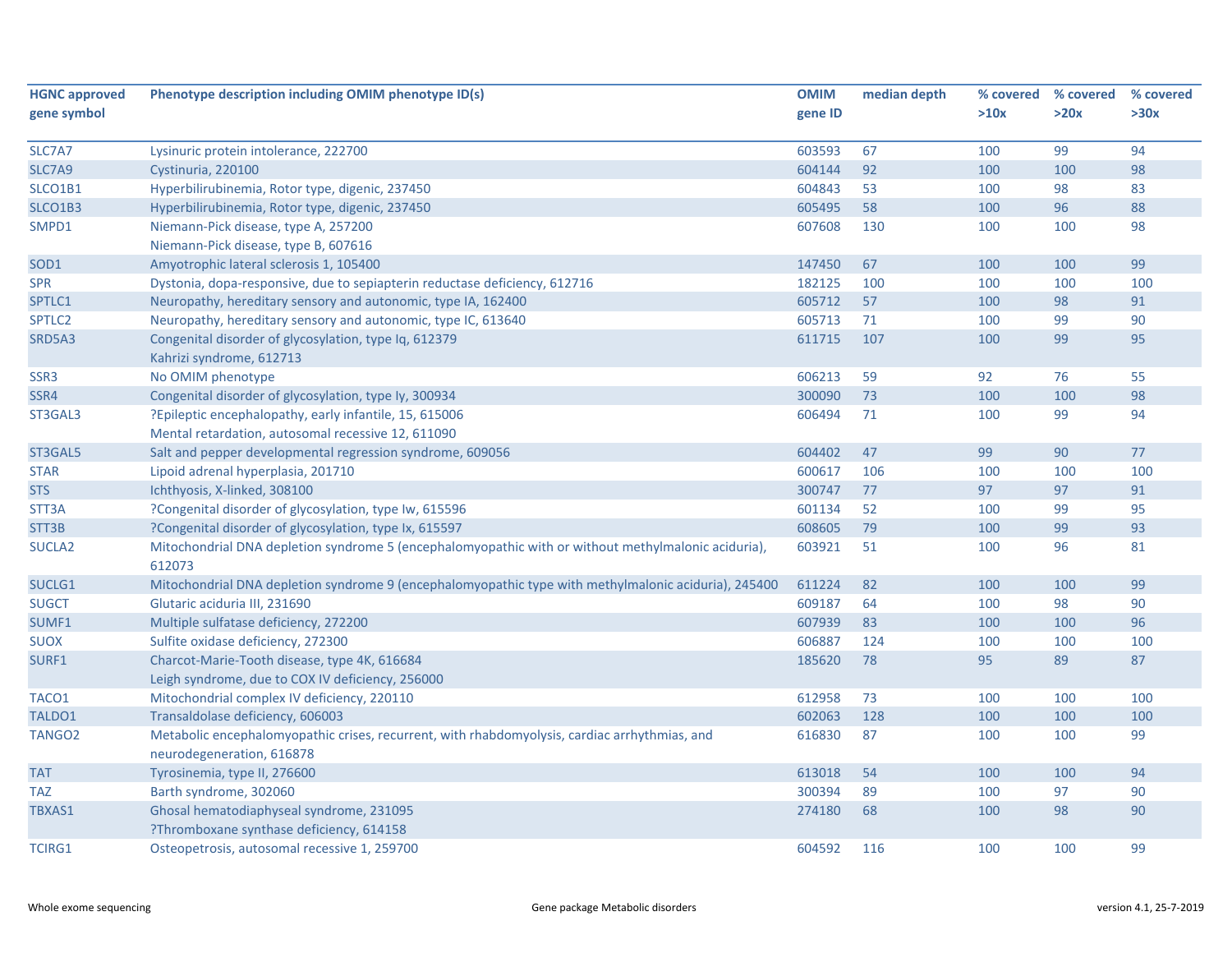| <b>HGNC approved</b> | Phenotype description including OMIM phenotype ID(s)                                                  | <b>OMIM</b> | median depth | % covered | % covered | % covered |
|----------------------|-------------------------------------------------------------------------------------------------------|-------------|--------------|-----------|-----------|-----------|
| gene symbol          |                                                                                                       | gene ID     |              | >10x      | >20x      | >30x      |
|                      |                                                                                                       |             |              |           |           |           |
| TCN1                 | No OMIM phenotype                                                                                     | 189905      | 53           | 100       | 98        | 90        |
| TCN2                 | Transcobalamin II deficiency, 275350                                                                  | 613441      | 107          | 100       | 100       | 100       |
| <b>TDO2</b>          | [?Hypertryptophanemia], 600627                                                                        | 191070      | 42           | 100       | 97        | 81        |
| <b>TECR</b>          | Mental retardation, autosomal recessive 14, 614020                                                    | 610057      | 135          | 100       | 100       | 99        |
| TFR <sub>2</sub>     | Hemochromatosis, type 3, 604250                                                                       | 604720      | 92           | 100       | 100       | 97        |
| <b>TH</b>            | Segawa syndrome, recessive, 605407                                                                    | 191290      | 92           | 100       | 99        | 94        |
| <b>TIMM8A</b>        | Mohr-Tranebjaerg syndrome, 304700                                                                     | 300356      | 131          | 100       | 100       | 100       |
| TK <sub>2</sub>      | Mitochondrial DNA depletion syndrome 2 (myopathic type), 609560                                       | 188250      | 58           | 100       | 100       | 95        |
|                      | ?Progressive external ophthalmoplegia with mitochondrial DNA deletions, autosomal recessive 3, 617069 |             |              |           |           |           |
| <b>TMEM165</b>       | Congenital disorder of glycosylation, type IIk, 614727                                                | 614726      | 109          | 100       | 100       | 98        |
| <b>TMEM199</b>       | Congenital disorder of glycosylation, type IIp, 616829                                                | 616815      | 78           | 100       | 100       | 99        |
| TMEM70               | Mitochondrial complex V (ATP synthase) deficiency, nuclear type 2, 614052                             | 612418      | 81           | 100       | 100       | 93        |
| TPI1                 | Hemolytic anemia due to triosephosphate isomerase deficiency, 615512                                  | 190450      | 112          | 100       | 99        | 96        |
| <b>TPMT</b>          | {Thiopurines, poor metabolism of, 1}, 610460                                                          | 187680      | 73           | 100       | 100       | 81        |
| TPP1                 | Ceroid lipofuscinosis, neuronal, 2, 204500                                                            | 607998      | 87           | 100       | 100       | 99        |
|                      | Spinocerebellar ataxia, autosomal recessive 7, 609270                                                 |             |              |           |           |           |
| TRAPPC11             | Muscular dystrophy, limb-girdle, type 2S, 615356                                                      | 614138      | 51           | 100       | 96        | 84        |
| <b>TREH</b>          | Trehalase deficiency, 612119                                                                          | 275360      | 104          | 100       | 100       | 100       |
| TREX1                | Aicardi-Goutieres syndrome 1, dominant and recessive, 225750                                          | 606609      | 217          | 100       | 100       | 100       |
|                      | Chilblain lupus, 610448                                                                               |             |              |           |           |           |
|                      | {Systemic lupus erythematosus, susceptibility to}, 152700                                             |             |              |           |           |           |
|                      | Vasculopathy, retinal, with cerebral leukodystrophy, 192315                                           |             |              |           |           |           |
| TRIM37               | Mulibrey nanism, 253250                                                                               | 605073      | 52           | 100       | 98        | 87        |
| <b>TRMU</b>          | {Deafness, mitochondrial, modifier of}, 580000                                                        | 610230      | 92           | 100       | 100       | 97        |
|                      | Liver failure, transient infantile, 613070                                                            |             |              |           |           |           |
| TRPM6                | Hypomagnesemia 1, intestinal, 602014                                                                  | 607009      | 62           | 100       | 99        | 92        |
| <b>TSFM</b>          | Combined oxidative phosphorylation deficiency 3, 610505                                               | 604723      | 70           | 100       | 100       | 100       |
| <b>TTC19</b>         | Mitochondrial complex III deficiency, nuclear type 2, 615157                                          | 613814      | 46           | 100       | 93        | 72        |
| <b>TTPA</b>          | Ataxia with isolated vitamin E deficiency, 277460                                                     | 600415      | 54           | 100       | 97        | 87        |
| <b>TUFM</b>          | Combined oxidative phosphorylation deficiency 4, 610678                                               | 602389      | 151          | 100       | 100       | 100       |
| TUSC3                | Mental retardation, autosomal recessive 7, 611093                                                     | 601385      | 64           | 100       | 100       | 91        |
| <b>TWNK</b>          | Mitochondrial DNA depletion syndrome 7 (hepatocerebral type), 271245                                  | 606075      | 130          | 100       | 100       | 100       |
|                      | Perrault syndrome 5, 616138                                                                           |             |              |           |           |           |
|                      | Progressive external ophthalmoplegia with mitochondrial DNA deletions, autosomal dominant 3, 609286   |             |              |           |           |           |
| <b>TYMP</b>          | Mitochondrial DNA depletion syndrome 1 (MNGIE type), 603041                                           | 131222      | 92           | 100       | 100       | 100       |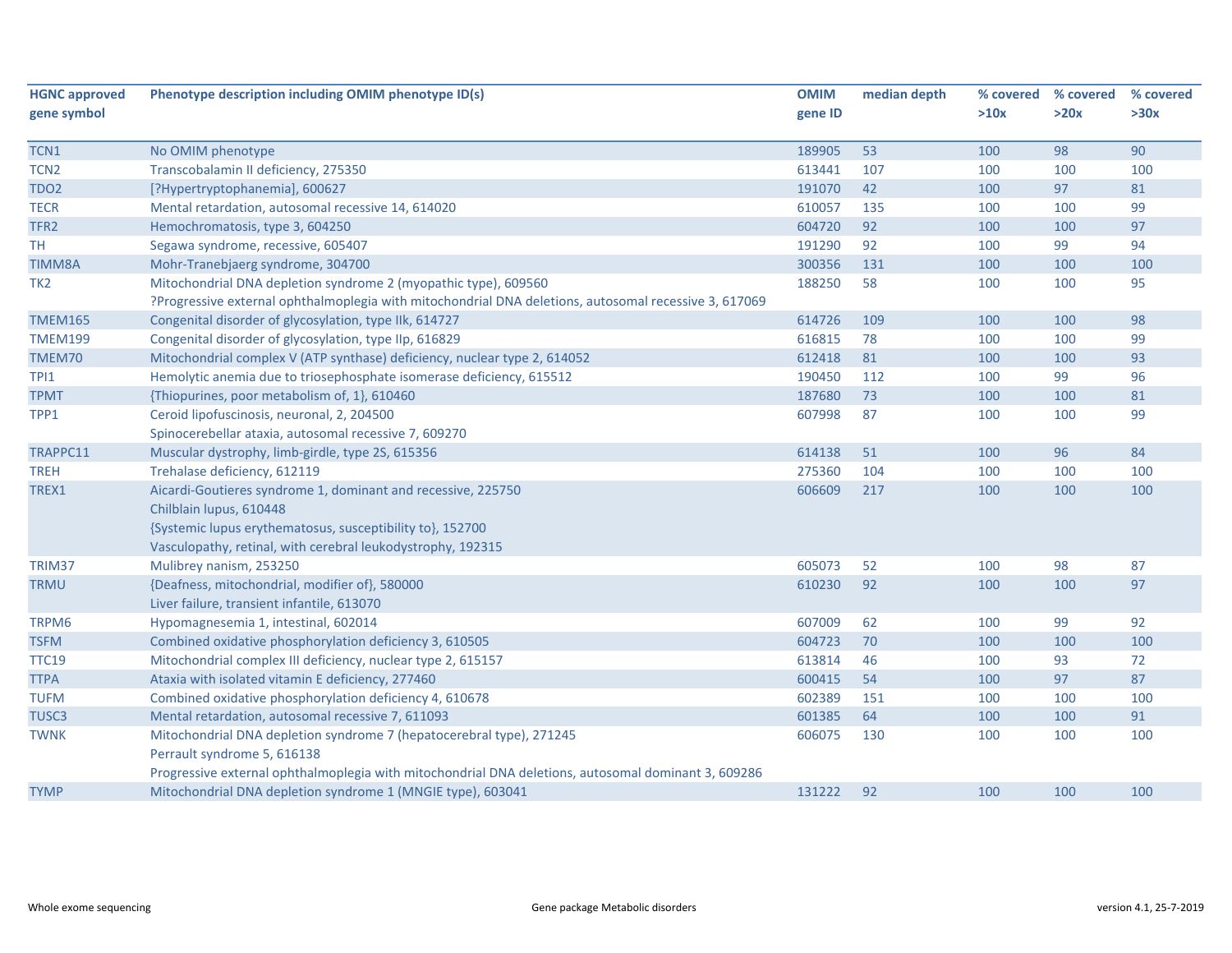| <b>HGNC approved</b><br>gene symbol | Phenotype description including OMIM phenotype ID(s)                                                                                                                                                                      | <b>OMIM</b><br>gene ID | median depth | % covered<br>>10x | % covered<br>>20x | % covered<br>>30x |
|-------------------------------------|---------------------------------------------------------------------------------------------------------------------------------------------------------------------------------------------------------------------------|------------------------|--------------|-------------------|-------------------|-------------------|
| <b>TYR</b>                          | Albinism, oculocutaneous, type IA, 203100<br>Albinism, oculocutaneous, type IB, 606952<br>{Melanoma, cutaneous malignant, susceptibility to, 8}, 601800<br>[Skin/hair/eye pigmentation 3, blue/green eyes], 601800        | 606933                 | 77           | 100               | 100               | 96                |
|                                     | [Skin/hair/eye pigmentation 3, light/dark/freckling skin], 601800<br>Waardenburg syndrome/albinism, digenic, 103470                                                                                                       |                        |              |                   |                   |                   |
| TYRP1                               | Albinism, oculocutaneous, type III, 203290<br>[Skin/hair/eye pigmentation, variation in, 11 (Melanesian blond hair)], 612271                                                                                              | 115501                 | 65           | 100               | 100               | 96                |
| UGT1A1                              | [Bilirubin, serum level of, QTL1], 601816<br>Crigler-Najjar syndrome, type I, 218800<br>Crigler-Najjar syndrome, type II, 606785<br>[Gilbert syndrome], 143500<br>Hyperbilirubinemia, familial transient neonatal, 237900 | 191740                 | 111          | 100               | 100               | 100               |
| <b>UMOD</b>                         | Glomerulocystic kidney disease with hyperuricemia and isosthenuria, 609886<br>Hyperuricemic nephropathy, familial juvenile 1, 162000<br>Medullary cystic kidney disease 2, 603860                                         | 191845                 | 85           | 100               | 100               | 93                |
| <b>UMPS</b>                         | Orotic aciduria, 258900                                                                                                                                                                                                   | 613891                 | 63           | 100               | 100               | 95                |
| UPB1                                | Beta-ureidopropionase deficiency, 613161                                                                                                                                                                                  | 606673                 | 91           | 100               | 100               | 99                |
| <b>UQCRB</b>                        | Mitochondrial complex III deficiency, nuclear type 3, 615158                                                                                                                                                              | 191330                 | 69           | 100               | 100               | 100               |
| <b>UQCRQ</b>                        | Mitochondrial complex III deficiency, nuclear type 4, 615159                                                                                                                                                              | 612080                 | 120          | 100               | 100               | 100               |
| UROC1                               | ?Urocanase deficiency, 276880                                                                                                                                                                                             | 613012                 | 107          | 100               | 100               | 99                |
| <b>UROD</b>                         | Porphyria cutanea tarda, 176100<br>Porphyria, hepatoerythropoietic, 176100                                                                                                                                                | 613521                 | 77           | 100               | 100               | 94                |
| <b>UROS</b>                         | Porphyria, congenital erythropoietic, 263700                                                                                                                                                                              | 606938                 | 57           | 100               | 100               | 93                |
| USF1                                | {Hyperlipidemia, familial combined, susceptibility to}, 602491                                                                                                                                                            | 191523                 | 110          | 100               | 100               | 100               |
| VKORC1                              | Vitamin K-dependent clotting factors, combined deficiency of, 2, 607473<br>Warfarin resistance, 122700                                                                                                                    | 608547                 | 94           | 100               | 100               | 100               |
| <b>VPS13B</b>                       | Cohen syndrome, 216550                                                                                                                                                                                                    | 607817                 | 63           | 100               | 98                | 91                |
| <b>XDH</b>                          | Xanthinuria, type I, 278300                                                                                                                                                                                               | 607633                 | 71           | 100               | 99                | 93                |
| XYLT1                               | Desbuquois dysplasia 2, 615777<br>{Pseudoxanthoma elasticum, modifier of severity of}, 264800                                                                                                                             | 608124                 | 97           | 100               | 97                | 92                |
| XYLT <sub>2</sub>                   | {Pseudoxanthoma elasticum, modifier of severity of}, 264800<br>Spondyloocular syndrome, 605822                                                                                                                            | 608125                 | 128          | 100               | 100               | 100               |
| YARS2                               | Myopathy, lactic acidosis, and sideroblastic anemia 2, 613561                                                                                                                                                             | 610957                 | 117          | 100               | 100               | 98                |

‐ Gene symbols according HGCN

‐ OMIM release used: 4‐7‐2018

‐ "No OMIM phenotypes" indicates <sup>a</sup> gene without <sup>a</sup> current OMIM association

‐ OMIM phenotypes between "[ ]", indicate "nondiseases," mainly genetic variations that lead to apparently abnormal laboratory test values

‐ OMIM phenotypes between "{}", indicate risk factors